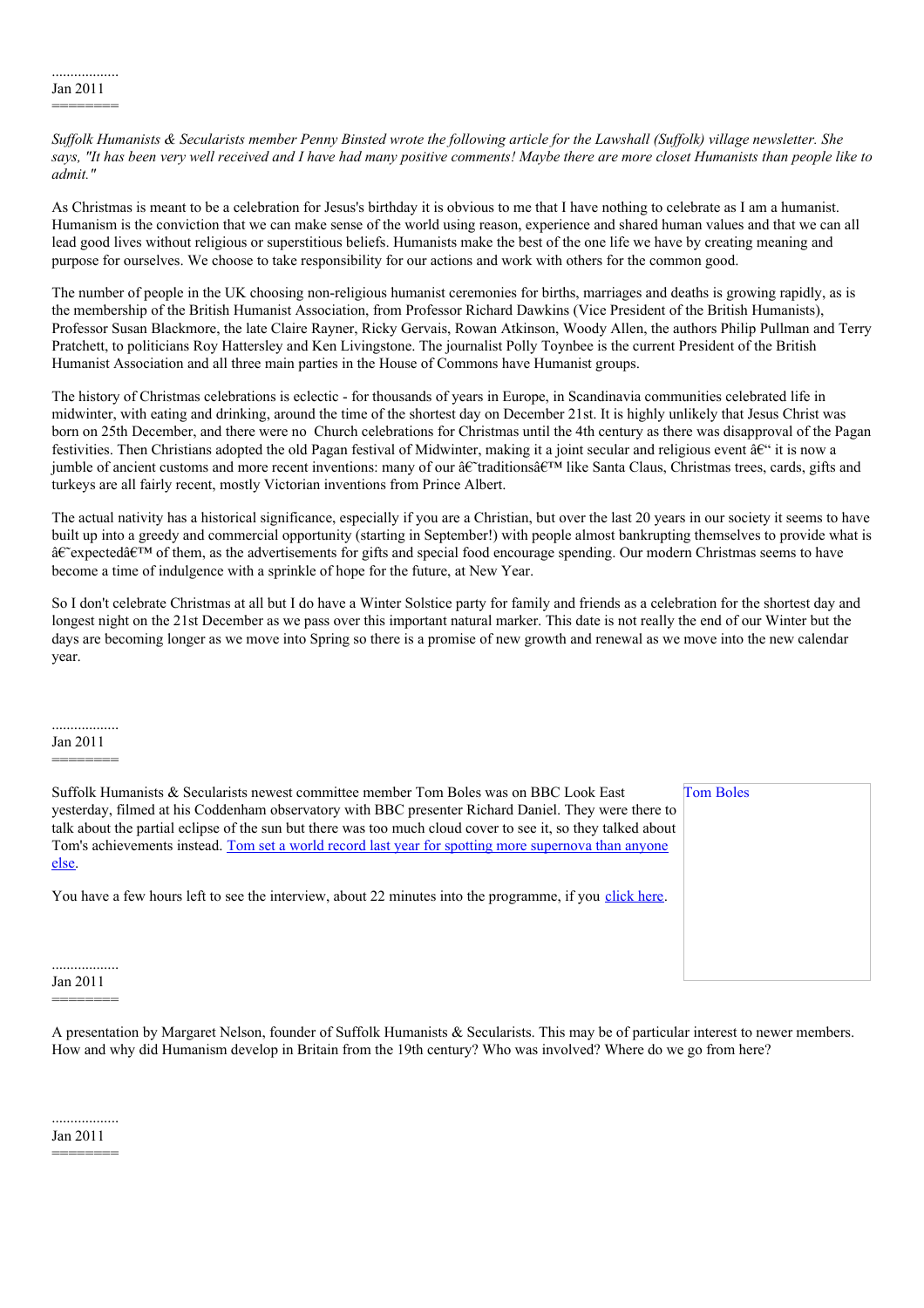"For God's Sake, Say So" seems to have confused some

people. Apart from that...

.................. Jan 2011 ========

You may already have heard of Kiva. You may already be a Kiva lender. But if you haven't, this video explains how you can help women around the world, not with charity or gifts, but with a small loan. When it's paid back (I've been lending a while now, and none of my entrepreneurs has defaulted), you can re-lend the money to someone else. A minimum of \$25 at a time, adding more as you go on, and eventually you may have a portfolio of several \$100. It's the only way I'll ever be a financier!

Since I joined <u>[Kiva](http://www.kiva.org/)</u>, I've only loaned to women, knowing how hard they have to struggle and how unfair the odds are against them. This new campaign promotes gender equality, stimulates local economies and empowers women to become active, involved and powerful change makers. And when you join Kiva, you can be part of the Atheists, Agnostics, Skeptics, Freethinkers, Secular Humanists and the [Non-Religious](http://www.kiva.org/team/atheists) team, nearly 14,000 people, doing good without a god!

# **Click here to learn more [about](http://joinfite.org/en) FITE**.

.................. Jan 2011

========

The first time I conducted a funeral for a biker whose hearse was a motorcycle and side-car, a long procession of his fellow bikers roared through the town behind it. The conductor (the person in charge from the Co-op) rode pillion, wearing his top hat. The chapel filled with men and women in motorcycle gear and the sound of leather creaking as they moved about. Such events are no longer unusual, and the people who provide the motorcycle hearses are kept very busy.

Today, The [Co-operative](http://www.co-operative.coop/funeralcare/about-us/News/First-ever-report-into-UK-funeral-customs-highlights-major-change/) Funeralcare has released a report into changing funeral customs, The Ways We Say Goodbye, which shows that, among other things, "Half of today $\hat{\mathfrak{g}}\in\mathbb{M}$ s funerals (49%) are a celebration of life and one in ten includes no religion at all." In a relatively short period of time, maybe twenty years, attitudes towards funerals have changed as most people have realised that a traditional Christian funeral isn't compulsory, and has little relevance to the lives of a majority of people.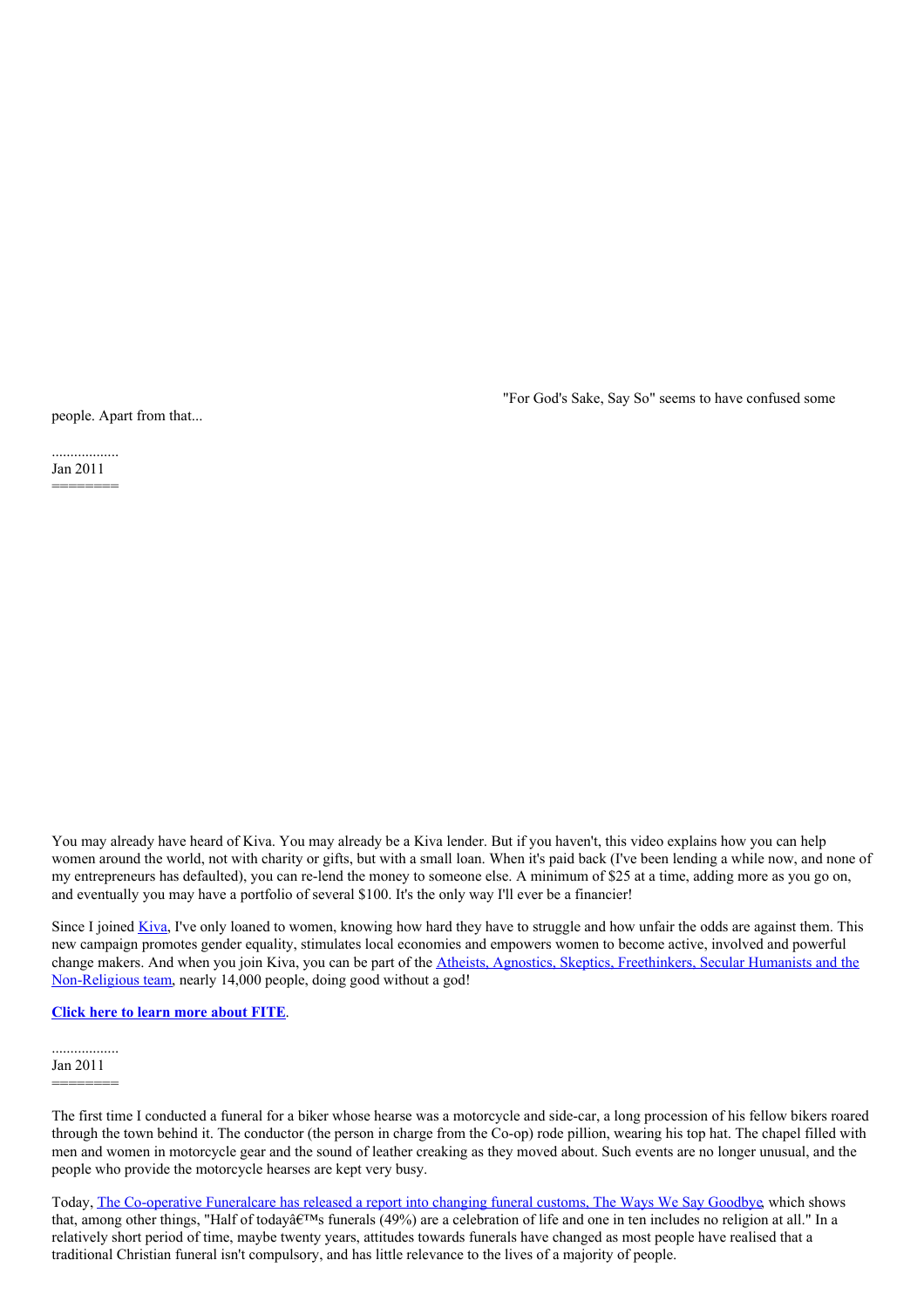Click here for my Dead [Interesting](http://deadinteresting.blogspot.com/) blog

## .................. Jan 2011

========

The trouble with RE (or one of the troubles with RE - there are several) is that it attracts teachers who think religion is a good thing, and consequently are less inclined to encourage any sort of criticism. There is bias in the way that they teach the subject. You might argue that an atheist RE teacher (and yes, there are some) could show bias against religion, but any teacher who is doing the job properly should avoid personal bias. In Suffolk, the Standing Advisory Council for Religious Education (SACRE) stresses that RE is to learn about religion, and to learn from religion. It's the second part of this that worries me, as it depends how you interpret "learning from". It's assumed that, in general, religion is a good thing.

In Sweden, it will soon become illegal to teach any religious doctrine as if it was true. Andrew Brown, in the [Guardian,](http://www.guardian.co.uk/commentisfree/2007/oct/18/godshonesttruth) reports:

The Swedish government has announced plans to clamp down hard on religious education. It will soon become illegal even for private faith schools to teach religious doctrines as if they were true. In an interesting twist on the American experience, prayer will remain legal in schools - after all, it has no truth value. But everything that takes place on the curriculum's time will have to be secular. "Pupils must be protected from every sort of fundamentalism," said the minister for schools, Jan Bj $\tilde{A}$ Trklund.

If only this could happen here!

**[Postscript](http://zjr-online.net/v2010/zjr201007_davidsen_rez_alberts.pdf)**: My thanks to someone on Twitter who pointed out that the Guardian article dates from 2007. However, it seems that Swedes did do what they said they would (pdf), though if anyone can shed any more light on this, [please](http://www.suffolkhands.org.uk/contact) let me know.

----------------------

----------------------

In answer to my appeal for an update, I had a message by email and Twitter from [Shockwave](http://twitter.com/#!/Shockwave), as follows:

My Swedish friend answered your question about Religion in schools.

<http://sintrenton.tumblr.com/post/3028797783/is-it-illegal-in-sweden-to-teach-religious-doctrines-as>

Hope that makes it clear(er).

Jan 2011 ========

[Mourners](http://www.guardian.co.uk/world/2011/jan/28/gay-activist-david-kato-funeral) at murdered Ugandan gay activist David Kato's funeral were shocked when the presiding Anglican pastor, Thomas Musoke, called on homosexuals to repent, or "be punished by God", but maybe it's impossible to find a Ungandan pastor who isn't ignorant and prejudiced?

.................. Feb 2011 ========

Today's Telegraph reports that students at St. Benedict's in [Colchester](http://www.telegraph.co.uk/news/newstopics/religion/8292967/Pupils-stage-protest-after-girls-told-off-for-holding-hands.html) staged a protest after two were told off for holding hands. The headteacher, John O'Hara, said, "If we see students being overly familiar we always deal with it in an appropriate and tactful way." Overly familiar? Can't help wondering if this is about a fear of lesbianism? Girls have always been "familiar" with one another, with hugs and hand-holding. I remember photos of my mum as a teenager, arm in arm with her friends, or with their arms around each other's shoulders. Displaying affection is normal, Mr O'Hara.

.................. Feb 2011 ========

The British Humanist [Association](http://www.humanism.org.uk/news/view/739) reports that  $\hat{A}\hat{t}2$  million towards the cost of the Pope's visit to the UK last year came from the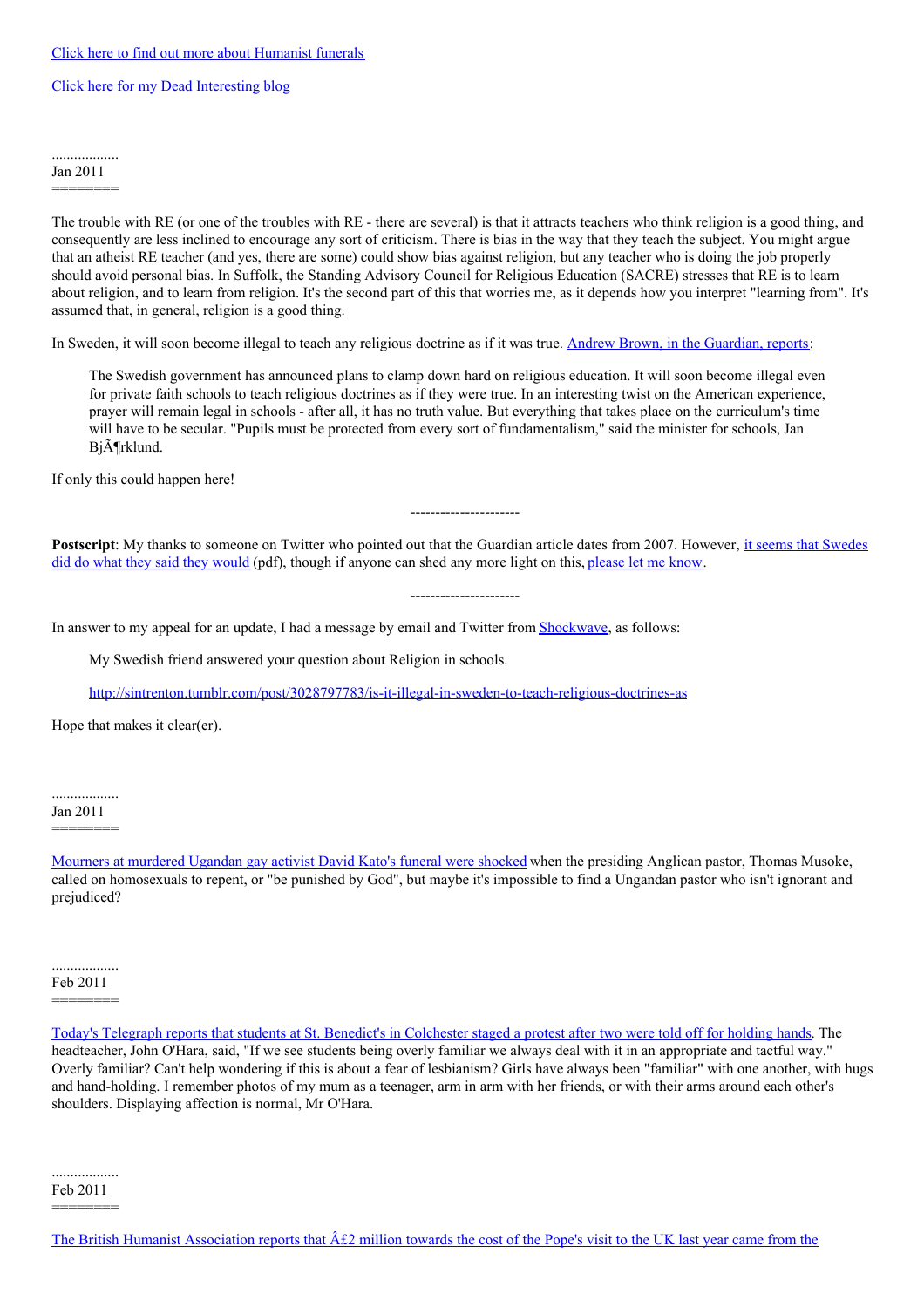Department for International Development (DfID), justified as a recognition of "the Catholic Church's role as a major provider of health and education services in developing countries". The BHA has dismissed this as "irrational and wrong".

#### .................. Feb 2011

========

If you watched BBC Four's [Storyville,](http://www.bbc.co.uk/iplayer/episode/b00y5j3v/Storyville_20102011_Meet_the_Climate_Sceptics/) Meet the Climate Sceptics, last week, you may have been exasperated by the arguments put forward by leading climate change deniers **Lord [Christopher](http://www.guardian.co.uk/environment/2010/sep/21/climate-scientists-christopher-monckton) Monckton** and Telegraph columnist James [Delingpole](http://blogs.telegraph.co.uk/news/author/jamesdelingpole/). Monckton has been to the USA and Australia to talk to the climate change deniers on TV and at public meetings, where he's been received with huge enthusiasm. Delingpole has also been to the USA, where he's appeared on right-wing TV host Glenn Beck's programme, rubbishing the science behind climate change. His scientific ignorance, as displayed on another BBC Four [programme](http://www.bbc.co.uk/iplayer/episode/b00y4yql/Horizon_20102011_Science_Under_Attack/) recently, Horizon - Science Under Attack, doesn't inhibit him. He had the cheek to argue with Nobel prizewinner Sir Paul Nurse, President of The Royal Society, that he was wrong about climate change. These two [ignoramuses,](http://www.guardian.co.uk/environment/blog/2011/jan/24/james-delingpole-tv-interview) and others like them, attract a lot of attention in climate change sceptic circles because neither they nor their audiences understand the science of climate change, and they don't want to understand it. Unfortunately, scientific ignorance is widespread, even among those who'd like to believe that the sceptics are wrong. For many, it's just too difficult. This is why a video by US high school science teacher Greg Craven is so clever. You don't need to understand the science. Craven offers a simpler argument about [acceptable](http://www.youtube.com/watch?v=mF_anaVcCXg) risk; which is the greater risk, economic damage or global disaster? Watch his YouTube video, and make up your own mind.

.................. Feb 2011

# ========

Click here for an interesting report by Rachel Maddow from [msnbc.com](http://www.msnbc.msn.com/id/26315908/#41434173) on how American right-wing evangelists have influenced the Ugandans, where leading gay rights activist David Kato was murdered. She asks if foreign aid donors will make their continued help conditional on scrapping anti-gay policies.

.................. Feb 2011

========

| When will Messrs Gove and Pickles stop dismantling our state education and welfare systems,<br>and handing them over to religious organisations? How will we ever put them back together<br>again, when they've finished messing about with them?                                                          | A fine mess |
|------------------------------------------------------------------------------------------------------------------------------------------------------------------------------------------------------------------------------------------------------------------------------------------------------------|-------------|
| In education, under Gove's leadership, the changes are encouraging evangelicals. The Everyday<br>Champions Church, based in Newark, wants to take advantage of Mr Gove's free schools idea, to<br>open a new school. Pastor Gareth Morgan told the <i>Times Education Supplement</i> about their<br>plans: |             |
| Creationism will be taught as the belief of the leadership of the school. It will not be taught<br>exclusively in the sciences, for example. At the same time, evolution will be taught as a<br>theory.                                                                                                    |             |

The church website carries a video that states: "If creation is true, there is a purpose to life. If evolution is true, there is no purpose to life." It adds that "if creation is true, then man is a fallen creature and we need a saviour. If evolution is true then man is an evolving creature and we don't need any saviour".

Gove says that he's set up a new due diligence committee at the the DfE:

It will be the responsibility of that committee to monitor all applications for new schools. And to monitor existing arrangements in existing schools to make sure there are no risks of extremism taking hold.

We're going to ensure that we have the resource here to help local authorities and others to deal either with a small group of governors hijacking a school or a group who are promoting a school who are inappropriate, whether they be religious extremists or political extremists.

Just how "extreme" is extremism, in Gove's terms? Will Pastor Morgan get his school?

Meanwhile, as **Alex Kennedy pointed out in the [Guardian](http://www.guardian.co.uk/commentisfree/belief/2010/jan/19/faith-schools-teachers-discrimination)**,

... teachers in faith schools that are almost 100% state-funded can be appointed, disciplined, paid, promoted and dismissed according to their beliefs, with fewer legal protections than would apply to the chief executive of a religious charity or business. If more proof were needed that the law as it stands is rotten, then it is significant that both the Equality and Human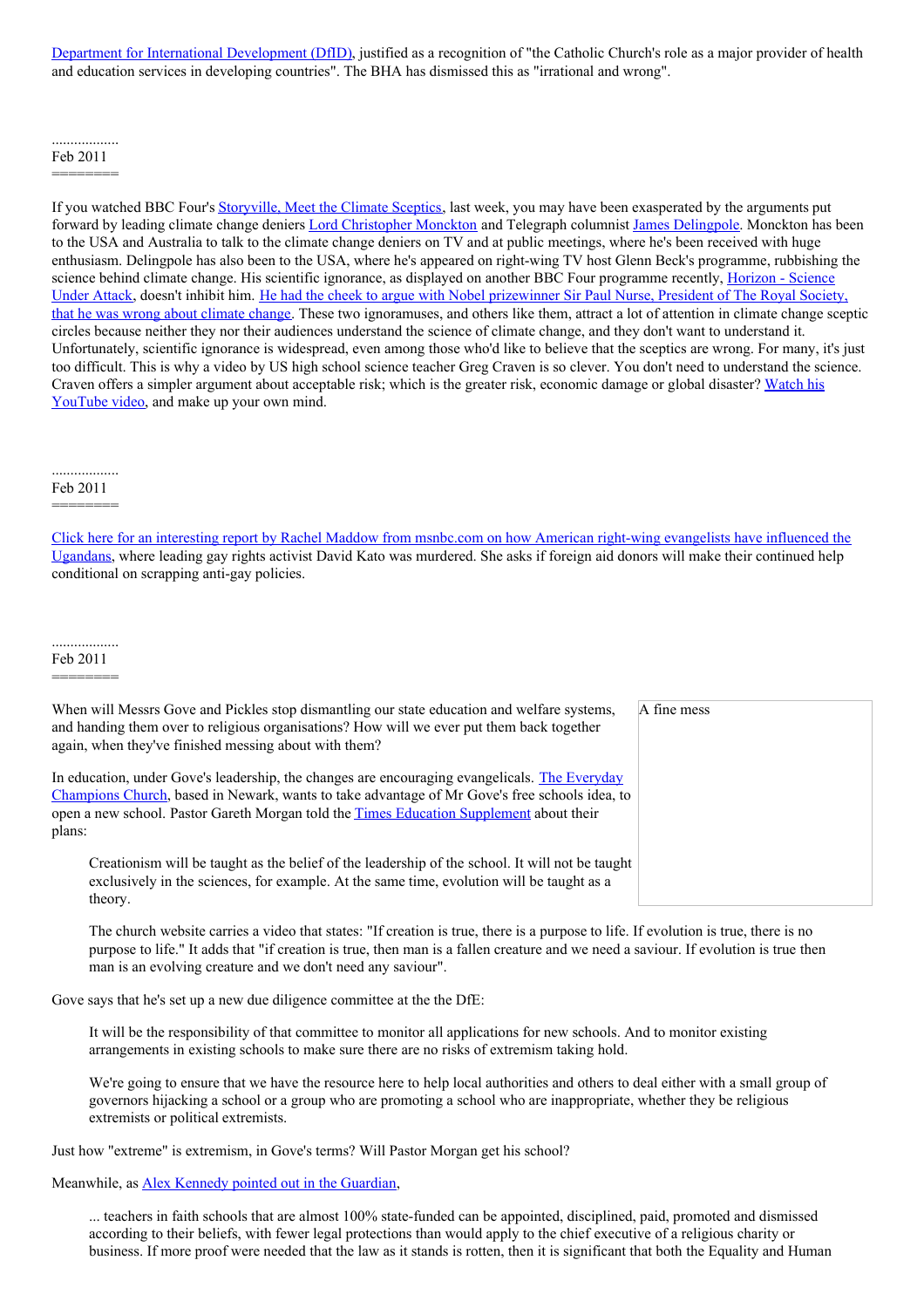Rights Commission and the joint committee on human rights think that it may contravene European law.

Mr Pickles has been just as busy. Under the Big Society banner, he's keen for councils to hand over services they can't afford (because of government cuts) to charities and voluntary organisations (who'll struggle for funding, as their grants won't suffice). Many of these will be religious organisations. At a meeting with faith leaders, Pickles said,

Some see religion as a problem that needs to be solved. The new Government sees it as part of the solution. I want to send an important signal that we value the role of religion and faith in public life. The days of the state trying to suppress Christianity and other faiths are over.

Trying to suppress Christianity? When was this? Over the last few years, the state (led by Labour and the Conservatives) has done just the opposite.

It's a fine mess.

.................. Feb 2011 ========

| <b>Darwin Day 2011</b> |  |  |
|------------------------|--|--|
|                        |  |  |
|                        |  |  |
|                        |  |  |
|                        |  |  |
|                        |  |  |
|                        |  |  |
|                        |  |  |
|                        |  |  |
|                        |  |  |
|                        |  |  |
|                        |  |  |

**Happy [Darwin](http://www.darwinday.org/index.php) Day, whatever you do, wherever you are.**

.................. Feb 2011

========

Sorry there've been no updates for a couple of weeks. Been a bit busy with [funerals](http://www.suffolkhands.org.uk/funerals). However, if you'd like to submit or suggest [something](http://www.suffolkhands.org.uk/contact) for the website, please get in touch.

.................. Mar 2011 ========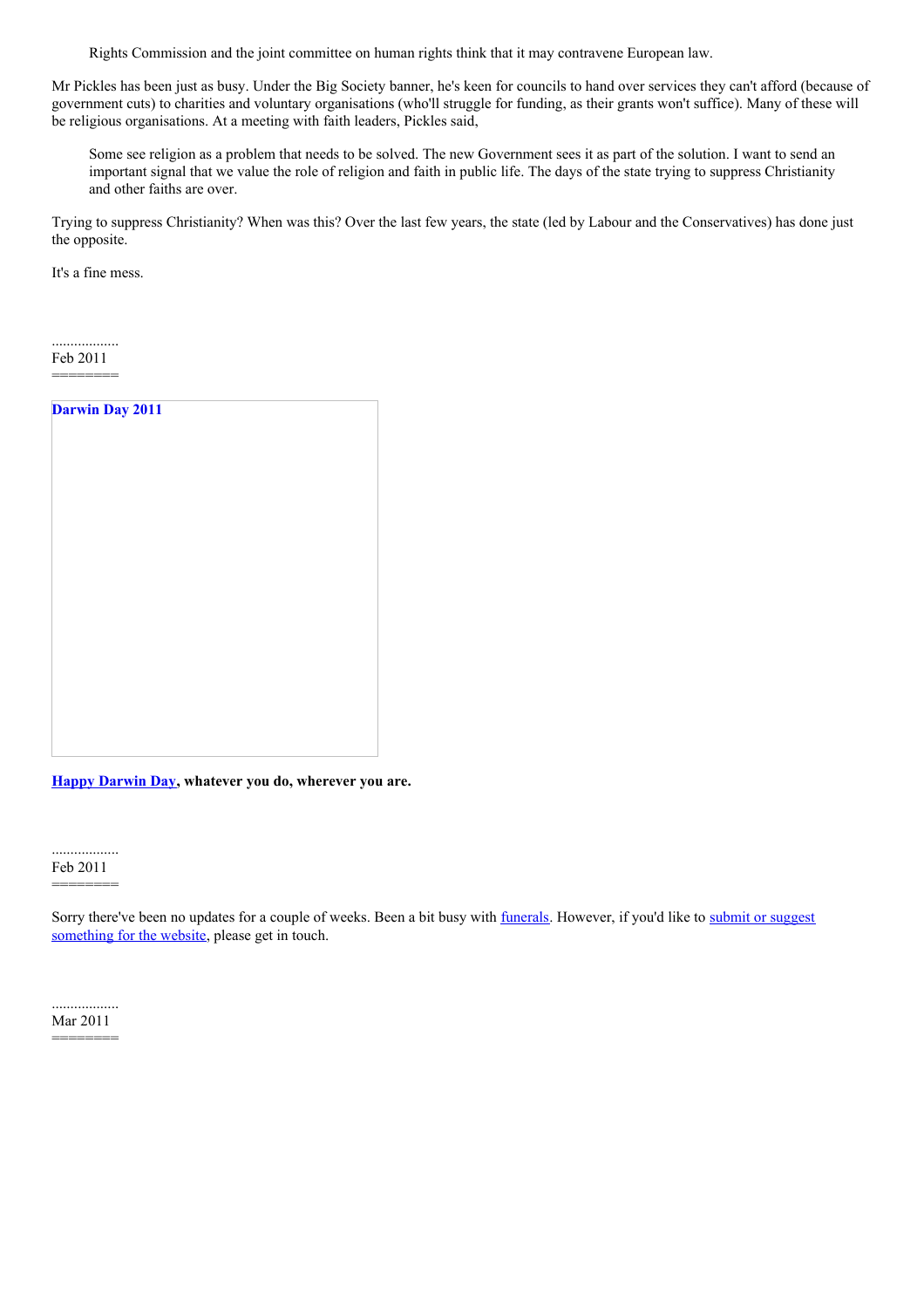| <b>Bubbles</b> |  |  |  |
|----------------|--|--|--|
|                |  |  |  |
|                |  |  |  |
|                |  |  |  |
|                |  |  |  |
|                |  |  |  |
|                |  |  |  |

Here at SHS Towers, our highly trained web monkeys have been labouring over a few changes to the site, and we're a little bit excited.

We've scrapped our entire registration and sign-in system, and replaced it with a new system designed to make it easier for you to share posts, comments and discussion on the Suffolk Humanists and Secularists site.

Now, when read any story on the SHS site, you'll see easier options for sharing it under 'Share', and easier options for adding your comments under 'Respond' - allowing you to sign in with Twitter, Facebook, Yahoo!, OpenID or Disqus, the web's most popular commenting system. All existing comments on the site have been imported into the new system, so nothing has been lost. Comments on Twitter and other sites will now even show up.

We've also updated the look and feel of the site and polished a few other knobs and buttons.

If you were registered with us before, your old account has been deleted.

We're moderating comments to begin with but the hope is that we can open things up and allow the community to moderate discussion so please feel free to make a start!

.................. Mar 2011

========

I'll be on BBC Radio Suffolk with Rob Dunger on Sunday morning, 6<sup>th</sup> March, at around 7.20am, to talk about this. If you're not an early riser on Sundays or you don't live in [Suffolk](http://www.bbc.co.uk/suffolk/programmes), you can listen again online through the **BBC Radio Suffolk website.** 

Mar 2011

========

[Holywells](http://www.eveningstar.co.uk/news/ipswich_high_school_has_first_day_as_town_s_new_academy_1_816900) High School in Ipswich has become an academy. At one stage, it looked as though the Church of England might take over the school, which has had problems for years and was placed in "special measures" by government Ofsted inspectors from 2001-2004, but the Swedish organisation Kunskapsskolan made the successful bid. The school will now be called the Ipswich Academy.

Students [campaigned](http://www.eveningstar.co.uk/news/leaflet_drive_in_fight_against_academy_1_204501) against the change of status as the Holywells SOS (Save Our School) group with leaflets delivered door-to-door and a petition signed by 600, while teaching unions have been critical of the change.

.................. Mar 2011 ========

You may have read in the [Mirror](http://www.mirror.co.uk/news/top-stories/2011/02/28/nhs-could-save-18-5m-a-year-by-reducing-chaplaincy-costs-says-national-secular-society-115875-22954738/) that the NHS could save £18.5 million a year, if it stopped funding hospital chaplains. The NSS has been [campaigning](http://www.secularism.org.uk/study-shows-that-spending-on-hos.html) on this issue for some time. Many people don't appear to realise that the chaplains' salaries come out of NHS funds; in other words, it's public money, not church money. They assume that the church pays for them. With all the cuts, isn't this a saving that ought to be made?

Margaret Nelson from Suffolk Humanists & [Secularists](http://www.mirror.co.uk/news/top-stories/2011/02/28/nhs-could-save-18-5m-a-year-by-reducing-chaplaincy-costs-says-national-secular-society-115875-22954738/) will be on BBC Radio Suffolk with Rob Dunger, who's keen to talk about the NSS's campaign to stop the NHS paying for hospital chaplains. There'll probably be a cleric too, but we don't know who that is yet. If you're not local, you can listen [online](http://www.bbc.co.uk/programmes/p00f277n).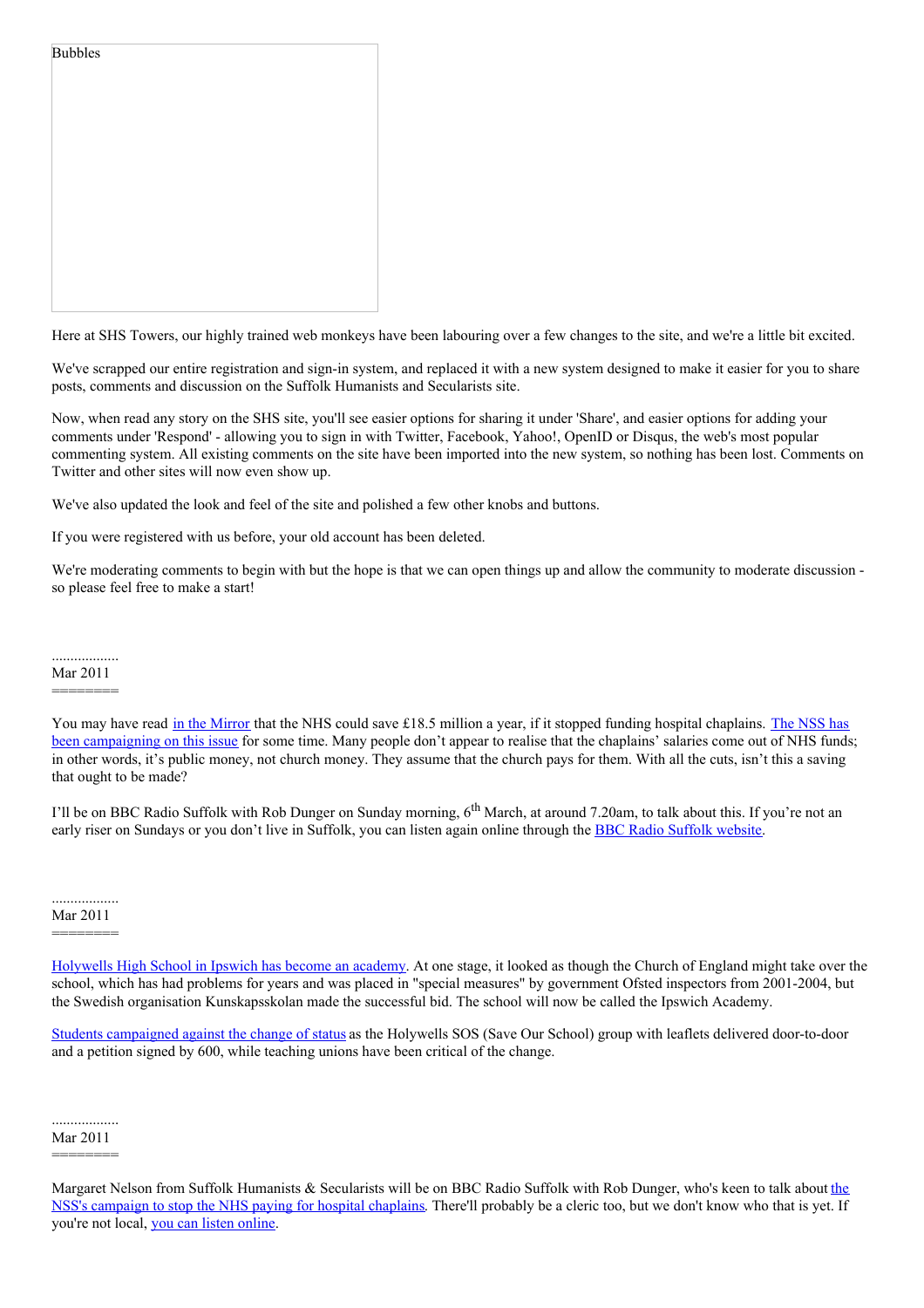.................. Mar 2011 ========

| Our March newsletter is out now for you to download. |                                                                                                        | March 2011 newsletter |
|------------------------------------------------------|--------------------------------------------------------------------------------------------------------|-----------------------|
| that some of you don't understand.                   | Articles on the census, the BHA's groups consultation, Lord Richard Harries on Islam, and the acronyms |                       |
| Click here to download the newsletter (pdf).         |                                                                                                        |                       |
| For help with pdf files, click here.                 |                                                                                                        |                       |
|                                                      |                                                                                                        |                       |
|                                                      |                                                                                                        |                       |
| Mar 2011                                             |                                                                                                        |                       |
| No religion                                          |                                                                                                        |                       |

Most people will have received their census forms in today's post. You might think that there $\hat{a} \in \mathbb{R}^{TM}$  a supernatural side to life, or that there is a god of some kind, but if organised religion isn $\hat{\mathbf{a}} \in \mathbb{R}^{M}$  for you, how you answer the religion question is important.

Please help to ensure that the census gives an accurate and honest picture of the religious/non-religious balance of the UK. Donâ $\epsilon^{\text{TM}}$ t ignore the question and leave it blank, or you won $\hat{a} \in T^M$ t count.

The 2001 census results were used to justify more faith schools and religious broadcasting, unelected religious leaders being involved in political decisions, 26 bishops in the House of Lords, public services being contracted out to religious organisations, and continuing special privileges for the church. Many people don $\hat{\mathbf{a}} \in \mathbb{M}$  want these things. If that includes you, tick "No religion" - **but not before 27 March**, Census Day.

Don't write "humanist", or "atheist" or anything else at the bottom of the list - they're not religions. All you need to do is tick the "No religion" box.

Click here for some leaflets to [distribute](https://html2pdf.com/files/wqi16hzg0unp2tip/o_1dro1cnpr1hcuk61dpulqnl9s14/%20http://www.suffolkhands.org.uk/files/1/Census%20leaflet%202011.pdf) (pdf)

Click here for an A4 [poster](https://html2pdf.com/files/wqi16hzg0unp2tip/o_1dro1cnpr1hcuk61dpulqnl9s14/%20http://www.suffolkhands.org.uk/files/1/Census%20poster%202011.pdf) (pdf)

Read what Winston Fletcher says about the census in New [Humanist](http://newhumanist.org.uk/2502/count-yourself-out) magazine

.................. Mar 2011 ========

At our meeting last night we were talking about Charles [Bradlaugh,](http://www.secularism.org.uk/charlesbradlaugh.html) founder of the National Secular Society, and how he was prevented from taking up his seat in Parliament because he wouldn't swear an oath on the Bible.

In 1880, after three unsuccessful earlier attempts, Bradlaugh was elected to Parliament for Northampton. When he asked to affirm instead of taking an oath before taking his seat, a parliamentary select committee declared that the right freethinkers had to affirm in law courts didn't extend to Parliament. He then asked to take the oath, but another select committee found his known atheism prevented this but he should be allowed to affirm under pain of statute (penalties for voting without taking the prescribed oath). The battle over his being sworn in began the day he took his seat and voted, and resulted in convoluted legal arguments continuing for six years. Eventually, in 1886 after the 1885 general election he was allowed by the Speaker to take the oath at the beginning of the session, before objections could be made. While all this had been going on, his seat was vacated but he was re-elected at three by-elections (1881, 1883 and 1884).

During the discussion, it emerged that several members had been asked to swear an oath on the Bible - in court, when signing an affidavit, and when joining the police - and had said they preferred to affirm. The officers involved had made comments like, "No one's ever done that before!". We wondered why so few people exercise their right to affirm, and it seemed likely it's because they don't know that they can. When asked to swear an oath, does anyone ever offer an alternative?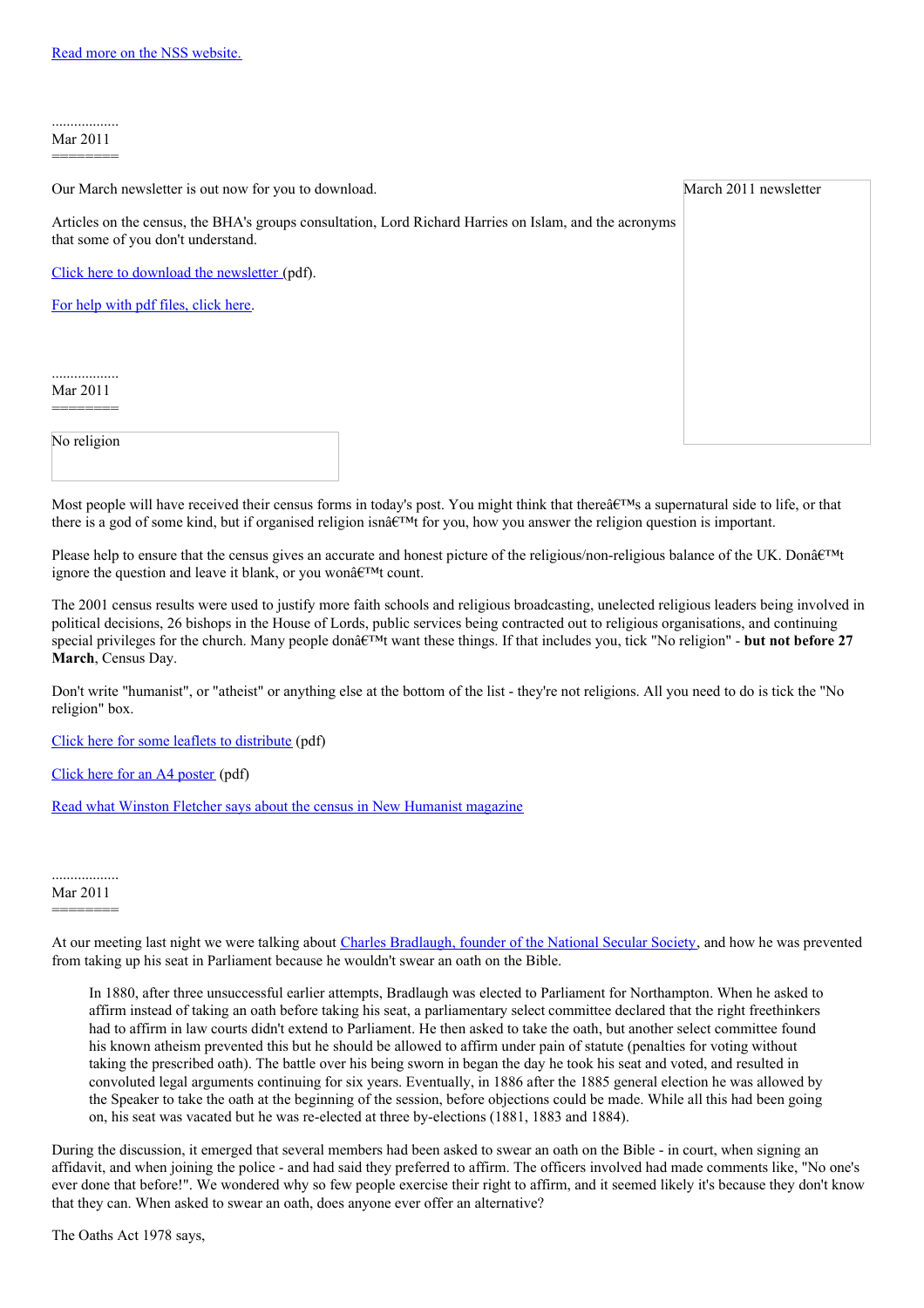## **5 Making of solemn affirmations**.

(1) Any person who objects to being sworn shall be permitted to make his solemn affirmation instead of taking an oath.

(2) Subsection (1) above shall apply in relation to a person to whom it is not reasonably practicable without inconvenience or delay to administer an oath in the manner appropriate to his religious belief as it applies in relation to a person objecting to be sworn.

(3) A person who may be permitted under subsection (2) above to make his solemn affirmation may also be required to do so.

(4) A solemn affirmation shall be of the same force and effect as an oath.

#### **6 Form of affirmation**.

(1) Subject to subsection (2) below, every affirmation shall be as follows:  $\hat{a}\hat{\epsilon}$ "

"I, do solemnly, sincerely and truly declare and affirm,†and then proceed with the words of the oath prescribed by law, omitting any words of imprecation or calling to witness.

(2) Every affirmation in writing shall commence: $\hat{a} \in \hat{C}$ 

 $\hat{\mathbf{i}}\in\mathbb{C}$ , of, do solemnly and sincerely affirm, $\hat{\mathbf{i}}\in\mathbb{C}$  and the form in lieu of jurat shall be  $\hat{\mathbf{i}}\in\mathbb{C}$  affirmed at this day of 19, Before me.â€

Did you know that you don't have to swear on the Bible? Has anyone made it difficult for you to do so, or suggested that your affirmation may be taken less seriously that an oath on the Bible?

.................. Mar 2011 ========

The Pod Delusion is a weekly news magazine podcast about interesting things. From politics, to science to culture and philosophy, it's commentary from a secular, rationalist, skeptical, somewhat lefty-liberal, sort of perspective. A bit like From Our Own Correspondent but with more jokes. This edition includes: Ex-Daily Star Rich Peppiatt Interview (1:54) by Sean Ellis; Shadow Business Secretary John Denham Interview (8:59) by James O $\hat{a}$ E<sup>TM</sup>Malley; The New Defamation Bill (16:03) by James Thomas (ft Naomi MacAuliffe, Simon Singh and Julian Huppert MP); The BHA Census Campaign Poster Row (22:59) by Liz Lutgendorff (ft Bob Churchill); Green Party Science Policy (28:35) by James Oâ $\varepsilon^{TM}$ Malley (ft Jim Jepps); Douglas Adams Memorial Lecture 2011 (36:21) by Jon Treadway (ft Prof Brian Cox and Robin Ince).

There's stuff in this podcast about the row over the BHA's slogan for the Census Campaign - "If you're not religious, for God's sake, say so". We chose not to use it as we anticipated that it might cause problems that would distract people from the message and was likely to be misunderstood. Our leaflets have been simpler and clearer (see the [post](http://www.suffolkhands.org.uk/node/1300) on this site).

.................. Mar 2011

========

Of interest to the Census Campaign, a new survey from the Searchlight Educational Trust indicates that "only 54% of people in this country define themselves as Christian," the NSS [reports](http://www.secularism.org.uk/big-majority-of-britons-think-re.html). The survey had over 5000 respondents, which is larger than most.

<sup>========</sup>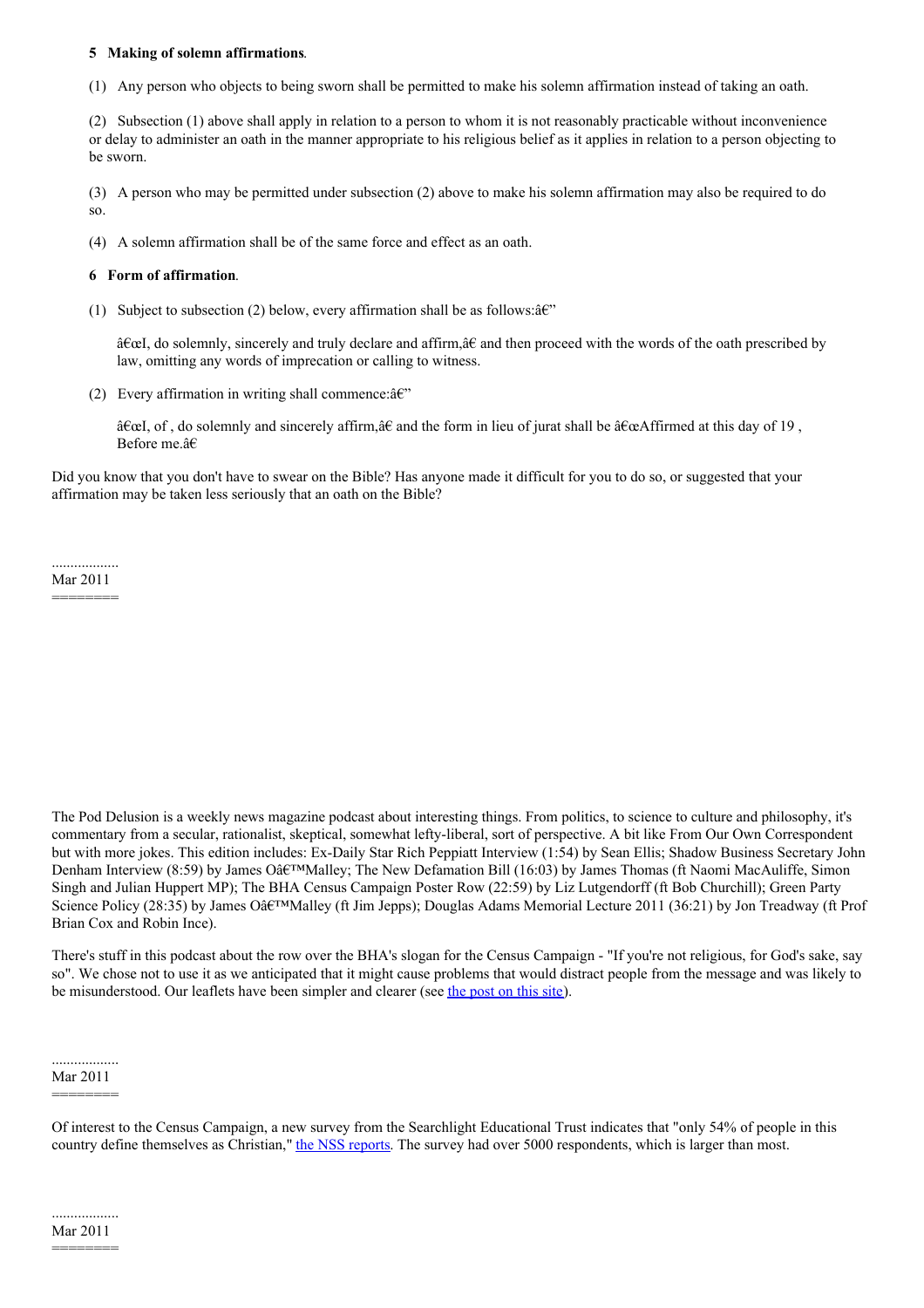Ipswich Skeptics in the Pub is now Ipswich Science in the Pub. Organiser John Benton says, "There's no real difference, but it's a title that's easier to explain to people." The next meeting is described as a "get-together".

Cosmic Threats poster

#### .................. Mar 2011 ========

Never mind the poster boy of physics, Prof. Brian Cox, Suffolk's got its own super-astronomer, our member Tom [Boles](http://www.suffolkhands.org.uk/node/1270), who has an observatory at [Coddenham](http://myweb.tiscali.co.uk/tomboles/). Tom (who is a Scot, by the way) will be one of the speakers at the **[Edinburgh](http://www.sciencefestival.co.uk/whats-on/categories/talk/fire-in-the-sky-cosmic-threats-to-earth) Science Festival**, together with The Astronomers Royal, Lord Rees and Professor John Brown, Sheffield University's Professor Hughes, and others. The event is free. We'd like to organise an outing to Edinburgh, but we've already had a private presentation from Tom, and it is a long way. However, if you're in Edinburgh in April, why not go and hear him?

.................. Mar 2011

========

What a silly question - of course you can. Whether or not you're religious has nothing to do with it. Some religious people are bad, some are good. Likewise with atheists. However, there are still many who imagine that if you don't believe in a god (usually a Christian or Muslim one), you're a bad person, and everyone who *does* believe is morally superior.

James Hazell has invited Margaret Nelson and a cleric (not sure who) to debate the question on his radio programme on Wednesday (times may vary). If you're not local you can listen online. Meanwhile, you might like to check our other [website](http://www.agoodlifewithoutreligion.com/) that tells you all about it.

#### .................. Apr 2011

========

| Professor Anthony Grayling, soon to be the <u>President of the British Humanist Association</u> , has rewritten the Bible, A C Grayling                                                                                                                                |  |
|------------------------------------------------------------------------------------------------------------------------------------------------------------------------------------------------------------------------------------------------------------------------|--|
| without all the nasty bits (there are a lot of them). Matthew Adams from New Humanist has interviewed him about                                                                                                                                                        |  |
| his "lifetime's work". Grayling says,                                                                                                                                                                                                                                  |  |
| The way I made it was to plunder from the great traditions texts on which I had performed redaction,<br>weaving them together, editing them, interpolating other texts and sometimes my own, just as the Bible<br>makers worked on their texts. It was tremendous fun. |  |

If you decide to buy it, why not use our Amazon link? That way, we get some commission.

Postscript: The Daily Mash says the new book's "an [impossible](http://www.thedailymash.co.uk/news/society/%2527atheist-bible%2527-an-impossible-fairy-story,-say-christians-201104053690/) fairy story".

.................. Apr 2011 ========

You $\hat{\mathbf{a}} \in \mathbb{R}^{n}$  invited to bring recommended reading to the meeting. Fiction or non-fiction, prose or poetry, science or art, funny or serious whatever you'<sub>a</sub>  $\varepsilon^{TM}$  ve enjoyed, come and be prepared to tell us about it. Note that if you decide to buy any of the books, there $\varepsilon^{TM}$  and Amazon link on our website - we get commission if you use it.

.................. Apr 2011 ========

A short illustrated talk by our member Andrew Sheldon on the history of the River Stour from its source to the sea. Places of interest along the way from times gone by and the present day, including important brickwork's, battle grounds and structures.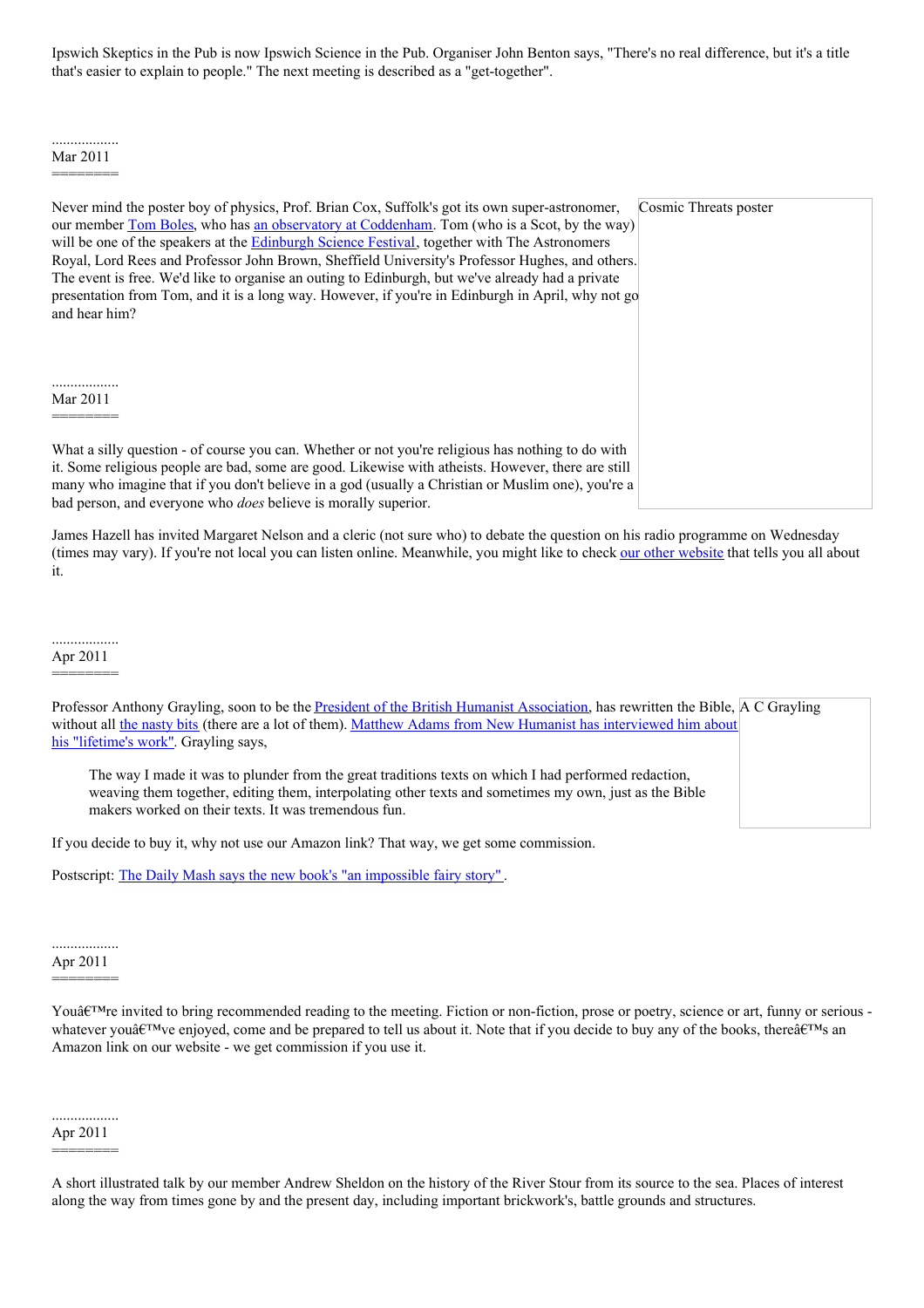Prof. John Midwinter (BSc & PhD in Physics, Hon. DSc, Fellow of the Royal Society) will address the following questions:

- What is the truth about climate change? (the scientific evidence)
- What are the implications for us?
- How can we reduce our personal fossil fuel consumption?
- What are the possibilities for large scale renewable energy in the UK?
- Tipping points the real worry behind the climate change debate.

#### .................. Apr 2011

========

[Humanist](http://www.iheu.org/celebrating-world-humanist-day) Week includes World Humanist Day (21st June, the summer solstice). We're still working on our plans for this year, Watch this space.

# ..................

## Apr 2011 ========

Members enjoyed talking about the books they'd read at our May meeting, so they wanted to do it again. This time, we may talk about films too, maybe even films of books. Share your recommended reading or films.

#### .................. Apr 2011

# ========

Group members will be consulted about the BHA's proposal to change the relationship with us, signing up to a detailed agreement. We are currently affiliated but could become a partner. We'll be deciding when and how to consult members.

#### .................. Apr 2011

# ========

At its AGM last week, the Suffolk Humanist & Secularist group failed to elect a new chairperson, as no one wanted the job. It was agreed that a chairperson would be nominated from the attendees at each meeting, while the committee would take it in turns to chair their meetings.

The new committee consists of Denis Johnston (secretary), John Mellis (treasurer), John Palmer, Tom Boles, Colleen Nunn, Michael Imison, Tom Boles, Sue Hewlett and Peter Davidson. This is the largest committee that the group has ever had.

#### .................. Apr 2011 ========

In the Independent, Adrian [Hamilton](http://www.independent.co.uk/opinion/faith/will-the-last-person-to-leave-the-church-of-england-please-turn-out-the-lights-2269185.html) writes,

... this Easter week, I can't help feeling more than ever that the Church of England will not survive my children's lifetime and quite possibly not even my own.

He opines that the C of E may do better if it severs its ties with the state. We'd like disestablishment too, wouldn't we?

.................. Apr 2011 ========

Two stories that have been in the news have attracted lots of attention; the French burqa ban and the Big Society.

Eric Pickles and Sayeeda Warsi seem to imagine that religious organisations are the best ones to provide public services in the Big Society. In [yesterday's](http://www.guardian.co.uk/commentisfree/belief/2011/apr/19/secularism-minorities-faith-big-society) Guardian, Rahila Gupta wrote,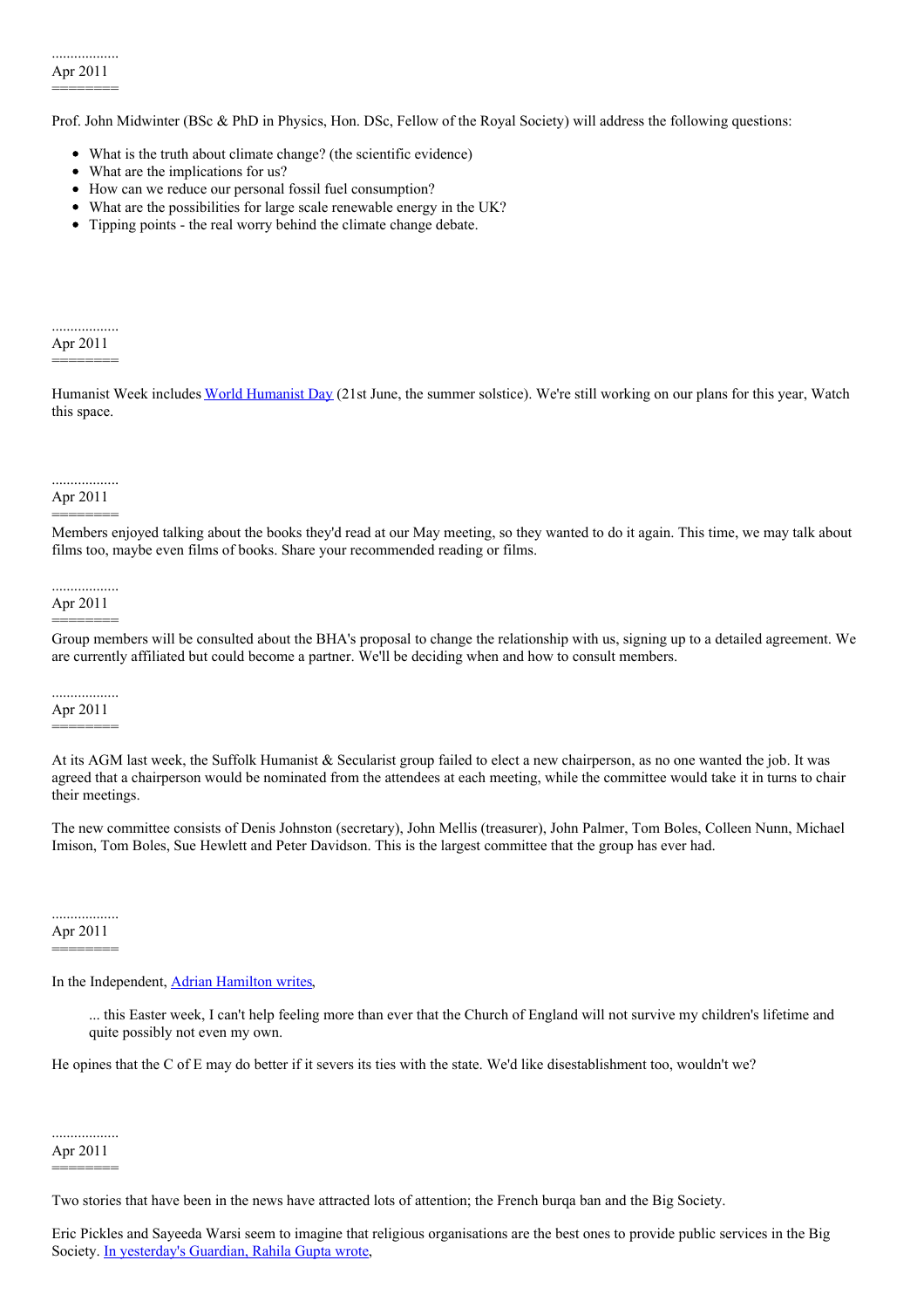"Faith" has increasingly become the new way of constructing racial minorities, a trend that started under Tony Blair and continues under the Tory-led government. Secularism is seen as so intrinsically western that it is unimaginable for policymakers to conceive that it might be welcome within minority communities, especially the powerless among them.

The burqa ban continues to attract a lot of debate. Many think that we should have a similar ban here. I [blogged](http://theanswers42.blogspot.com/2011/04/french-burqa-ban-has-nothing-to-do-with.html) against the idea and was answered by blogger Kausik Datta in the US, who disagreed with me.

What do you think?

# .................. Apr 2011 ========

Campaigning against religion can be socially counter-productive. If teachers take the uncompromising line that God and Darwinism are irreconcilable, many young people raised in a faith-based culture will stick with their religion and be lost to science. Moreover, we need all the allies we can muster against fundamentalism - a palpable, perhaps growing concern.

.................. May 2011

========

Ipswich Science in the Pub people are meeting at McGinty's for a pre- Uncaged [Monkeys](http://www.ents24.com/web/event/Uncaged-Monkeys-Regent-Theatre-Ipswich-2323932.html) drink.

Look for the table with a copy of New Scientist on it.

.................. May 2011

========

Our May newsletter is available now for you to download. [Click](http://www.suffolkhands.org.uk/files/1/SH&S%20News%20May%202011.pdf) here or on the image for your copy. For help with pdf files, [click](http://www.suffolkhands.org.uk/node/40) here.

Read about our next meeting (on recommended reading), what a SACRE is, the Uncaged Monkeys in Ipswich, a good woman with green fingers, our healthy finances, what we thought about the burqa ban, the BHA's new president and his book, and plans for the next three months, which include a visit from Prof. John Midwinter.

|  | <b>SH&amp;S Newsletter</b> |  |  |
|--|----------------------------|--|--|
|  |                            |  |  |
|  |                            |  |  |
|  |                            |  |  |
|  |                            |  |  |
|  |                            |  |  |
|  |                            |  |  |
|  |                            |  |  |
|  |                            |  |  |
|  |                            |  |  |

.................. May 2011 ========

Rapture billboard

I hope you haven't made any plans for the end of October onwards, because we're all going to fry, apparently, on the 21st October. The world will be destroyed by fire, say those who hope to be "God's elect people", but they're not expecting to be here after the 21st of this month, when The [Rapture](http://www.ebiblefellowship.com/outreach/tracts/may21/) happens and they're all swept up into heaven to leave us unbelievers behind.

Our webmaster was planning to spend six months in Ghana from the beginning of next month but now he's beginning to wonder if he should change his plans. There's a signboard near the university in Kumasi, where he's going, warning people to be "saved". If he hasn't been saved, it's a waste of money buying that plane ticket.

It's good to know that between 21st May and 21st October (when the world's destroyed by fire) there are helpful atheists who are willing to care for the pets of those who've gone to live with Jesus (or wherever it is they go). Eternal [Earth-Bound](http://eternal-earthbound-pets.com/Home_Page.html) Pets, USA, say

Our service is plain and simple; our fee structure is reasonable. For \$135.00 we will guarantee that should the Rapture occur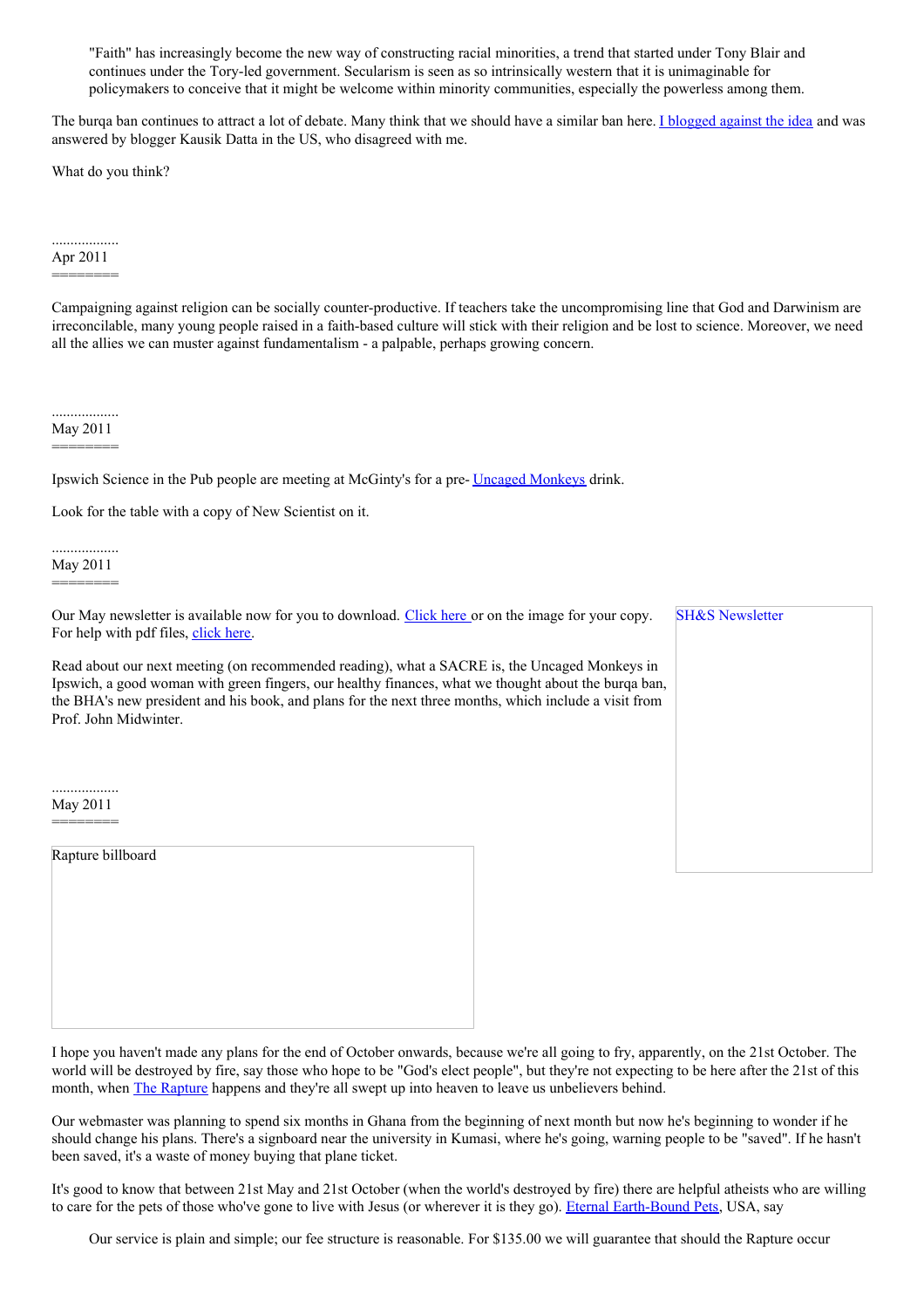within ten (10) years of receipt of payment, one pet per residence will be saved. Each additional pet at your residence will be saved for an additional \$20.00 fee. A small price to pay for your peace of mind and the health and safety of your four legged and feathered friends.

I mentioned the Rapture on Facebook the other day, wondering what the fundamentalist Christians will say if it doesn't happen. What if God forgets? He, she or it may be distracted by whatever's happening in another part of the universe. A friend responded, "He'd better not forget. I'm looking forward to all of them not being here." She has a point. There'd be more room for the rest of us, until the 21st October.

#### .................. May 2011

========

The Big [Questions](http://www.bbc.co.uk/iplayer/episode/b011d9h8/The_Big_Questions_Series_4_Episode_16/) on BBC TV on Sunday was amusing. It was supposed to be about "The future of British Islam". Nicky Campbell lost control of a bunch of Muslims all shouting at one another, while Dame Anne [Leslie](http://news.bbc.co.uk/1/hi/uk/6217221.stm) kept chipping in with comments prefaced with "When I was in Pakistan/Iran/Afghanistan...", etc. When she referred to the burqa as a "bin bag", that really fanned the flames of indignation.

I had to Google Dr Taj [Hargey](http://www.independent.co.uk/news/uk/home-news/the-imam-who-took-on-the-muslim-mccarthyists-1666126.html), whose posture indicated his contempt for most of the opinions being expressed by sitting right back in his chair, while others leant forward as they tried to outshout one another. He's described as "the imam who took on the 'Muslim McCarthyists"'.

While there are similarly diverse views about the correct version of Christianity among those who care about such things, a majority of nominal Christians neither know nor care about the theology of the religion they claim to follow, and rarely, if ever, read the Bible. You don't get the feeling that a majority of Muslims are equally casual about their religion. They all read the Qur'an, for a start.

There was no consensus about what the future of British Islam might be, though most of those who spoke were keen to distance themselves from extremists and terrorists. Judging from the diversity of opinions on the Big Questions, they're going to be so busy arguing with one another about who's right and who's wrong that their future will be fractious, which is why the Government should not consult any of their self-appointed "leaders" on matters of public policy. None of them represents anyone but themselves.

(First published on The [Answer's](http://theanswers42.blogspot.com/) 42)

.................. May 2011

========

Professor Edzard Ernst, who was a guest speaker at a recent **[Ipswich](http://www.facebook.com/group.php?gid=42818657986) Science in the Pub** meeting, has announced his retirement as Director of the Complementary Medicine Research Group. We're hoping that he'll come and talk to us soon.

Zeno, aka Alan Henness, has [published](http://www.zenosblog.com/2011/05/the-end-of-an-era/) an interview with Prof. Ernst on his blog. He ended by asking what Edzard would do when he fully retires, and the professor replied:

Become really outspoken about quackery and charlatans. I look forward to that. Hopefully, UK libel law has changed by then.

.................. May 2011 ========

#### View [Larger](http://maps.google.co.uk/maps?f=q&source=embed&hl=&geocode=&q=Kumasi,+Ghana&aq=&sll=7.928675,-1.010742&sspn=18.806588,43.022461&ie=UTF8&hq=&hnear=Kumasi+Metropolitan,+Ashanti,+Ghana&ll=8.407168,10.019531&spn=34.26727,87.890625&z=3&iwloc=A) Map

Our webmaster, Nathan Nelson, is flying out to Kumasi in Ghana for 6 months on the 8th June, where his other half, Harriet, is being sponsored to work with an organisation called [Millennium](http://millenniumvillages.org/the-villages/bonsaaso-ghana/) Villages, while Nathan finds some other ways to make himself useful. You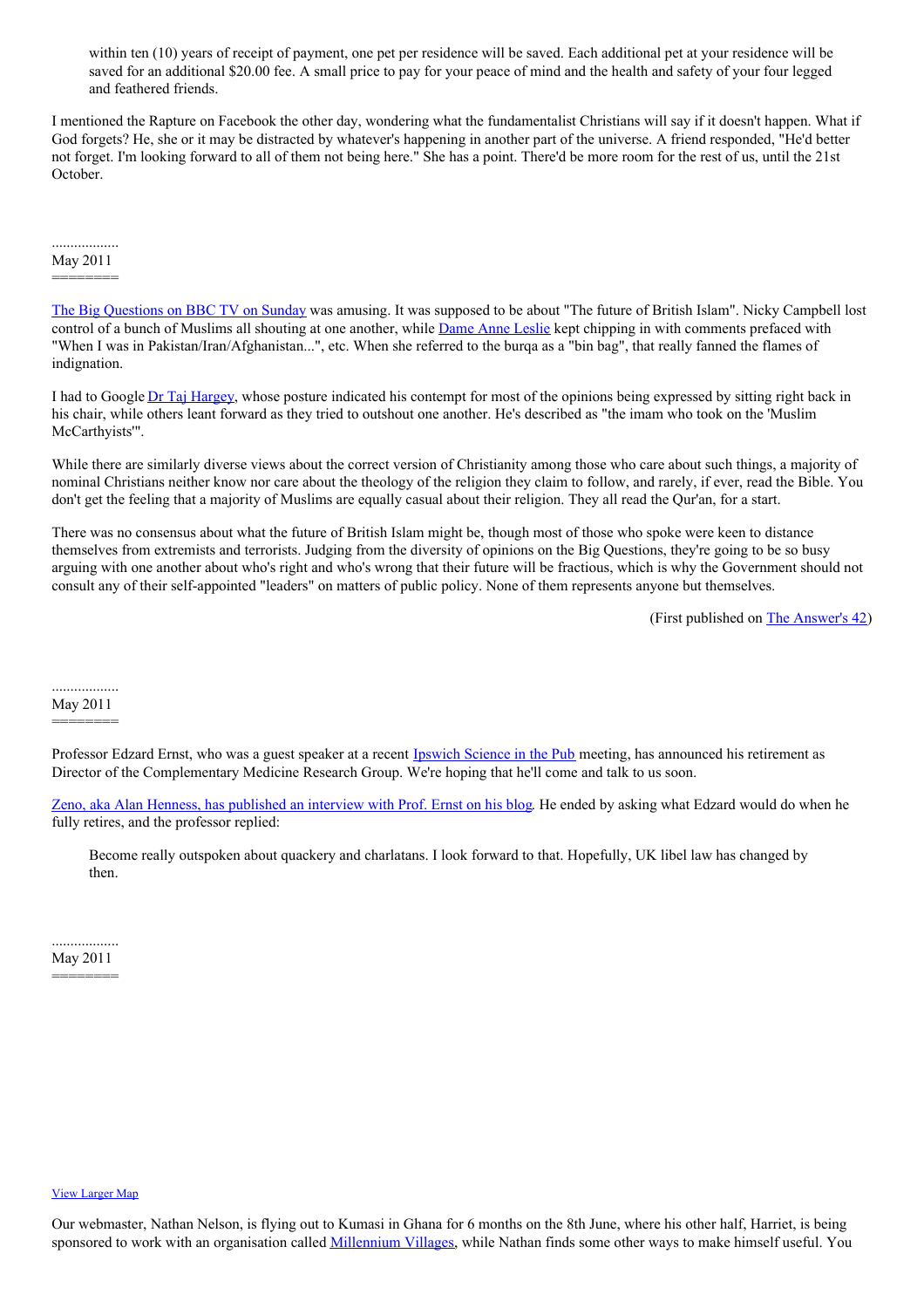can follow their adventures on their blog, [Ghana](http://ghana180.co.uk/) 180.

#### .................. Jun 2011

========

Our website, powered by a free content management system called [Drupal,](http://drupal.org/) has been updated recently. Since then we've noticed that some punctuation marks have been replaced by odd symbols. We're fixing them when we can, but if you'd like to draw our attention to any, please click here to [contact](http://www.suffolkhands.org.uk/contact) us. Thanks.

#### .................. Jun 2011

========

The Arbitration and Mediation Services (Equality) Bill, has been introduced into the House of Lords by Baroness Caroline Cox [\(independent\),](http://www.parliament.uk/biographies/caroline-cox/26727) with the support of the One [Law](http://www.onelawforall.org.uk/) for All campaign. The bill doesn't aim to interfere with religious freedom, but does aim to stop the [discrimination](http://www.secularism.org.uk/nss-backs-bill-that-would-curb-s.html) against women under the sharia law system. Read the National Secular Society's report on their website. Currently, many British Muslim women suffer unequal access to divorce, domestic violence and general injustice, while their rights aren't recognised by sharia courts. The bill makes it clear that British people, regardless of their religion, must accept British law, which always takes precedence over sharia law.

Baroness Cox

#### .................. Jun 2011

========

We've been concerned that the Conservatives' 'Big [Society](http://www.cabinetoffice.gov.uk/big-society)' idea offers a lot of encouragement for faith organisations to provide public services, yet [faith-based](http://www.secularism.org.uk/faith-based-welfare-arrives.html) welfare is fraught with problems. Now former MP Dr Evan [Harris](http://www.secularism.org.uk/dr-evan-harris.html) and grassroots Lib Dems are warning the Government that it shouldn't press ahead with this policy without ensuring that strict rules are in place to prevent proselytising, among other things. Today's [Guardian](http://www.guardian.co.uk/uk/2011/may/30/lib-dems-warning-big-society-faith-groups) quotes Harris as saying,

Any increased use of faith-based organisations delivering essential public services will need stricter safeguards to prevent discrimination against vulnerable and captive populations on the basis of religion or sexuality, as well as to prevent employees needing to pass 'faith tests'.

The Lib Dems have made clear that religious organisations have as much right as anyone else to provide services, but until legal loop-holes are closed we expect the Government to ensure that contracts contain non-discrimination clauses.

#### .................. Jun 2011

========

The Pod Delusion reports that Anthony Grayling has said that he won't take up the [presidency](http://poddelusion.co.uk/blog/2011/06/16/breaking-news-ac-grayling-will-not-become-bha-president/) of the BHA on July 1st because of the controversy surrounding plans for his £18,000 a year New College of the [Humanities.](http://blog.newhumanist.org.uk/2011/06/ac-graylings-new-college-of-humanities.html) Current BHA President Polly Toynbee will stay on until she can be replaced.

.................. Jun 2011

========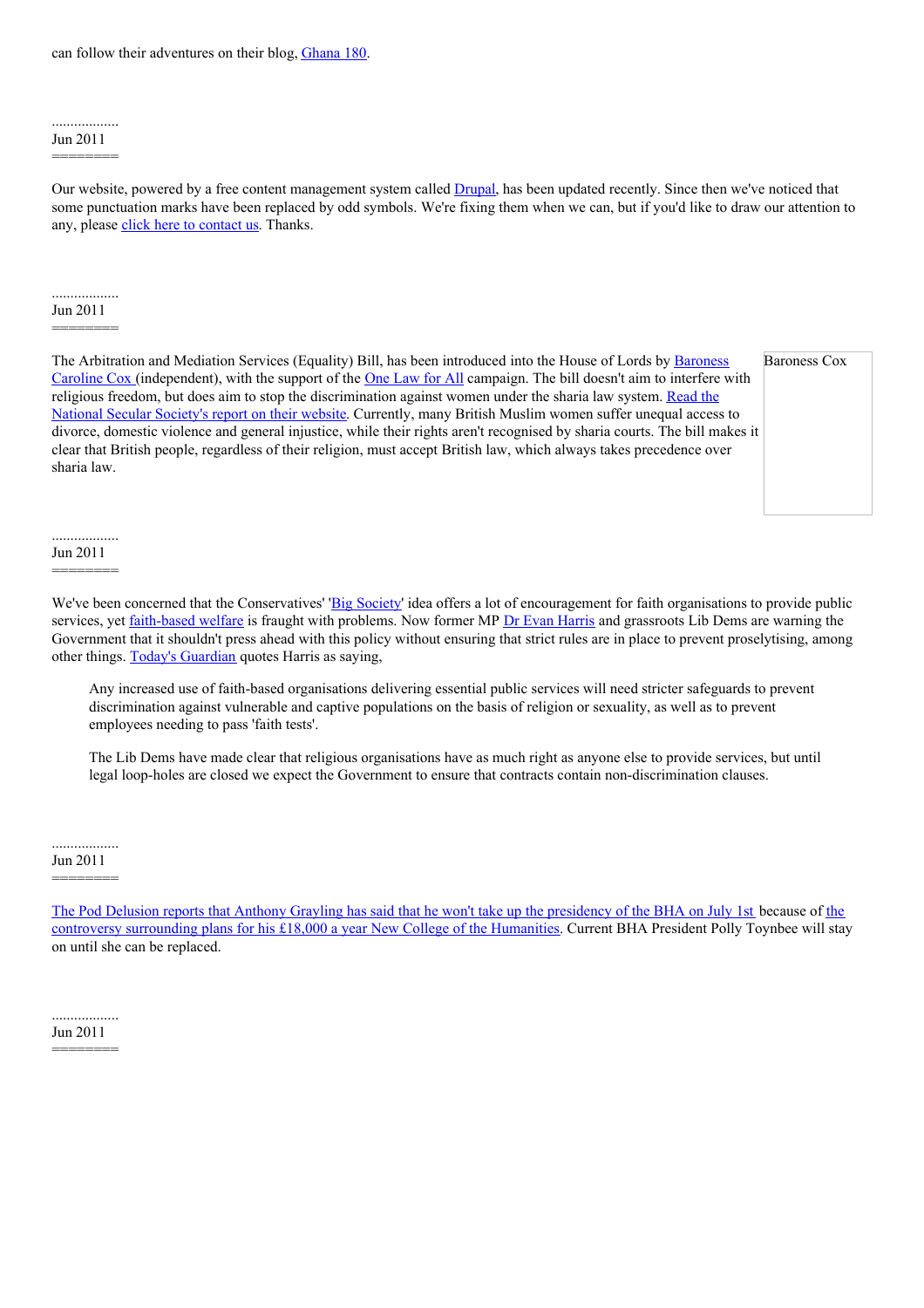| For Humanist Week, this week, John Palmer and other committee members have created a Library display |  |
|------------------------------------------------------------------------------------------------------|--|
| display in Suffolk Central Library in Northgate Street, Ipswich. June 21st, the midsummer            |  |
| solstice, is World Humanist Day. The display lists the names of some leading humanists               |  |
| and shows some of the books they've written, to encourage library users to find out more.            |  |
| It also shows our two websites: www.suffolkhands.org.uk and                                          |  |
|                                                                                                      |  |
| www.agoodlifewithoutreligion.com.                                                                    |  |
|                                                                                                      |  |
| Click here for a map to the library.                                                                 |  |
|                                                                                                      |  |
|                                                                                                      |  |
|                                                                                                      |  |
|                                                                                                      |  |
| Jun 2011                                                                                             |  |
|                                                                                                      |  |
|                                                                                                      |  |
| British artist Darryl Cunningham is working on a book of Science Evolution comic                     |  |
| Stories, due out next spring. It'll include a comic strip explanation                                |  |
| of evolution. Meanwhile, you can see the strip on his blog. Darryl                                   |  |
| says, "I'm sure there'll be mistakes here, so do feel free to point                                  |  |
| them out, so that I can make the necessary changes. Thank you."                                      |  |
|                                                                                                      |  |
| On the subject of evolution, have you read our page about                                            |  |
| Creationism and Intelligent Design? Click here if you haven't.                                       |  |
|                                                                                                      |  |
|                                                                                                      |  |
|                                                                                                      |  |
|                                                                                                      |  |

## Jun 2011 ========

[Professor](http://www.suffolkhands.org.uk/node/1327) Edzard Ernst, the retiring Director of the Complimentary Medicine Research Group, said the claims of faith healers investigated on Newsnight last night are ["irresponsible,](http://news.bbc.co.uk/1/hi/programmes/newsnight/9519657.stm) even criminal". The "healers" claimed to be able to cure cancer. Click here to see the programme.

# Jun 2011

========

Successive UK governments have been mucking about with our education system for decades, but it seems to have been almost completely dismantled the previous Labour government, which introduced specialist schools,and academies, and the current government. The comprehensive system may not have been popular with everyone, but it was possible to fix it without destroying it in the process. Nowadays, the emphasis is on parental choice, which usually means that those who shout loudest get the most and their choices aren't necessarily informed.

Steiner

The Conservative's Secretary of State for Education, the Rt Hon [Michael](http://www.michaelgove.com/) Gove MP, who's never been short of an opinion or invitations to appear on the telly, has a thing about "free schools"; schools free to more or less do what they like, at taxpayers' expense. Toby [Young](http://blogs.telegraph.co.uk/news/author/tobyyoung/), also famous for being famous, is their champion, which ought to be enough to make most people think twice, if not several times, about the soundness of the concept. The Free School [movement](http://www.independent.co.uk/news/education/education-news/swedens-free-schools-model-has-limited-impact-2008070.html) originated in Sweden, where it hasn't been the huge success that its enthusiasts would like us to think it is. The main beneficiaries seem to be children from more privileged backgrounds, who have all the advantages anyway. In the UK, the idea has been seized upon by religious [organisations](http://www.secularism.org.uk/michael-gove-in-religious-school.html), so there's concern about what children will be taught and about children being segregated by religion, at public expense.

Now a group of parents and teachers want to open a free school in Suffolk based on the principles of Rudolph Steiner, the Fullfledge Ecology School. There's more about the people behind the idea in the East [Anglian](http://www.eadt.co.uk/news/woodbridge_ambitious_plans_for_new_ecology_school_unveiled_by_fullfledge_trust_1_828126) Daily Times. Steiner invented ["Anthroposophy"](http://www.medical365.co.uk/), which he defined as "a path of knowledge, to guide the Spiritual in the human being to the Spiritual in the universe." Steiner has had a cult following for years. David Colquhoun, FRS, the British pharmacologist at University College London, has a blog called "DC's Improbable Science", where he attacks pseudo-science, nonsense and general quackery. His posts on Steiner [Waldorf](http://www.dcscience.net/?s=Steiner+Waldorf+) schools explain why they shouldn't be publicly funded, and why all sensible parents should steer well clear of them.

Gove and the DfES are being lobbied to rethink their attitude to funding Steiner schools, and to tighten up their criteria for funding in general.

Click here for David [Colquhoun](https://twitter.com/#!/david_colquhoun) on Twitter.

Click here for [teacher/writer](http://www.francisgilbert.co.uk/2011/01/should-the-state-be-funding-schools-which-were-founded-by-a-racist-mystic/) Francis Gilbert's thoughts on schools founded by a "racist mystic".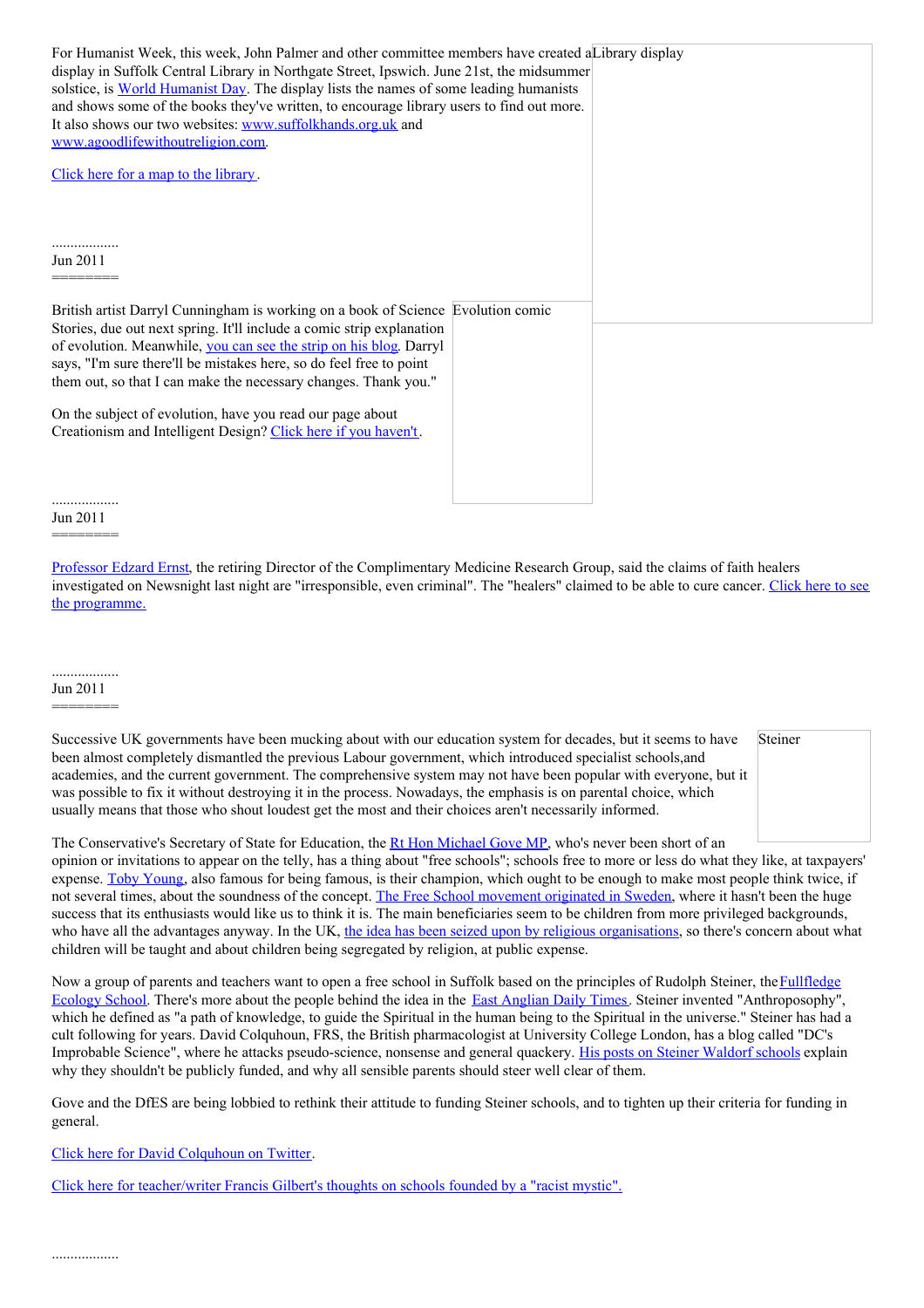Jul 2011 ========

..................

## Jun 2011 ========

In 2005, our webmaster Nathan Nelson took a series of photos in Phnom Penh's Tuol Sleng Genocide Museum, S-21. Some of them have been used in the new Museum of Memory and [Tolerance](http://www.myt.org.mx/), a not-forprofit based in Mexico City.

Click here to see more of the [photos](http://www.flickr.com/photos/mybigtrip/sets/671304/). Warning: some will find these pictures disturbing.

#### .................. Jul 2011 ========

There is no humanist creed, no set of beliefs to which every humanist has to subscribe. Humanism is not a dogma or a sect...as human beings we can find from our own resources the shared moral values which we need in order to live together, and the means to create meaningful and fulfilling lives for ourselves.

.................. Jul 2011 ========

The BHA has a new website, The Really Simple Guide to [Humanism](http://www.simpleguidetohumanism.org.uk/index.html), "to inform interested newcomers to humanism". We wonder if they got the idea from our simple guide, A Good Life Without [Religion](http://agoodlifewithoutreligion.com/)?

.................. Jul 2011 ========

| Hygiene talk |  |  |
|--------------|--|--|
|              |  |  |
|              |  |  |
|              |  |  |
|              |  |  |
|              |  |  |
|              |  |  |
|              |  |  |
|              |  |  |
|              |  |  |
|              |  |  |
|              |  |  |
|              |  |  |
|              |  |  |

Our man in [Ghana](http://ghana180.co.uk/) took this photo while his colleague Nicholas was talking about hygiene to school students. Nathan says, "I took the picture but I was giving the talk as well. We hope to develop an awesome double act."

.................. Jul 2011

========

It's been claimed that waiting for the outcome of a police investigation into the News of the World's phone hacking allows those involved plenty of time to "lose" a lot of the [evidence.](http://hackinginquiry.org/index.php) Maybe you'd like to sign a petition calling for a full public enquiry now? Click here to sign Hacked Off's petition.

Cambodian Museum

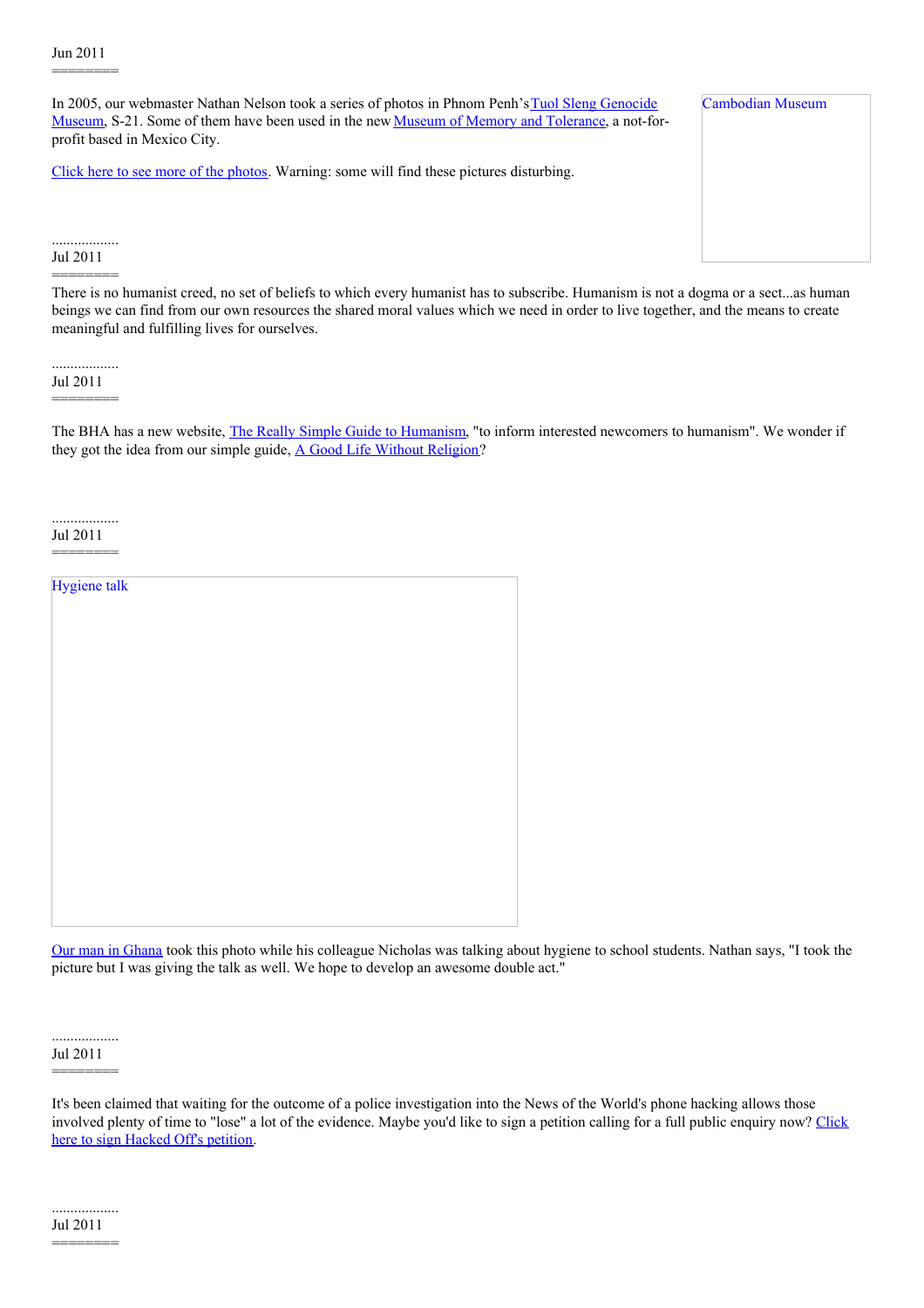Over 10 million people are at risk in East Africa due to conflict and some areas being affected DEC East Africa Appeal by the worst drought in 60 years. The DEC East Africa Crisis Appeal will support the work of its members in affected areas of Kenya, Ethiopia, Somalia and South Sudan. Your donations can help provide life saving aid such as food, water, care for malnourished children and medical treatment.

#### **Please click on the image to donate now to the East Africa Crisis Appeal.**

In the past, some atheists have said that they won't respond to DEC (Disasters Emergency Committee) appeals, because some of the aid organisations involved have a religious ethos.

Surely what matters is that the money goes to people who are already in the field, and who can use your money for life-saving work as fast as possible? When people are starving, they're not worried where their food is coming from. However, if you would prefer to send your money through an organisation that is entirely non-religious, look for Action Aid, Merlin, Save the Children, the Red Cross or Oxfam.

.................. Jul 2011

========

Kiva Have you heard of [Kiva](http://www.kiva.org/)? Kiva is a non-profit organisation with a mission to connect people through lending to alleviate poverty. Using the internet and a worldwide network of microfinance institutions, Kiva lets individuals lend as little as \$25 to help create opportunity around the world. There are currently 597,615 members of Kiva, and 16,319 of them are part of the international Atheists, Agnostics, Skeptics, Freethinkers, Secular Humanists and the Non-Religious lending team, [demonstrating](http://www.kiva.org/team/atheists) that we're all part of one human family. All you need to do to join is loan someone \$25. When it's repaid, you can relend it to someone else. Simple, isn't it?

#### .................. Jul 2011

# ========

Have just discovered a piece that Mark Steel wrote for the [Independent](http://www.independent.co.uk/opinion/commentators/mark-steel/mark-steel-what-creationists-really-hate-is-that-we-emerged-by-accident-1229954.html) in January 2009, taking the mickey out of the Creationists and Intelligent Design, which he suggests is more like "Vindictive Design", since a god who designed some of the stuff we have to put up with can't have been very intelligent. Steel wrote:

... if all species were designed, it was hardly done by someone intelligent. If it was, how do you account for the parasitic wasp that lays eggs on its prey so they hatch and eat its victim while it's still alive?

More to the point, why are your most sensitive nerves at the end of your toe, where they're most likely to get walloped? Why are men's nuts in such a vulnerable location, ay? Bloody vindictive design that is. Why do dogs do the squashiest, most unpleasant turds that hide in the grass and spread themselves in the indentations on the bottom of your shoe, but don't start smelling until you get indoors and then render the place uninhabitable until you've left every window open for a month? Why, why, why?

All good questions. If you'd like to read more about the subject, go to our We're All [Monkeys](http://www.suffolkhands.org.uk/monkeys) page.

#### .................. Jul 2011

========

The world is so exquisite, with so much love and moral depth, that there is no reason to deceive ourselves with pretty stories for which there's little good evidence. Far better, it seems to me, is to look Death in the eye and be grateful every day for the brief but magnificent opportunity that life provides.

# .................. Jul 2011 ========

[My] purpose is is to transform theologians into anthropologists, lovers of God into lovers of man, candidates for the next world into students of this world - I negate the fantastic hypocrisy of theology and religion only in order to affirm the true nature of man.

.................. Jul 2011

========

It has never mattered to me that thirty million people might think I'm wrong. The number of people who thought Hitler was right did not make him right... Why do you necessarily have to be wrong just because a few million people think you are?

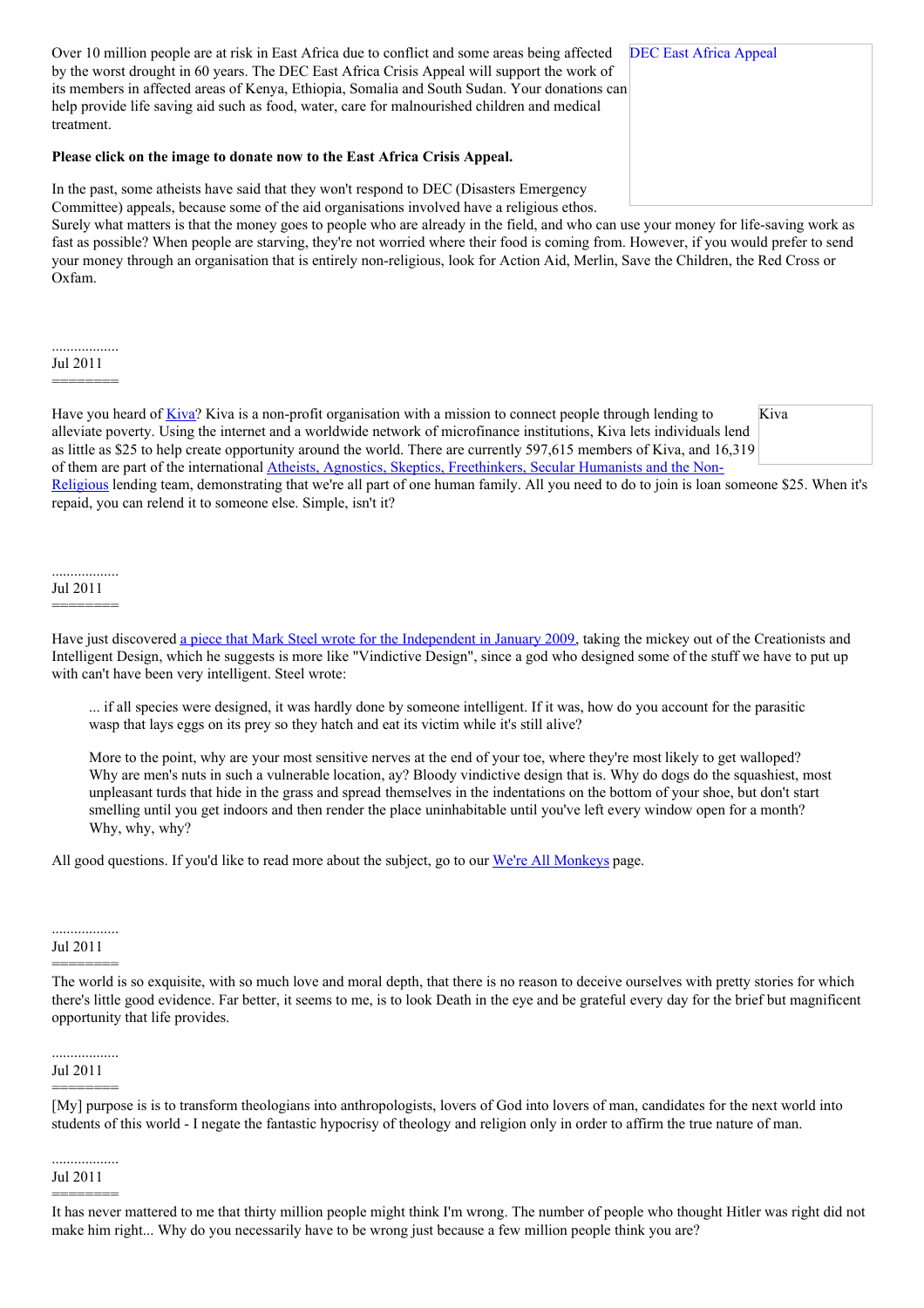David and Victoria [Beckham](http://www.guardian.co.uk/lifeandstyle/2011/jul/17/population-control-beckham-family) have been criticised for setting a bad example by having a fourth child, as the world's population is due to reach 7 billion. It's unlikely that the Beckhams have considered whether the size of their family is anyone's business but their own. Affluent parents who choose to have more than one or two children are likely to take exception to any criticism, perhaps feeling that if they can afford it, why shouldn't they have a large family? In his speech at the Royal Society of Arts in March this year, Sir David Attenborough, patron of [Population](http://populationmatters.org/) Matters, explains why population control should no longer be a taboo subject.

David [Attenborough](http://soundcloud.com/populationmatters/attenborough-population) Talk on Population

by [populationmatters](http://soundcloud.com/populationmatters)

.................. Jul 2011 ========

We take our [toilets](http://www.toiletmuseum.com/index.php) for granted. Most people think that we owe our modern flushing WC to Thomas Crapper, but it seems that Sir John Harrington first had the idea in the 16th century. Now here we are, in the 21st century, where four out of ten people worldwide don't have access to a toilet. Our webmaster, Nathan, is rather [preoccupied](http://ghana180.co.uk/2011/07/how-to-use-a-toilet/) with them as he's currently involved with a scheme to provide latrines in Ghanaian villages. He found this video. The next time you go for a poo, be grateful that you have a nice, clean flushing toilet.

.................. Jul 2011

========

Seven Hills Crematorium on Felixstowe Road, Nacton is holding a "Dispelling the myths" and Cream Tea Event in support of The [Treehouse](http://www.each.org.uk/how-to-help/treehouse_appeal) Appeal. The crematorium will throw open its doors with access all areas for the public. Entrance will be free but Cream and High Teas will be on sale and served in the garden. Experts will be on hand to offer free advice on such subjects as wills and what is available in the way of funeral choices. There will be various interesting exhibits including a horse drawn hearse and a Scottish piper. It is an ideal opportunity for the public to come along and ask all the questions they have always wanted to ask about cremation but perhaps did not know who to ask.

7 Hills logo

Further information is available from the Crematorium Office: 01473 655614.

There will be a Suffolk Humanist Ceremonies stall at this event, and a short presentation about Humanist funerals during the day.

.................. Jul 2011 ========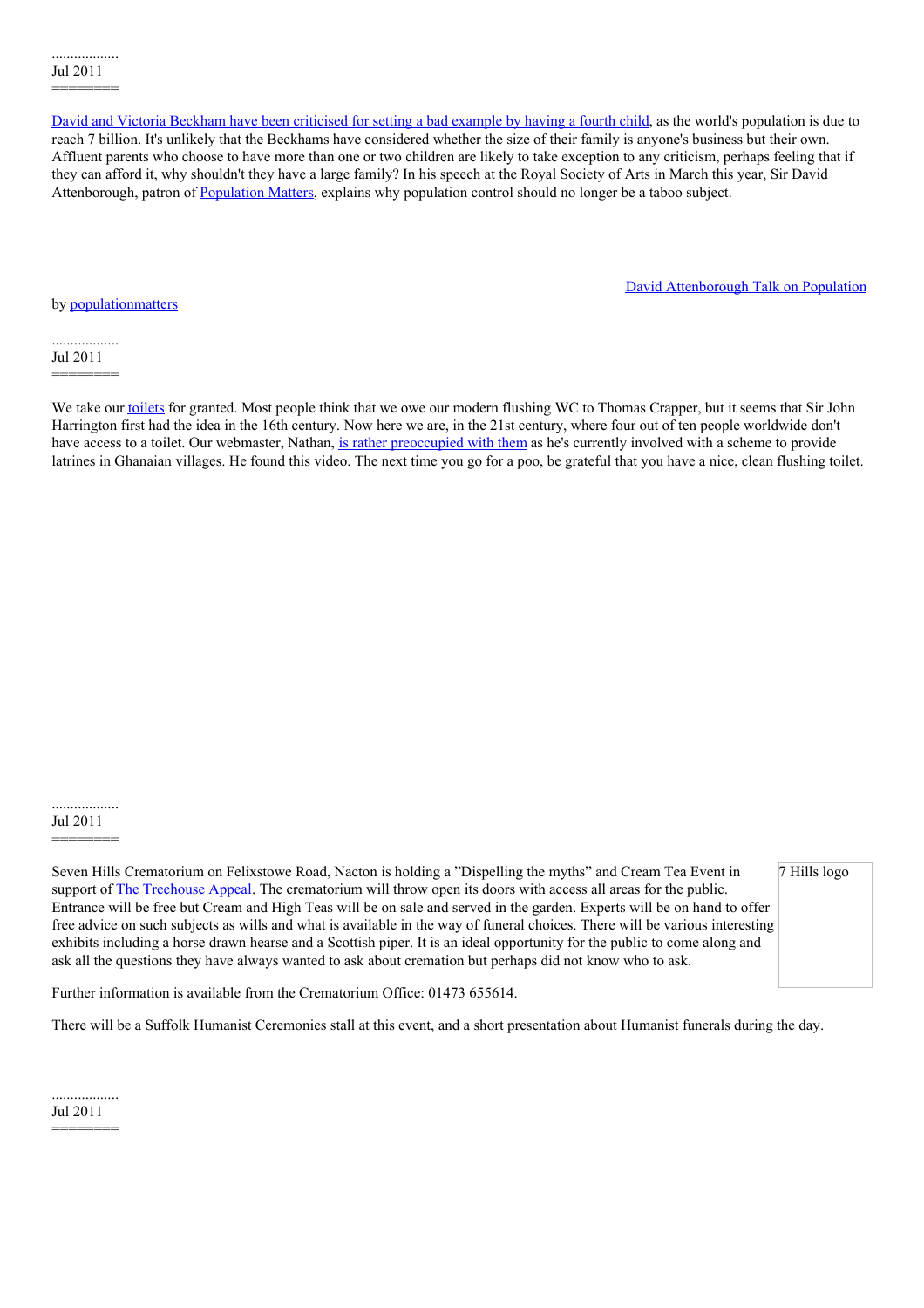From George Broadhead of the Pink [Triangle](http://www.pinktriangle.org.uk/) Trust, news of the Queen's visit to Bletchley Park, where she praised the work of Alan Turing and those who worked with him. The IHEU [reports](http://www.iheu.org/humanists-welcome-queen%25E2%2580%2599s-praise-persecuted-gay-atheist): Humanists have warmly welcomed the Queen of England's praise for the gay atheist Alan Turing, whose work breaking German codes played a crucial role in World War II. The creator of the modern computer, Turing received little recognition for his work during his life, which ended when he committed suicide after he was convicted of a homosexual act and forced to undergo chemical castration. On July 15, the Queen and the Duke of Edinburgh unveiled a monument to commemorate the contribution made by code breakers, based at Bletchley Park in the British midlands, to the victory

over Nazi Germany. In her speech the Queen said it was "impossible to overstate" the sense of gratitude to people who worked at Bletchley Park. "[It] became the centre of a world-wide web of intelligence communications, spanning the Commonwealth and further afield. This was the place of geniuses such as Alan Turing."

.................. Jul 2011

========

| Fullfledge logo | Since <u>our post on the proposed Fullfledge free school in Suffolk</u> , our supporter and correspondent Esther |
|-----------------|------------------------------------------------------------------------------------------------------------------|
|                 | Fidler has met some of the people who plan to set up this school, and has blogged about their lack of            |
|                 | qualifications or credible objectives. On the influence of Steiner's ideas and the responses she got to her      |
|                 | questions, Esther wrote,                                                                                         |

I began to get the impression that knowledge, unless gained specifically from a (possibly unqualified) class teacher was not encouraged; the idea of a mystical, esoteric belief system based upon reincarnation and karma being the foundation of a school which does not encourage finding out information through books, TV or the internet was beginning to make me feel distinctly uncomfortable.

Now Francis Gilbert, author of Tm a [Teacher,](http://www.amazon.co.uk/Im-Teacher-Get-Out-Here/dp/1904977022/ref=sr_1_2?s=books&ie=UTF8&qid=1311437239&sr=1-2) Get Me Out of Here!', has recommended Esther's blog post on the Local Schools [Network](http://www.localschoolsnetwork.org.uk/2011/07/some-very-good-reasons-to-be-wary-of-ecological-free-schools/) website, beginning:

We've already highlighted at length the problems with Steiner schools on this site; their dangerous attitudes towards vaccinations, the racist beliefs of their founder and their very strange mysticism being chief among them.

This may not be a faith school in the sense that most people understand them - it's not about an organised religion, such as Christianity or Islam - but it is about a cult in disguise, one that seems entirely reasonable at first glance, if you're into green issues. The Fullfledge people were at an event that was organised by Suffolk Quakers today in Ipswich, a [Festival](http://www.suffolkquakers.org.uk/green-ideas.htm) of Green Ideas, where their speaker was Marisa Fovmicola. Unfortunately, we didn't hear about it until it was too late to attend, or we might have gone and asked some pertinent questions about Steiner and his racism, etc.

If you're interested in stopping the [Fullfledge](http://www.suffolkhands.org.uk/contact) school from benefiting from Gove's free school plans and getting public money, please get in touch.

.................. Jul 2011

========

**Touch the screen, touch the screen!**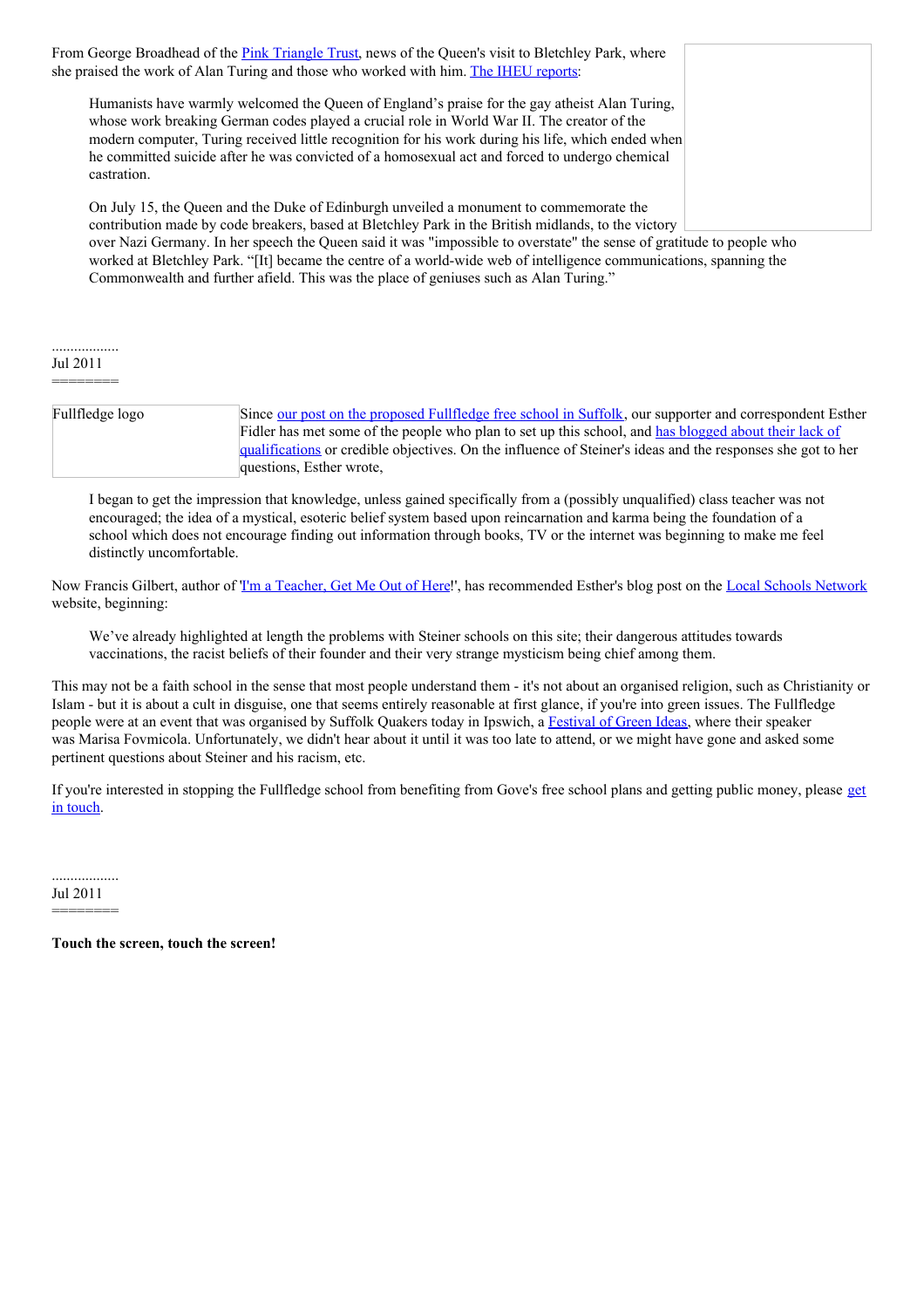Phil Collins & Genesis, from the album 'We can't dance',

SH&SNews Aug 2011

1991.

.................. Aug 2011 ========

The latest newsletter is here now for you to download.

Features on climate change, the Girl Guides and God, the possibility of a Steiner free school in Suffolk, plus book reviews and a book quiz, not forgetting our programme for the next three months.

Why not print a couple of copies for your friends?

Click here to [download](http://www.suffolkhands.org.uk/files/1/SH&S%20News%20Aug%202011.pdf) now. For help with PDF files, [click](http://www.suffolkhands.org.uk/node/40) here.

.................. Aug 2011 ========

Francis Gilbert of the Local Schools Network reports that those who want to open Steiner schools at public expense through Gove's free school system are keen to ["repudiate"](http://www.localschoolsnetwork.org.uk/2011/07/steiner-schools-repudiate-their-founders-racist-beliefs-to-get-state-funding-but-will-it-be-enough/) their racist roots.

They present themselves today as trendy, progressive schools who welcome parents with alternative views. However, what they keep well hidden is their loony mystical beliefs. Steiner founded a philosophy called "Anthroposophy", a sort of mystical mish-mash of ideas which includes the concept that the human race are "evolving" through the different races, with black people being "of childhood", Asians "degenerate" and white people, of course, being the apogee of the evolutionary tree. Many Anthroposophists teach at Steiner schools today — and certainly form the bulk of their teacher trainers — and greatly admire Steiner.

Today, the Department for Education and Skills is interviewing the people who want to open such a school in Frome. If they get the goahead it will give the green light to others, inclduing the people who want a Steiner school in Suffolk. We'll be talking about this at our September meeting.

For more about this, see our [previous](http://www.suffolkhands.org.uk/node/1370) post.

.................. Aug 2011 ========

"Deviating <sup>a</sup> little from our third Tuesday of the month, and having an event on the penultimate Tuesday of the month, in <sup>a</sup> vain attempt to avoid some summer holidays. I'll also reveal what the event photo is." John Benton.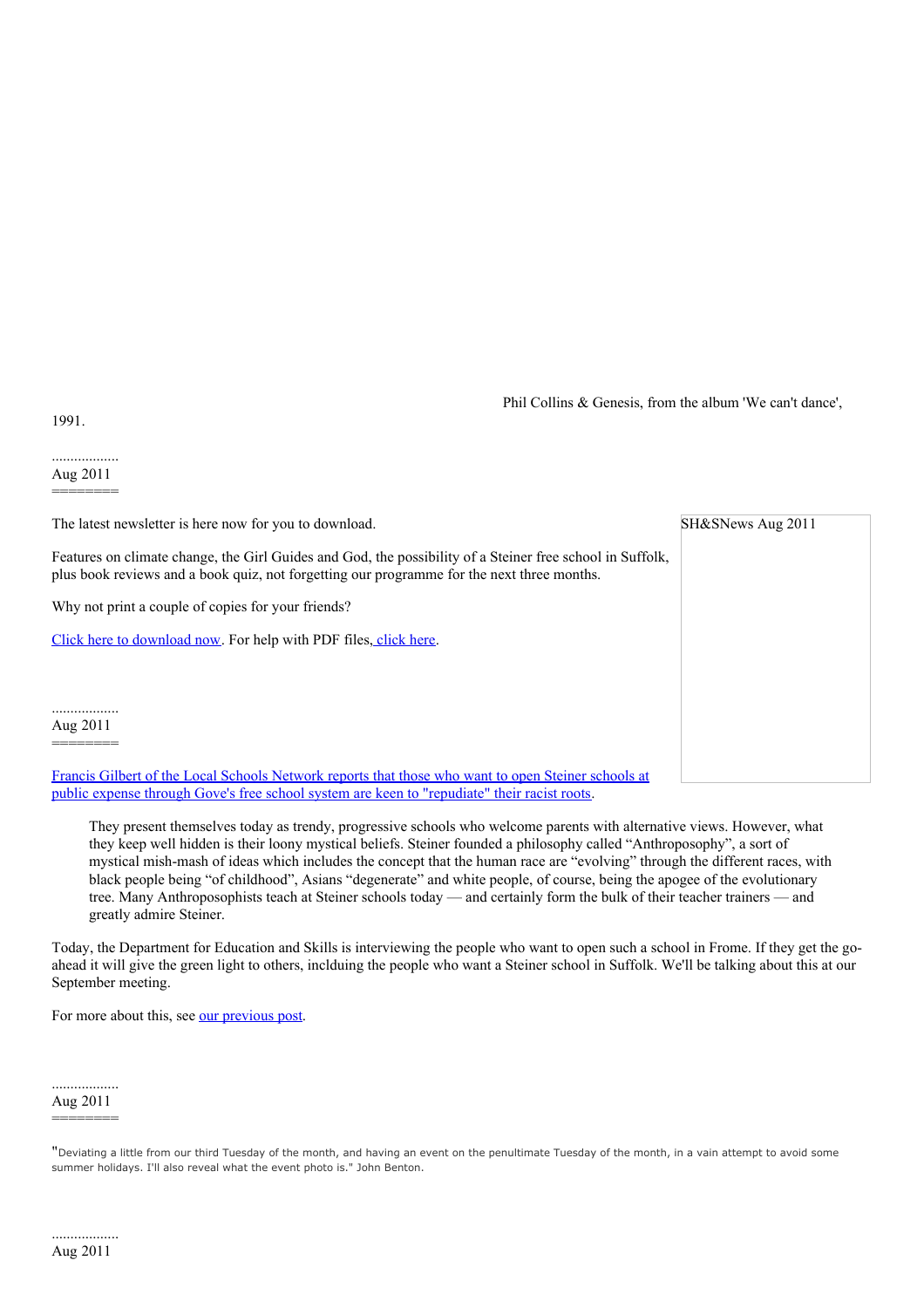At last night's meeting, somehow the conversation got around to maths ("math", to our American friends) and a report that too many kids are incapable of working out fractions or percentages when they leave school, and that maths [teaching](http://www.guardian.co.uk/commentisfree/2011/aug/08/school-subjects-carol-vorderman-maths) should be changed. One of us remembered this Tom Lehrer song, which makes maths sound like fun.

.................. Aug 2011

========

========

The British Humanist [Association](http://www.humanism.org.uk/news/view/871) is sponsoring a petition on the Government's new website, calling for the teaching of evolution to be mandatory in all publicy-funded schools, and to stop the teaching of creationism and "Intelligent Design" being taught as scientific theories.

To sign the petition, [click](http://epetitions.direct.gov.uk/petitions/1617) here.

If the petition gets 100,000 signatures, it could be debated in the House of Commons.

.................. Aug 2011 ========

Gay Ugandan Robert faces being forced to leave the UK [tomorrow](http://madikazemi.blogspot.com/2011/08/obviously-gay-ugandan-asylum-seeker.html) (Thursday 18 August). Please sign this [petition](http://www.change.org/petitions/save-gay-ugandan-robert-segwanyi) to try to prevent this.

LGBT Asylum News reports:

Robert was imprisoned and tortured for homosexuality. On escaping prison in June 2010 he fled to the UK and applied for asylum a fortnight later. The UK Border Agency (UKBA) does not accept he is gay and a judge rejected his appeal claiming that there is no risk to gay people in Uganda.

.................. Aug 2011 ========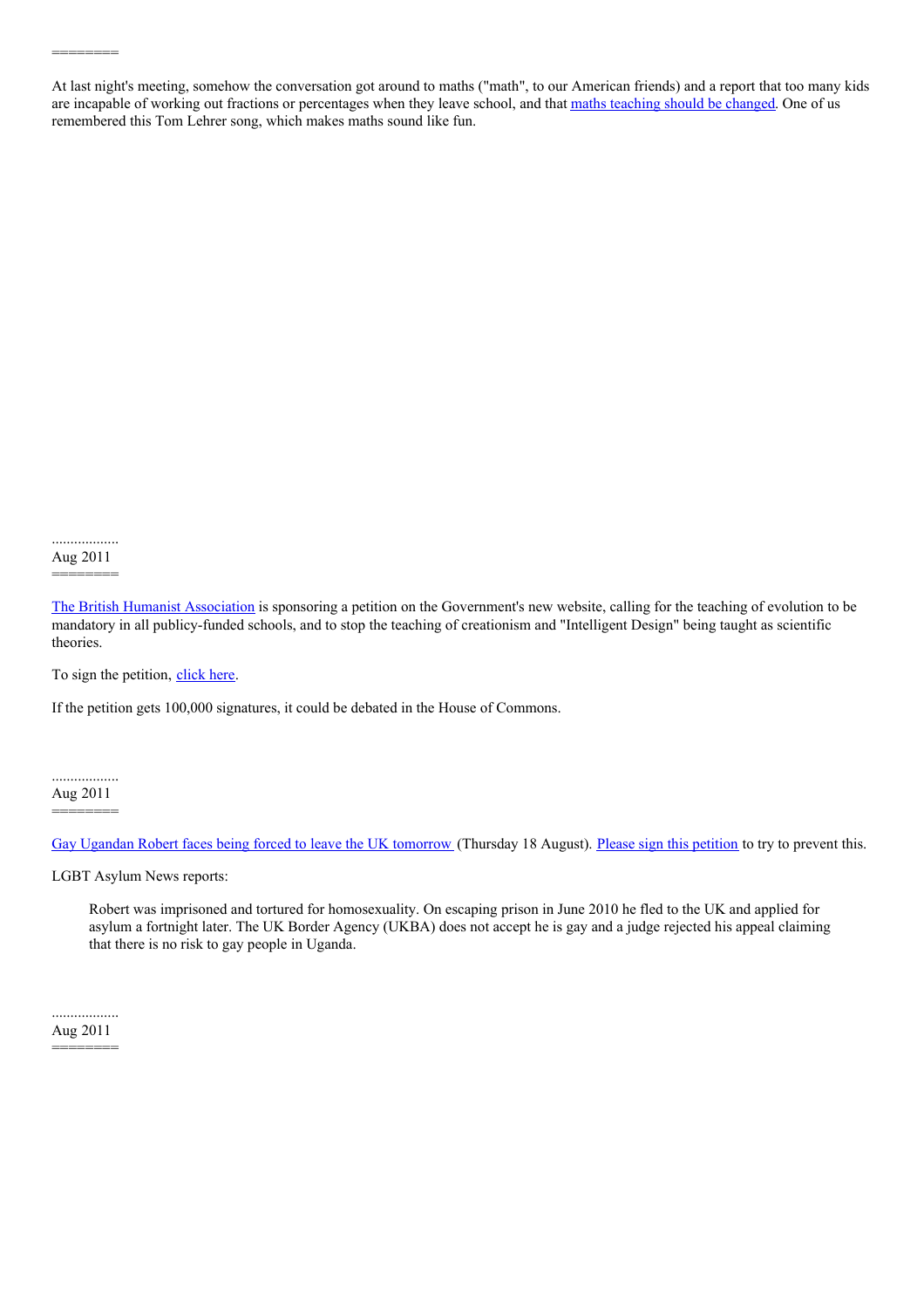| Gay Ugandan Robert Segwani has been spared deportation at the last minute and returned to detention.<br>Thank you if you signed the petition we told you about the other day, but Robert isn't out of danger yet.<br><b>Joe Mirabella reports:</b>                                                                                                                                                                 | Robert Segwani |
|--------------------------------------------------------------------------------------------------------------------------------------------------------------------------------------------------------------------------------------------------------------------------------------------------------------------------------------------------------------------------------------------------------------------|----------------|
| Robert was spared from deportation at the very last minute according to his friend and fellow gay<br>Urandan refugee John Bosco, "[Robert] is back in the detention centre waiting to hear what's next.<br>He had 5 escorts up to the plane, and as he was about to board the plane the Home Office stopped<br>his deportation. He is very tired and stressed since he has not been sleeping well. He is in pain." |                |
| John Bosco told me on the phone that Robert has not been eating well and that he was considering<br>suicide, "Since last Friday, when he was given the deportation notice he stopped eating. He<br>threatened to kill himself, because he has had enough," said Bosco.                                                                                                                                             |                |

More than 3,500 people signed Paul Canning's [Change.org](http://www.change.org/petitions/save-gay-ugandan-robert-segwanyi) petition asking the Home Office to grant Robert Segwanyi asylum in the UK.

**Update, 8/9/2011**: Have received an email from LGBT Asylum News saying, "Last night Robert was released from detention. Although we (and Robert) don't yet know why he was released, those of us who work with LGBT asylum seekers know that this is a good sign, that it is extremely likely that his case will eventually be accepted."

.................. Aug 2011

========

Ugandan gays aren't the only ones facing persecution (see last posts). There's a climate of fear for lesbian, gay, bisexual and transgender people across Africa. The Pink [Triangle](http://www.pinktriangle.org.uk/) Trust released this news briefing in January:

# **THE SITUATION FOR LGBT PEOPLE IN AFRICA "GOING FROM BAD TO WORSE" SAY GAY HUMANISTS**

Following the latest example of virulent homophobia in Ghana, the UK gay Humanist charity the Pink Triangle Trust (PTT) says that the situation for LGBT people in Africa is going from bad to worse.

A government minister in Ghana has called on the country's intelligence services to track down and arrest all gays and lesbians. The call has come from Paul Evans Aidoo, the minister for the Western Region of Ghana. Mr Aidoo, a staunch Roman Catholic, said: "All efforts are being made to get rid of these people in society." He called for the Bureau of National Investigations to round up gays and called on landlords and tenants to inform on people they suspect of being homosexual. "Once they have been arrested, they will be brought before the law."

The move by Mr Aidoo has drawn support from other politicians, including the general secretary of the People's National Convention (PNC) who declared "Homosexuality is abhorrent. Media discourse across the world is being dictated by the vulgar opinions of homosexuals. Ghana and probably Africa cannot sustain the menace of homosexuals."

This development follows months of campaigning by the Christian Council of Ghana which last week called on Ghanaians not to vote for any politician who believes in the rights of homosexuals. Both Christians and Muslims in the region have been protesting since a local media report claimed there were around 8,000 gay men and lesbians in the district. It is the latest in a series of expressions of officially condoned homophobia across the continent, notably in Malawi and Uganda.

Homosexual acts are criminalised in 38 African countries. Last year, the launch of a parliamentary bill in Uganda proposing the death penalty for same-sex encounters sparked a campaign of "outing" of a dozen lesbians and gay men by a Kampala newspaper. One of those named, gay rights activist David Kato, was beaten to death with a hammer in January. The law is still under discussion. In Malawi, two men who staged a partnership ceremony in December 2009 were jailed for 14 years. They were pardoned in April 2010 after pressure from European and American aid donors. The prime ministers of Zimbabwe and Kenya have both denounced homosexuality.

The PTT's Secretary George Broadhead commented: "The situation for LGBT people in African states seems to be going from bad to worse and, as in the rest of the world, it is clear that much of the hostility they face stems from religious teachings. Examples are the Anglican Church of Uganda's support for the Anti-Homosexual Bill and the Anglican Church of Nigeria's support for a similar bill.

"By contrast, Humanists, notably Leo Igwe of the Nigerian Humanist Movement and George Thindwa of the Association for Secular Humanism in Malawi, have spoken out bravely in support of LGBT rights.

"In 2006 Leo Igwe made an impassioned appeal to members of the Nigerian National Assembly not to pass a Bill that would not only criminalise gay marriage but also impose a five-year jail sentence on anyone who has a gay relationship or anyone who aids or supports a gay marriage or relationship. He and his family have been harassed by the authorities ever since. Not surprisingly, the Bill had the blessing of the Nigerian Anglican Church and its leader, Archbishop Peter Akinola, as well as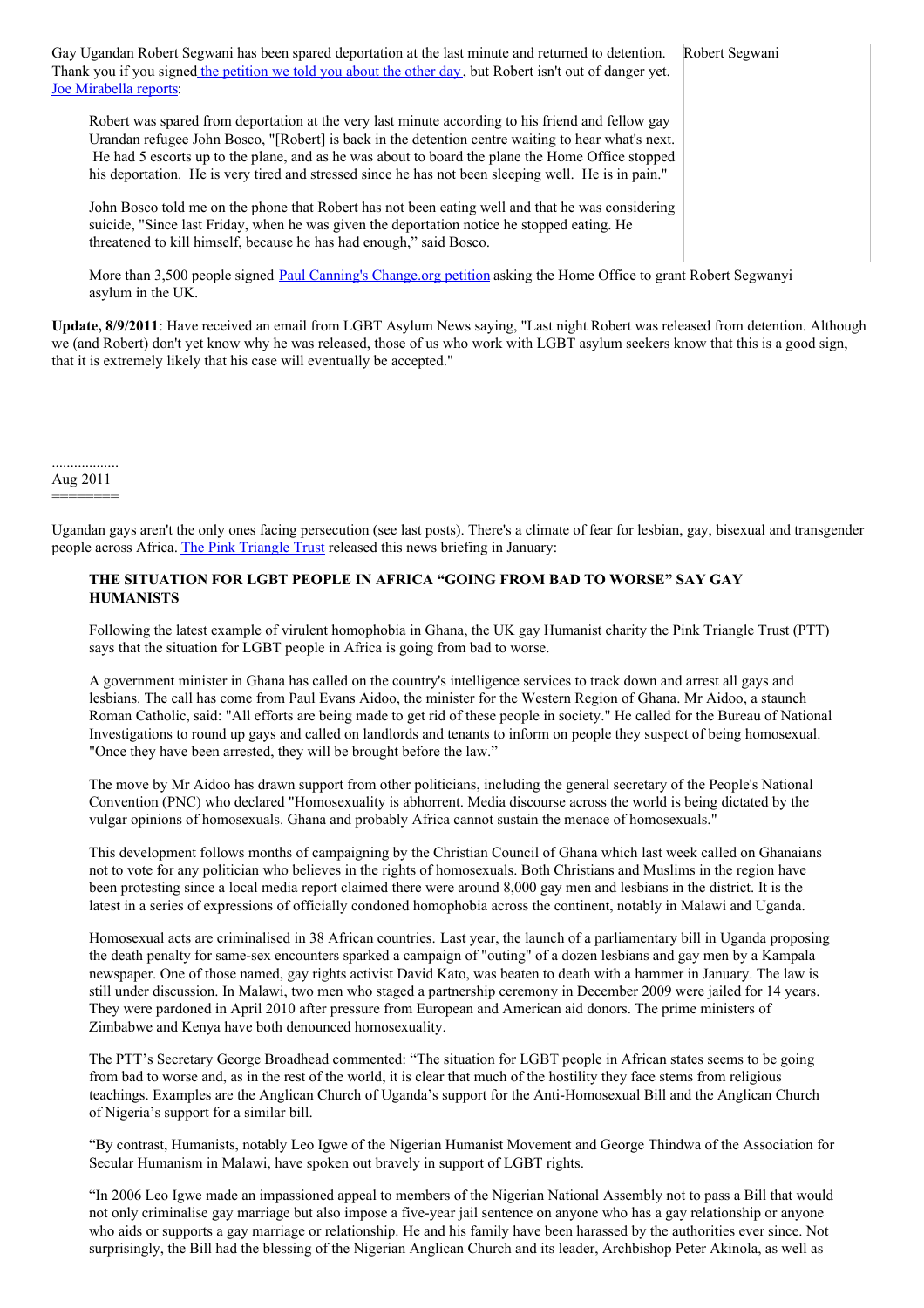the then Nigerian President, Olusegun Obasanjo, who declared that homosexual practice 'is clearly unbiblical, unnatural and definitely un-African'.

"In 2010 George Thindwa and his colleagues of the Association for Secular Humanism in Malawi made a courageous public stand for LGBT identity and rights taking great risks of retaliation from homophobic politicians, religious leaders, and a hostile mass media.

"The worldwide Humanist movement, represented by the [International](http://www.iheu.org/) Humanist and Ethical Union, deserves to be recognised as an unequivocal supporter of LGBT rights."

American fundamentalist Christians are fanning the flames of hatred across the continent, as they export their particularly nasty form of homophobia. Val Kalende, a "Queer Ugandan woman" studying in the US, has written an [interesting](http://valkalende.blogspot.com/2011/06/how-christian-right-fundamentalists-are.html) paper on the subject, in which she says,

When U.S evangelicals bring their theology of "sexual uprightness" to Africa they meet a people who are not only threatened by the "return" of colonialism through Western human-rights oriented perspectives on sexuality, but are strongly attached to continuation of family lineage through child bearing. Out of these two best kept interests sprouts adverse anti-gay attitudes that are almost difficult to eliminate because of the underlying element of religion through which they are propagated.

Our man in [Ghana](http://ghana180.co.uk/) has commented, "Christianity is industrialised here."

Wikipedia has some interesting statistics about social attitudes towards [homosexuality](http://en.wikipedia.org/wiki/Societal_attitudes_toward_homosexuality) around the world. It shows that the Pew Global Attitudes Project asked, "Should homosexuality be accepted by society?". 41% of American respondents said no, while British and Canadian respondents were more tolerant, Scandinavians and Europeans were the most tolerant, and Africans among the least tolerant. In most cases, the more religious a country is, the more homophobic the attitudes of its citizens will be.

.................. Aug 2011

========

The Times Education Supplement has an article about the [applications](http://www.tes.co.uk/article.aspx?storycode=6109281) for free school status by Steiner schools. It says:

The Steiner approach emphasises the importance of practical crafts such as woodwork, book-binding and knitting, while students spend less time learning ICT skills.

Such free-school proposals appear to undermine the Government's stance that schools should be teaching a more traditional "knowledge-based" curriculum.

Steiner schools are based on the teachings of Austrian philosopher Rudolf Steiner, who founded "anthroposophy", which promotes the belief that all humans possess an innate spirit or soul, through which a person can connect to a spirit world via "inner development".

The British Humanist Association said it had "serious concerns" over what would be taught in the Steiner schools, given that free schools have considerable freedoms over their curriculum.

For more on this, see our [previous](http://www.suffolkhands.org.uk/search/node/Steiner) posts. We'll be discussing a proposed Steiner school in Suffolk at our next [meeting](http://www.suffolkhands.org.uk/node/1315).

# .................. Aug 2011 ========

In our last [newsletter](https://html2pdf.com/files/1/SH%2526S%20News%20Aug%202011.pdf), we reported on a meeting where our guest speaker, Prof. John Midwinter, had spoken about climate change. The report mentioned the arch-sceptic, [Christopher](http://www.guardian.co.uk/environment/2007/may/06/observerreview.climatechange) Monckton, who travels around the world, rubbishing the science behind climate change. Thanks to American science blogger,  $P Z$  [Myers](http://scienceblogs.com/pharyngula/), we've found a lecture online by Prof. John Abraham that exposes all the fallacies in Monckton's arguments. Please refer anyone who doubts that climate change is our responsibility to it.

## **Click here for the [lecture](http://www.youtube.com/watch?v=SjhNVSZmLF4&list=PL195879BC3C5EEB08) as a series of You Tube videos**.

.................. Sep 2011 ========

"Pastor" Michael Stahl from Florida, who doesn't actually have a church and probably assumed the title himself, is clearly a very ignorant and prejudiced man. A year ago he wrote in his blog that he was going to start a grassroots [organization](http://blogs.browardpalmbeach.com/pulp/2011/08/atheist_national_registry_prop.php) to keep a database of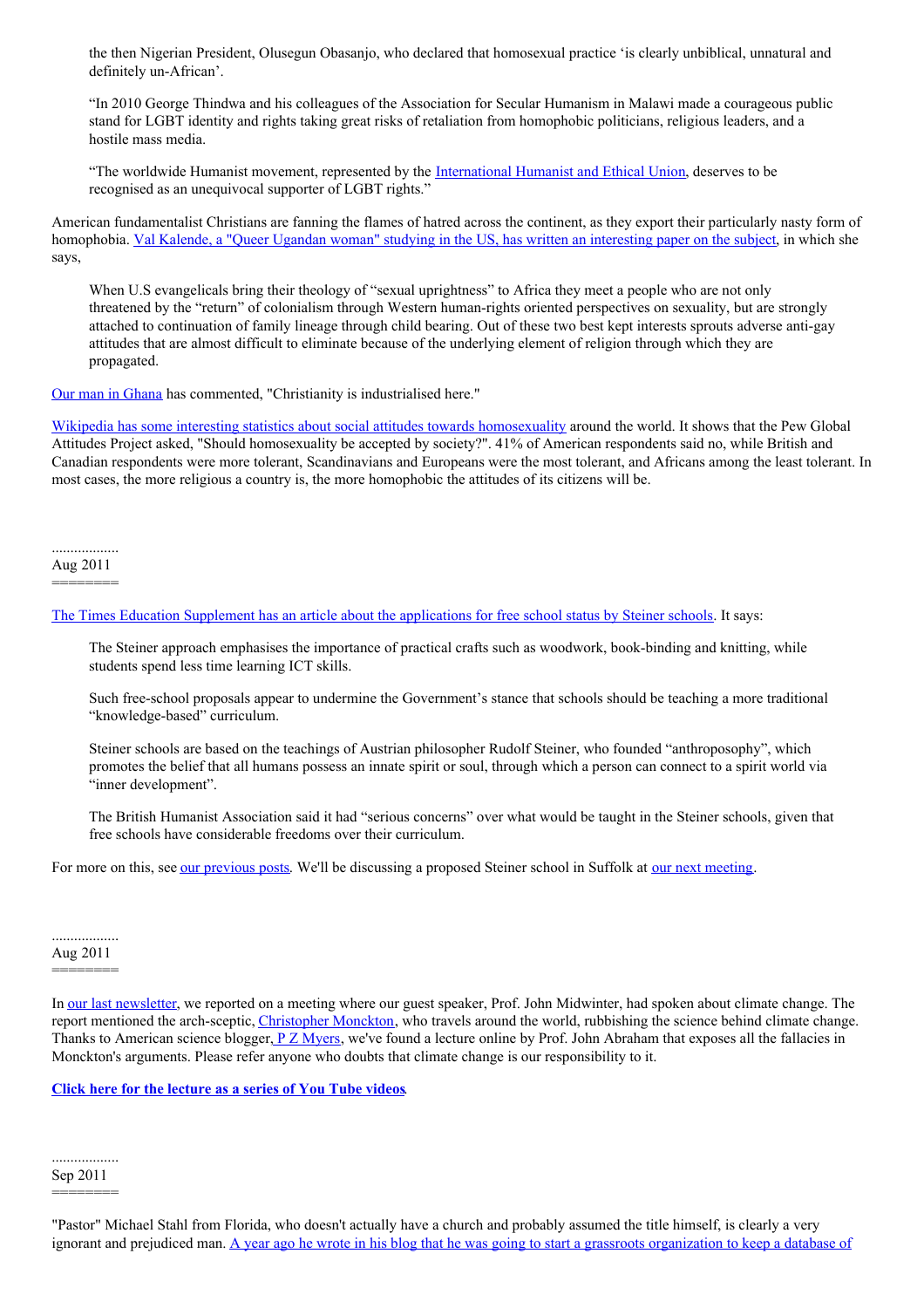# atheists called "The Christian National Registry of Atheists." He wrote,

I mean, think about it. There are already National Registrys [sic] for convicted sex offenders, ex-convicts, terrorist cells, hate groups like the KKK, skinheads, radical Islamists, etc... This type of 'National Registry' would merely be for information purposes.

When Mr Stahl's great idea came to light a few days ago, it naturally annoyed a lot of people, mainly atheists like us, who'd never considered any similarity with sex offenders or terrorists. Mr Stahl seems to have neglected to make a list of all the Catholic sex offenders, but perhaps he thinks that the Pope's right, and we should just ignore them.

Anyhow, the [Thinking](http://www.youtube.com/user/TheThinkingAtheist) Atheist thought that this was a good opportunity to point out what a great list this might be.

Click here for Pastor [Mike's](http://www.pastormikeschurch.blogspot.com/) blog, but mind the stupidity.

#### .................. Sep 2011

========

| We've had an email from Sophie Wainwright, who's organising a charity event on September<br>16th at The Brewery Tap, Ipswich, in aid of the East Africa Crisis Appeal. Sophie wrote,                                                                                                                                                                                                                                                                    | DEC fundraiser |
|---------------------------------------------------------------------------------------------------------------------------------------------------------------------------------------------------------------------------------------------------------------------------------------------------------------------------------------------------------------------------------------------------------------------------------------------------------|----------------|
| Money being raised will go to the <b>DEC</b> to help those affected by the famine in East Africa.<br>I was interested to read your blog posts on your site about the DEC appeal and more<br>recently about the situation with LGBT Africans, and thought you might be interested in<br>this event.                                                                                                                                                      |                |
| I'd like to invite yourself and your colleagues/members to the event, which aside from<br>being for a very worthwhile cause promises to be a fantastic evening of fun and enjoyment<br>for everyone. I have attached a copy of the event poster, if you could pass this onto your<br>contacts and members it would be very much appreciated, as it would be great to get as<br>many people there as possible to raise as much as we can for the appeal. |                |
| The evening will include live music from local band Highly Strung, a BBQ, an auction<br>hosted by Nick Pandolfi from Town 102, a raffle and stalls. Entry is free but of course<br>donations would be very much appreciated.                                                                                                                                                                                                                            |                |
| Lots of exciting prizes are up for grabs in the auction and raffle: hair and beauty<br>treatments, clothes, a barrel of beer, a photography day, gym membership, football tickets,                                                                                                                                                                                                                                                                      |                |

cinema tickets, meals and lots more! If you know of someone/a business that might like to donate a prize, please do let me know.

The donation page for the event is [available](https://mydonate.bt.com/fundraisers/sophiewainwright) here if you are unable to attend but would still like to give . I have used mydonate rather than JustGiving as this site charges less commission on donations.

It would be fantastic to see you there. :-)

Best wishes

Sophie Wainwright

If you need more information, please get in [touch](http://www.suffolkhands.org.uk/contact) and we'll forward your message.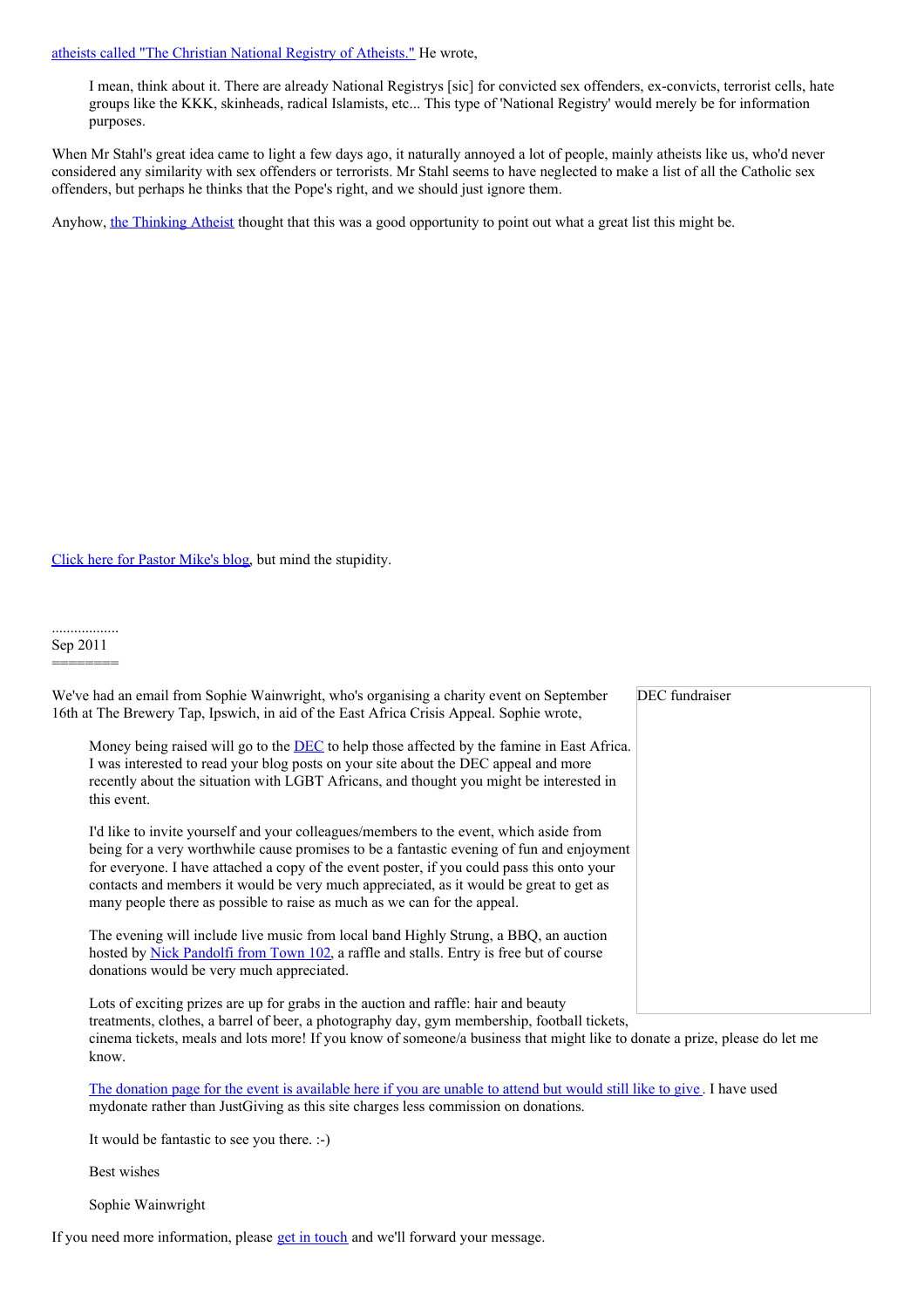Here's some stuff I've found on the Internet recently.

Stephen Howe wrote about the ["reinvention](http://newhumanist.org.uk/2646/aftershock-911-ten-years-on) of Islam" since **9/11** in New Humanist magazine. People have become defined by their religion, rather than their ethnicity, he says. He ends:

The caveat that all collective identities are potentially oppressive and dangerous, not just religious, and not least national, ones, surely requires little reiteration. Even so, personally, I'd quite like to see the past decade's wave of ethnic cleansing reversed. That is, I have no objection at all to Muslim neighbours, friends, fellow citizens – but given the choice, on the whole I'd prefer to get rid of them, and bring back the Sylhetis and Somalis, Turks and Tunisians I used to live with.

**Phones 4U** has been banned from using an [advertisement](http://www.bbc.co.uk/news/business-14815616) by the Advertising [Standards](http://www.bbc.co.uk/news/business-14815616) Authority because an illustration of Jesus winking and giving a thumbs up was considered "disrespectful" to the Christian faith. The BBC quoted Andrew Copson of the BHA in its report, saying that the ban was "completely ridiculous".

Click, the BBC's programme about "the world of [technology"](http://news.bbc.co.uk/1/hi/programmes/click_online/9578162.stm) (mostly computing, the Internet, and smart phones) had a report on the popularity of religious phone apps in Singapore, where app developers are creating software "to make the most out of religion". Here next?

The [BBC's](http://www.bbc.co.uk/news/education-14809836) Radio 5 Live had an item on a report that almost two thirds of schools in England are ignoring their legal duty to provide a daily act of worship. This isn't news, as many teachers will tell you. The law on collective worship in schools has been widely flouted for years. One of the speakers was from [Accord](http://accordcoalition.org.uk/).

**Christina Patterson** has written an excellent piece for the [Independent](http://www.independent.co.uk/opinion/commentators/christina-patterson/christina-patterson-lets-keep-faith-out-of-politics-2346343.html) on keeping faith out of politics. She says,

The truth, if you can claim such a thing without a hotline to anyone, is that the people who are keen to bring faith groups into politics are often the ones who don't know all that much about faith.

In the wake of Hurricane Irene, with reference to politics over the Pond, **Hadley [Freeman](http://www.guardian.co.uk/commentisfree/cifamerica/2011/aug/30/hurricane-irene-misogynistic-attitudes-scarier)** wrote in the Guardian,

To see British politicians adopting the Christian right's misogynistic and anti-sex attitudes is frankly terrifying; a lot scarier  $-$  funnily enough  $-$  than the thought of an earthquake sent from God.

The same article referred to **Nadine [Dorries](http://www.independent.co.uk/news/uk/politics/lib-dem-blackmail-on-abortion-bid-2350667.html)**, who's just failed to get her amendment to the Health and Social Care bill passed in the House of Commons. If she'd succeeded, it would have prevented abortion choice charities like the British [Pregnancy](http://www.bpas.org/bpaswoman) Advisory Service from counselling women, who'd have been offered the services of "independent" counsellors instead, some of them from religious organisations. Dorries claimed that organisations like BPAS had a financial interest in retaining their counselling service, which was nonsense - it's a charity! In his blog, Bad Science, Dr Ben [Goldacre](http://www.badscience.net/2008/03/nadine-dorries-and-the-hand-of-hope/) pointed out just one of Ms Dorries' many errors. She's well known for them. One wonders why the good people of Mid-Bedfordshire voted for her.

Until someone posted something on Twitter about **[Hypatia](http://monstersofgrok.com/design/hypatia/)** T-shirts from the Masters of Grok, I'd never heard of her. She was a [mathematician,](http://en.wikipedia.org/wiki/Hypatia) scientist, astronomer and philosopher who lived in Alexandria and was murdered by a mob, a fanatical Christian sect, in 415 AD.

Marking the death of **Robert Ettinger**, "a pioneer of the cryonics movement", the Guardian had a poll asking if you'd like to be "brought back to life after death". Amazingly, over half the [respondents](http://www.guardian.co.uk/commentisfree/poll/2011/jul/26/cryonics-robert-ettinger) said yes. There've been films about this. Woody Allen's [Sleeper](http://en.wikipedia.org/wiki/Sleeper_(film)) is full of slapstick, the most depressing is Denis Potters's TV drama Cold [Lazarus](http://en.wikipedia.org/wiki/Cold_Lazarus), and my favourite is Dark Star, a low budget film by John Carpenter, where the captain of a space ship is frozen after an accident involving a faulty rear seat panel. No, I wouldn't like to be frozen thanks.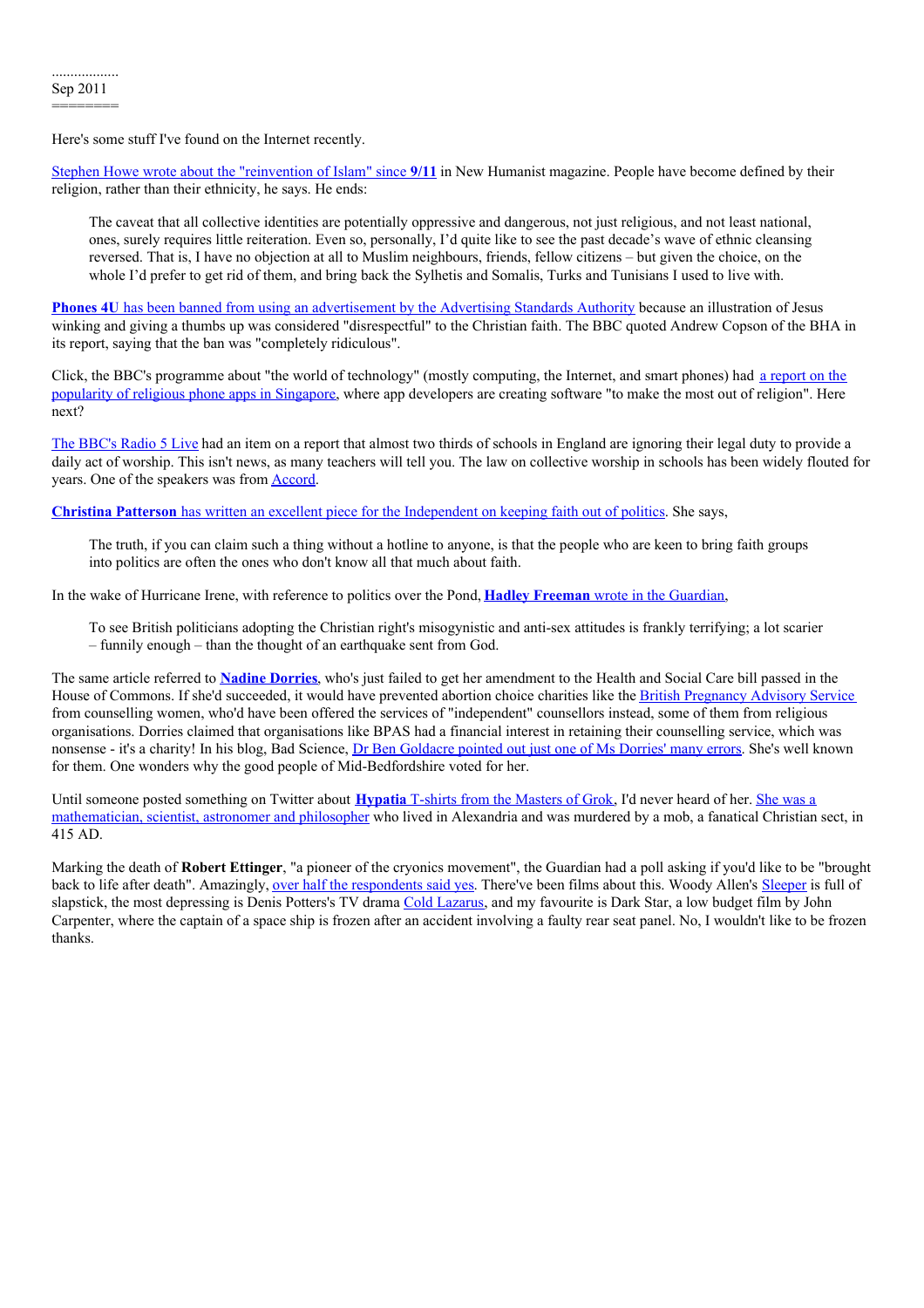.................. Sep 2011

# ========

Further evidence, if any were needed, that Education Secretary Michael Gove is determined to destroy our secular (i.e. comprehensive) education system, a process that began under the last government, and favour faith schools. The Catholic Herald reports that he advises that Catholic schools can avoid "unsympathetic meddling" by secularists if they take up the Government's offer of academy status.

Read the report by [clicking](http://www.catholicherald.co.uk/news/2011/02/16/michael-gove-catholic-schools-can-escape-%25E2%2580%2598meddling%25E2%2580%2599-by-becoming-academies/) here.

#### .................. Sep 2011

# ========

Seems you can't even get on a bus these days without risking some god-botherer trying to convert you. Mormons have been targetting passengers on Stagecoach buses in Lancashire. The [Guardian](http://www.guardian.co.uk/world/the-northerner/2011/sep/14/mormons-lancaster-bus-passengers) reports,

Robert Preston, England Manchester Mission President for The Church of Jesus Christ of Latter Day Saints, also known as the Mormon Church, said he considered the 140 young people in the north west of England actively engaged in trying to convert people as "persistent and courageous". He added: "They will sit next to someone, and they will introduce themselves and try and have a good conversation to explain a point of view that someone might never have heard before. We do encourage this, but we would not want people to feel intimidated. "If it becomes clear that someone does not want to hear that message they should move away."

Stagecoach has asked the Mormoms to stop bothering its passengers.

.................. Sep 2011 ========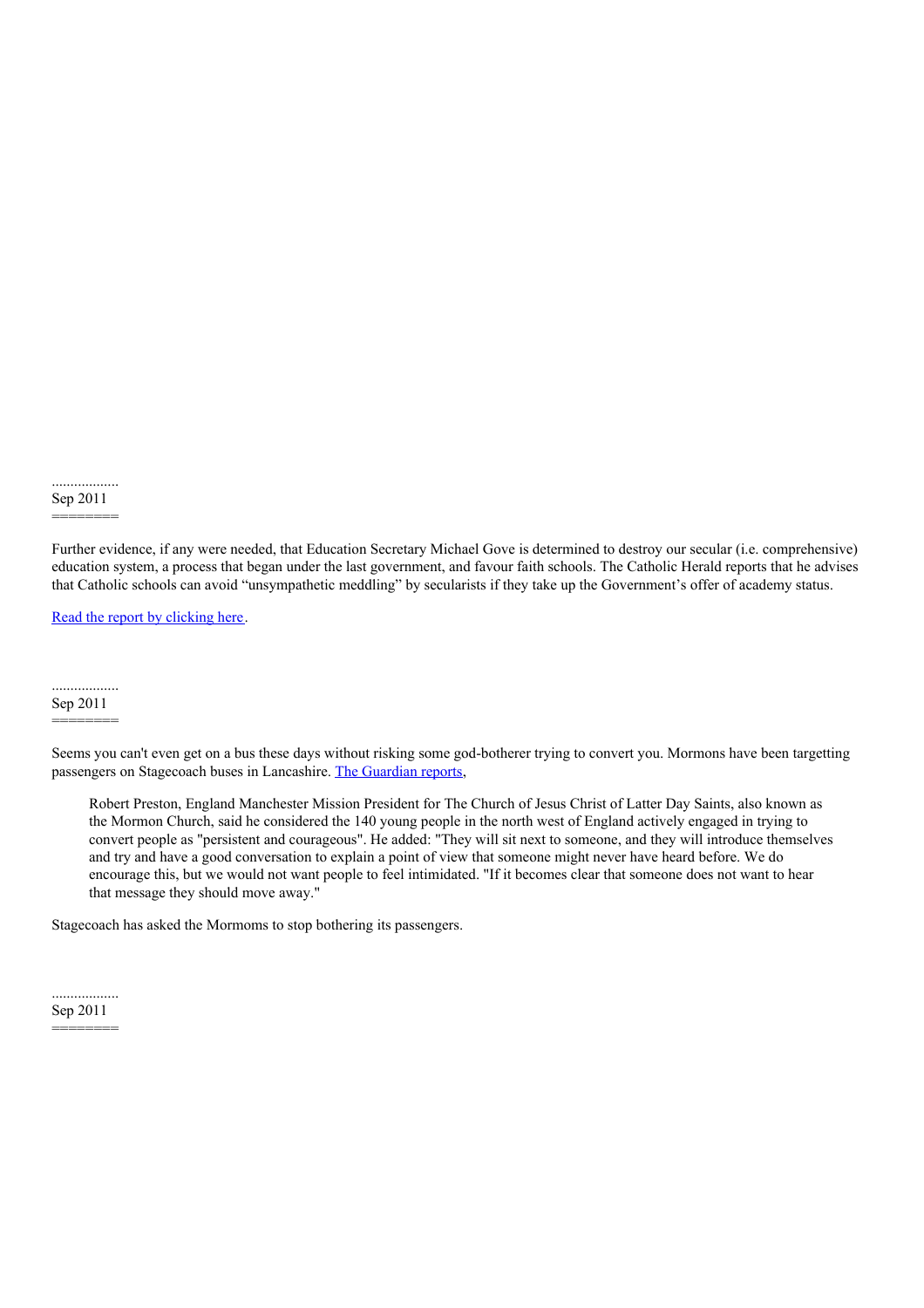Have you noticed how people who believe in God are always telling us how he/she/it wants us to behave, September books while God (the one in the Bible, anyway) behaves rather badly? What if he isn't an old man on a cloud but is, in fact, a teenage boy? That might explain the behaviour. Mariella Frostrup [interviewed](http://www.megrosoff.co.uk/books/there-is-no-dog/) author Meg Rossof on BBC Radio 4 today about her new book, 'There is no Dog', which imagines what the world would be like if God was a petulant teenage boy called Bob, who spends the majority of his time sleeping or having sexual fantasies about the human women he has created and causing floods, geological disasters and much suffering in his wake. In the first chapter (**available to [download](http://www.bbc.co.uk/programmes/b014f72p) online**), she wrote,

In the beginning God created the heaven and the earth.

Only it wasn't as simple as that. The preferred candidate for God withdrew at the last minute saying he wanted to spend more time with his family, though privately everyone suspected he was having second thoughts. You couldn't really blame him. Earth was badly positioned – miles off the beaten track in a lonely and somewhat rundown part of the universe. At a time of high employment, not many top-level candidates were willing to take on a tiny unproven planet, not to mention the whole creation rigmarole, which, when done properly, could be a real headache.

# Great fun!

Richard Dawkins latest book was published today. He was interviewed about it on Newsnight a couple of night ago - you have a few more days to listen on [i-Player](http://www.bbc.co.uk/iplayer/episode/b014s7ml/Newsnight_13_09_2011/?t=36m58s). 'The Magic of [Reality](http://richarddawkins.net/articles/642908-update-audio-evolution-children-do-adam-and-eve-it)' is a book for children that aims to replace myth with science, and make it just as exciting and magical.

Note that if you decide to buy either or both of these books, we'll get commission if you do it through the link to Amazon on our website.

..................

Sep 2011 ========

| Alice N'Kom |  |  |
|-------------|--|--|
|             |  |  |
|             |  |  |
|             |  |  |
|             |  |  |
|             |  |  |
|             |  |  |
|             |  |  |
|             |  |  |

In the last two weeks, Cameroon gay men have been thrown in jail just for being gay. The situation is approaching a crisis and Alice N'Kom, an attorney, is ready to confront the President to demand the release of those arrested and an end to laws that make being gay a crime. Please click here to support Alice by signing a letter to the President of [Cameroon](http://allout.org/en/actions/cameroon).

.................. Sep 2011

========

Recent research by academics from Britain and Austria has indicated that when people feel connected to others, they're more likely to act altruistically. The report showed that "Nearly half of the participants who had been reminded of their social connections donated to the Red Cross, whereas fewer than 20 percent of the other participants did." [Click](http://greatergood.berkeley.edu/article/item/feeling_connected_makes_us_kind/) here to read more.

.................. Sep 2011 ========

As [previously](http://www.suffolkhands.org.uk/node/1379) reported, Robert Segwanyi was about to board a plane to Uganda when there was a last minute decision to cancel his deportation. He has now been [allowed](http://madikazemi.blogspot.com/2011/08/action-alert-help-save-gay-ugandan.html) to submit a fresh claim for asylum. The hearing will be on 2nd October.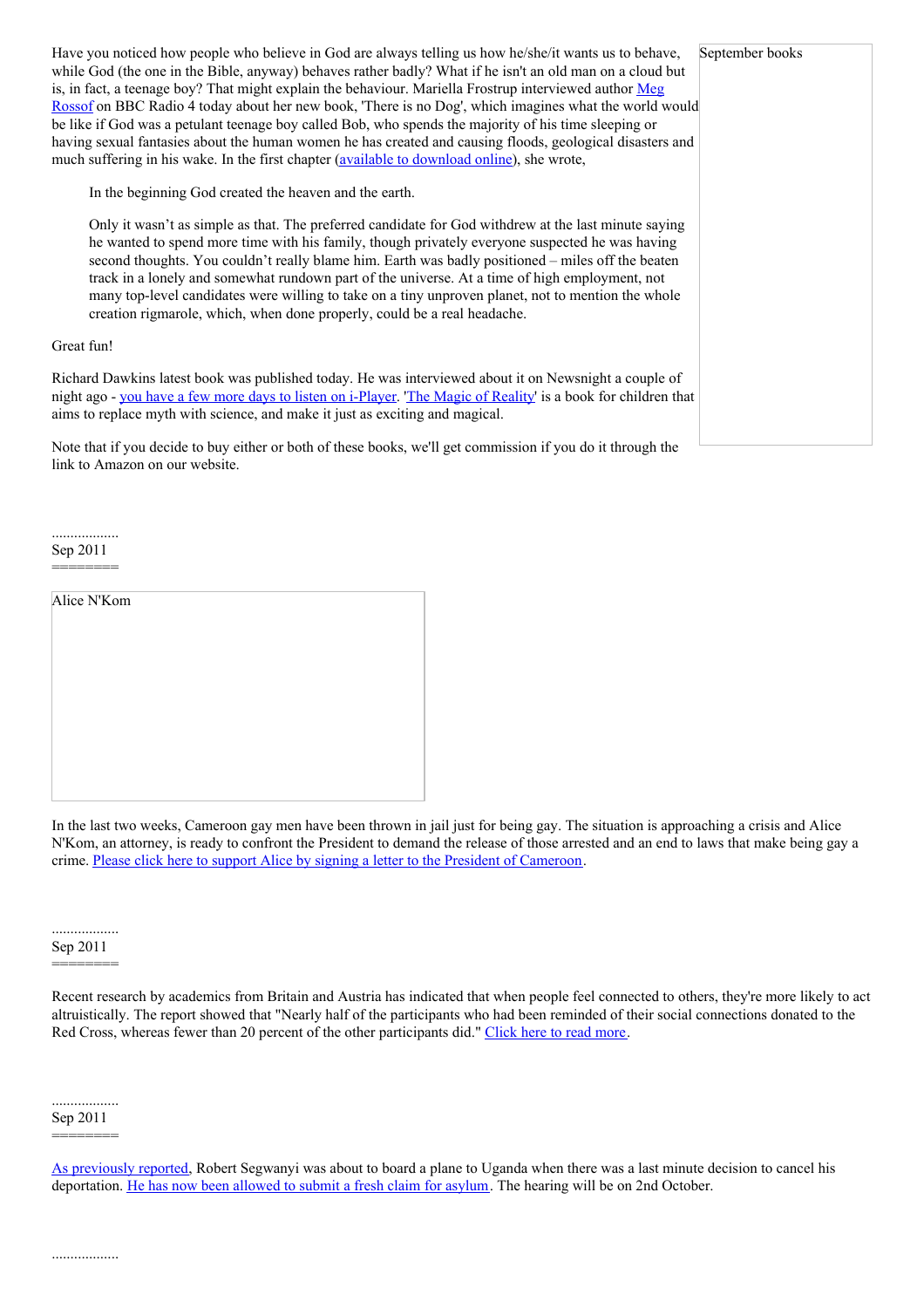The Pub people are doing experiments at their next meeting. This is what they wrote on Facebook:

Our next meeting will be at the new venue of the Brewery Tap. It has the advantage that we can use a side room so any bubbling experiments can be more easily contained ;-) We'll either be in the room immediately on the right as you go in, or upstairs.

Then, as an afterthought:

If you bring something that starts bubbling that isn't beer, the garden area outside would be more appropriate.

Maybe the fire station should be alerted?

.................. Sep 2011 ========

Otley Green

Suffolk Humanists & Secularists member Tony Barrett is chairman of Otley Green, and has sent the following urgent message (Otley Green has until 5pm today, Friday 30th September, to find more Energyshare supporters):

[OtleyGreen's](http://www.otleygreen.org/drupal/) Community Turbine project has successfully reached Energyshare's second round. We need yet more supporters to get into the third round. If you haven't yet become a supporter we would be very grateful if you would sign up. If you are already one of our supporters, please pass this message on.

Becoming an Energyshare Supporter is an easy 5 step process:

- 1. Go to [www.energyshare.com/otleygreen](http://www.energyshare.com/otleygreen/);
- 2. Press the SUPPORT THIS GROUP button on the right hand side of the screen;
- 3. Press the SIGN UP button in the new window;
- 4. Complete the form. You can ignore the profile information. You will not get emails unless you want them;
- 5. You will receive a confirmation email. Just click on the confirmation link. You are now a supporter.

Thank you very, very much for your support Tony Barrett, Chairman OtleyGreen.

# **Our Group and Our Project**

We are a group of people concerned about climate change and the energy crisis who are reducing Otley's carbon footprint and helping villagers save money on their energy bills. We have provided free insulation for over 60 homes, solar PV through a bulk-buy scheme and we have planted trees and a hedge row, harnessing the natural power of the wind to kick start a chain of sustainable energy initiatives in the village. It's the first step to a cleaner, greener future. We now want to install a community wind turbine and use the renewable energy payments to fund further green projects - the first being the provision of solar panels for Otley Primary School and Play Group. This shows the beauty of this project, it just carries on growing for the good of the community - the school benefits from free, green electricity and is able to share a new revenue scheme with the Play Group from the solar PV payments. If OtleyGreen is successful, Otley Village and its organisations will benefit from an income of over £6000 a year for the next 19 years. A Parish Council run survey of villagers showed overwhelming support for this project with 68% in favour and another 6% unconcerned.

**Stop Press** - We've been given an excellent site by a local farmer and we have applied for planning permission. A pre-planning proposal received a positive reaction from the local council.

[Click](http://www.suffolkhands.org.uk/node/1395) here for a map

.................. Sep 2011 ========

An American friend has drawn my attention to the website of the [Congregation](http://www.humanisticjews.org/) for Humanistic Judaism of Fairfield County. I know of no similar organisation here, though we've had high profile Jews in the British Humanist [Association](http://www.humanism.org.uk), including its former president, the late Claire [Rayner,](http://www.suffolkhands.org.uk/node/1242) and the actor Warren Mitchell. I imagine that many people don't know that there are Jews who aren't religious.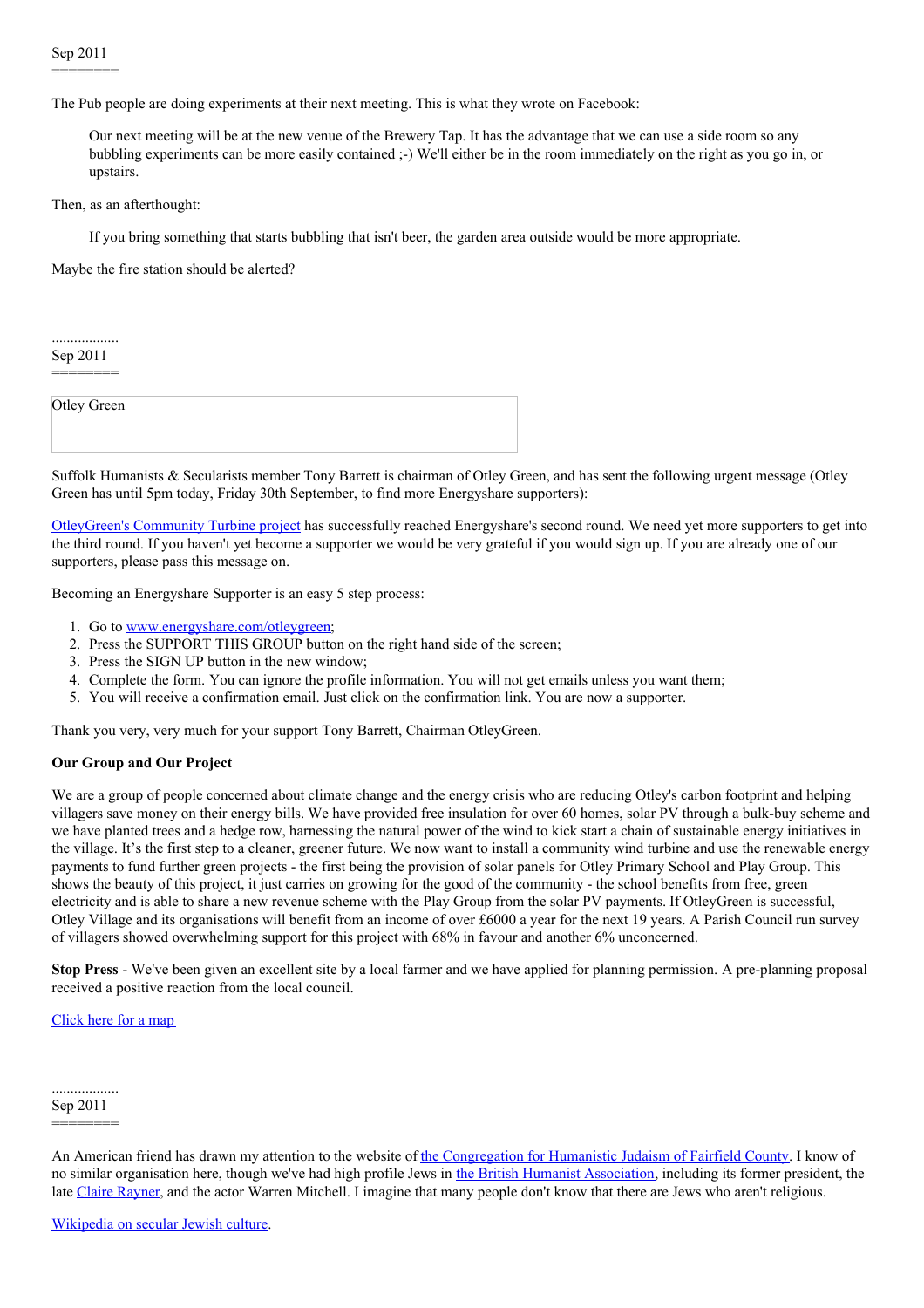**IHEU** This is an update of news from **International Humanist and Ethical Union** (IHEU). You can find the full versions of these news stories on [their](http://www.iheu.org) web site. They're also on [twitter,](http://twitter.com/iheu) [Facebook](http://facebook.com/iheunion) and YouTube. Visit [www.iheu.org/newsletter](http://www.iheu.org/newsletter) to subscribe.

# **IHEU condemns Holy See for undermining democracy and human rights**

Speaking at the 18th session of the UN Human Rights Council on 23 September, IHEU representative Cathy Buchs condemned the Vatican for attempting to undermine democracy and human rights by insisting that child abuse cases be judged under the churches' own rules of canon law rather than the laws of the state.... Read [more](http://www.iheu.org/node/4234)

# **National Secular Society intervention aims to protect UK equality laws from religious onslaught**

The National Secular Society (NSS), an IHEU member organization, has submitted an intervention with the European Court of Human Rights to argue that Britain's equality laws should be upheld and not compromised by religious exemptions. Read [more](http://www.iheu.org/node/4233)

## **Research debunks the myth that Christians contribute more to society**

Secular people are just as likely to participate in society as religious people, suggests new research by the British government. The British Humanist Association (BHA) has welcomed the findings as further evidence against the idea – increasingly advanced by religious and government leaders – that religion increases people's contribution to society. The survey also revealed that Christians were much less likely than any other belief group to mix with people of different beliefs or ethnicities. [Read](http://www.iheu.org/node/4232) more

## **IHEU attacks traditional practices leading to maternal deaths**

IHEU representative Hannah Bock raised two examples of traditional practices that are continuing to impede efforts to reduce maternal mortality: child marriage in Afghanistan and the forced feeding of young girls in Mauritania. [Read](http://www.iheu.org/node/4231%2509) more

# **IHEU calls on religious leaders to condemn violence, again and again and again...**

Speaking at the Human Rights Council in Geneva on 12 September 2011, IHEU representative Hannah Bock called on religious leaders around the world to make it clear "again and again and again that no religion justifies the taking of innocent life. It is the great tragedy of our time that, worldwide, we are confronted by those who believe it is". [Read](http://www.iheu.org/node/4230) more

# **Humanist movement hits new high in membership.**

There are more godless groups in the world than ever before. The International Humanist and Ethical Union (IHEU), the world union of Humanist, atheist, rationalist, freethought and ethical culture groups, now has 117 member organizations from 38 countries. At the World Humanist Congress in Olso, five new member organizations joined the IHEU, taking it to the highest membership figure in its six decade history. Read [more](http://www.iheu.org/node/4229)

**International Humanist and Ethical Union** (IHEU) is the world umbrella organisation for Humanist, ethical culture, rationalist, secularist and freethought groups. Based in London, it is an international NGO with Special Consultative Status with the UN (New York, Geneva, Vienna), General Consultative Status at UNICEF (New York) and the Council of Europe (Strasbourg), and it maintains operational relations with UNESCO (Paris).

Its mission is to build and represent the global Humanist movement, to defend human rights and to promote Humanist values worldwide. IHEU sponsors the triennial World Humanist Congress.

You can find out more about IHEU on [their](http://www.iheu.org) web site.

#### .................. Oct 2011

# ========

GALHA's annual lunch. This year's guest speaker is award-winning journalist Patrick [Strudwick](http://www.guardian.co.uk/profile/patrick-strudwick). Patrick writes for newspapers and magazines that include The Observer, The Times, The Guardian, The Independent and Gay Times. See the link for ticket details.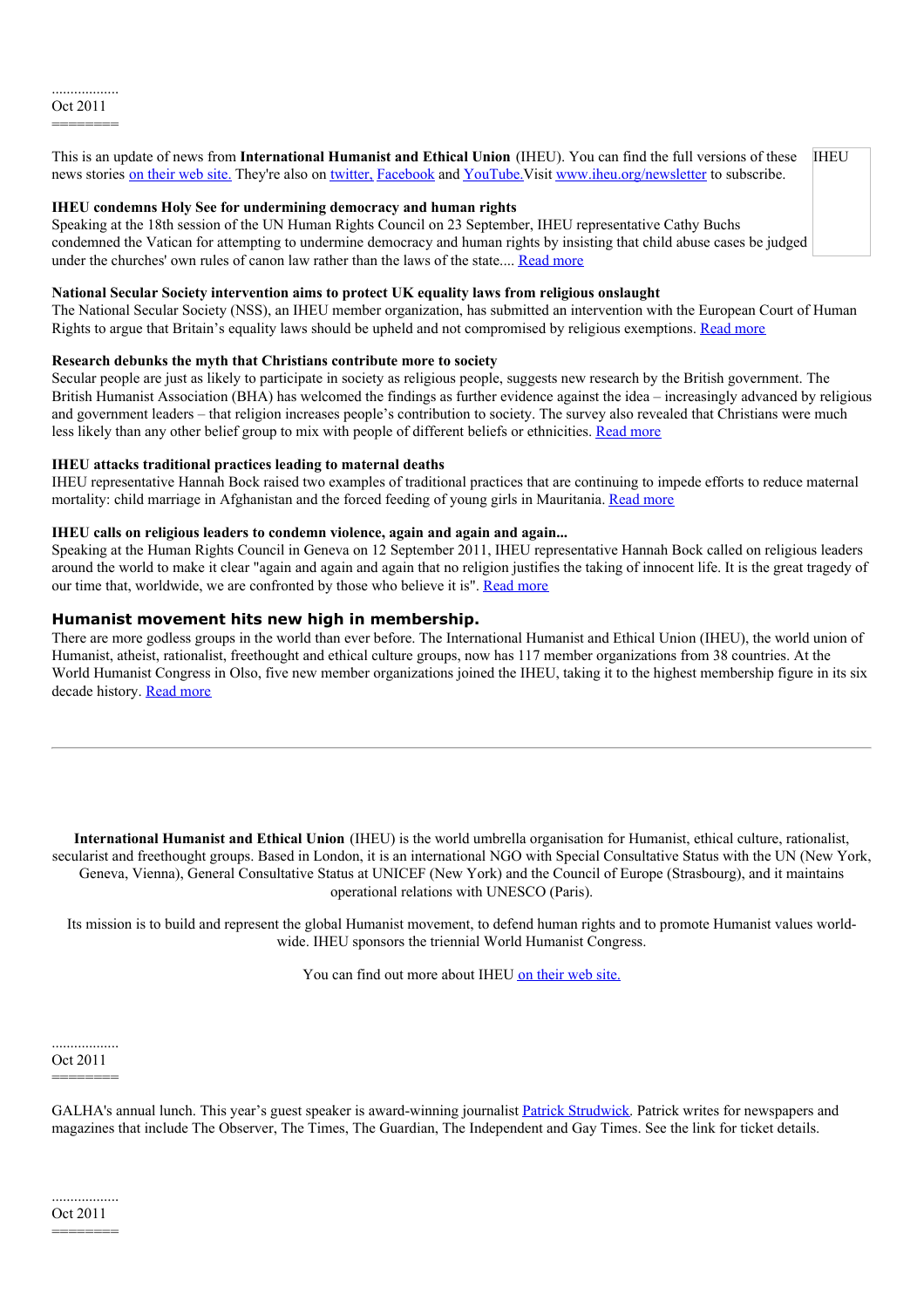Suffolk [Inter-Faith](http://www.sifre.co.uk) Resource forums are usually very polite affairs, without any confrontation, but there was one occasion a couple of years ago when a couple of people, including me, got rather angry. A Muslim man raised the subject of male circumcision. The question was out of order, since we were there to discuss Hazel Blears' document [Face](http://www.communities.gov.uk/publications/communities/facetofaceframework) to Face and Side by Side with representatives of local government. The man wanted to know why Muslims can't have circumcisions on the NHS. Doctors won't do the operation on the NHS unless it's for medical reasons, rather than religious ones. The man argued that Muslims who can't afford private surgery sometimes have the procedure done by unqualified individuals who botch it, leaving the NHS to clean up the mess. He didn't get any support. You could argue that they should be prosecuted for harming a child. The Qur'an doesn't mention [circumcision](http://www.bbc.co.uk/religion/religions/islam/islamethics/malecircumcision.shtml).

Many people don't realise that Muslims circumcise; the procedure is usually associated with Judaism, which is the subject of a post on  $\underline{P}$ Z Myers' blog - Ritualised child abuse: [circumcision.](http://scienceblogs.com/pharyngula/2011/10/ritualized_child_abuse_circumc.php) I can't bring myself to watch the video - I think you'll need a strong stomach for that. Why would anyone subject their child to this?

.................. Oct 2011

========

Should be worth listening to, to try to understand why some women value their religion, while others suffer because of it.

'What has religion done for [woman?](http://www.bbc.co.uk/programmes/b016c6kx)' is on Radio 2 next Tuesday, 25th October, at 10pm.

.................. Oct 2011

========

[According](http://en.wikipedia.org/wiki/Ussher_chronology) to James Ussher, the 17th century Anglican Bishop of Armagh, the first day of creation began at nightfall preceding Sunday, October 23, 4004 BC, so it's 6015 years old today.

And according to Harold Camping, the American Pastor who's revised his predictions several times (because none of them were right), the world [should](http://blog.newhumanist.org.uk/2011/10/is-rapture-is-coming.html) have ended on Friday.

Both of them got their sums wrong, the sillies.

.................. Oct 2011 ========

The Age of [Stupid](http://www.spannerfilms.net/films/ageofstupid) is an independently made film starring the late Pete Postlethwaite as a man who's left alone to ruminate on how humanity has destroyed itself.

Please note that we will be in our new venue, the Inter-Faith Centre at University Campus Suffolk in Ipswich (see map).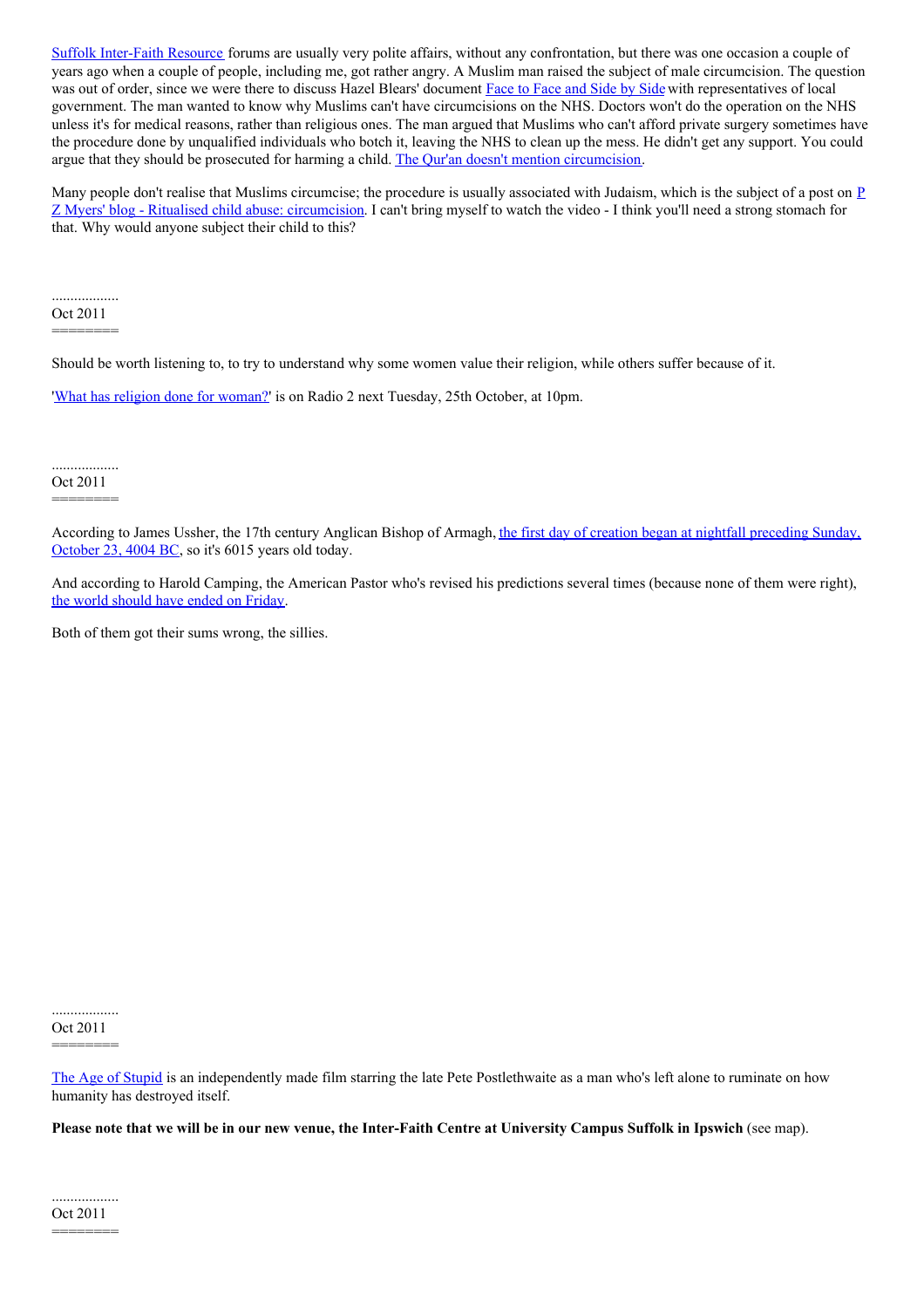Have you made a will? It's amazing how few people do, yet not having a will can cause your family all sorts of Will Aid logo problems. If you haven't, make a will in November through Will Aid and you'll be helping other people at the same time.

A local solicitor writes your will, then instead of paying their fee you are invited to make a donation to Will Aid. The suggested minimum donation is £85 for a basic single will or £125 for a pair of basic mirror wills. You'll be supporting nine charities.

# **[Click](http://www.willaid.org.uk/) here to find out more**.

Click here to read about what can [happen](http://deadinteresting.blogspot.com/2010/09/if-you-havent-already-done-so-make-will.html) if you don't have a will (blog post by a humanist celebrant).

.................. Oct 2011

========

Enter the UCS car park at Long Street from the junction opposite the Waterfront Building off Fore Street, Fore Hamlet, Back Hamlet and Duke Street. The West Building is at the top right corner of the car park (see campus map). To enter, press the button marked 'SIFRE' (you might need a torch to see the buttons after dark). The Inter-Faith Centre (marked SIFRE) is on the 1st floor. Either use the stairs then go straight ahead to the far end of the corridor, then turn left, or turn left at the entrance and go along the corridor for the lift. When you come out of the lift, turn left and the centre is on the opposite side of the corridor through the doors.

**Click here for a [campus](http://www.ucs.ac.uk/About/Findus/UCSIpswichCampusMap.pdf) map** (pdf).

**Click here for Sat Nav [directions,](http://www.ucs.ac.uk/About/Findus/FindUs.aspx) etc**.

.................. Oct 2011 ========

From November 2011, we'll meet in the [Inter-Faith](http://www.suffolkhands.org.uk/node/1408) Centre in the West Building at University Campus Suffolk, Suffolk Inter-Faith Resource's base. There is ample car parking. Hope to see you there.

## **UCS website with [directions](http://www.ucs.ac.uk/About/Findus/FindUs.aspx)**.

.................. Oct 2011

========

Commonwealth leaders are meeting in Perth, Australia. You may have read about this in news stories about a change to the constitution that will allow the daughters of any future UK monarch to have an equal right to the throne. This was agreed unanimously. However, there is another issue that's just as important, of not more so.

Kamalesh Sharma, Secretary General of the Commonwealth, has made a courageous speech calling on each of the Commonwealth nations to finally end discrimination and criminalization of LGBT people. Meanwhile, some within the Commonwealth are working hard to silence Sharma and others. Please sign this petition (and forward it to your friends) so that we can achoeve at least 30,000 signatures within 48 hours.

Almost 80 countries around the world make it a crime to be gay, lesbian, bi or transgender. In 10 of those nations, you can be sentenced to death or life behind bars. The majority of these nations share a connection - they are members of the Commonwealth.

**[Click](http://www.allout.org/en/actions/wearenotillegal) here to sign now**.

.................. Oct 2011

# ========

There are many atheists and self-styled humanists who are so anti-religious that they don't want to know anything about it. When they talk about Islam, say, it becomes evident that they know very little about Muslims, and have probably never knowingly spoken to one. As far as they're concerned, Islam is a threat, and that's all there is to it.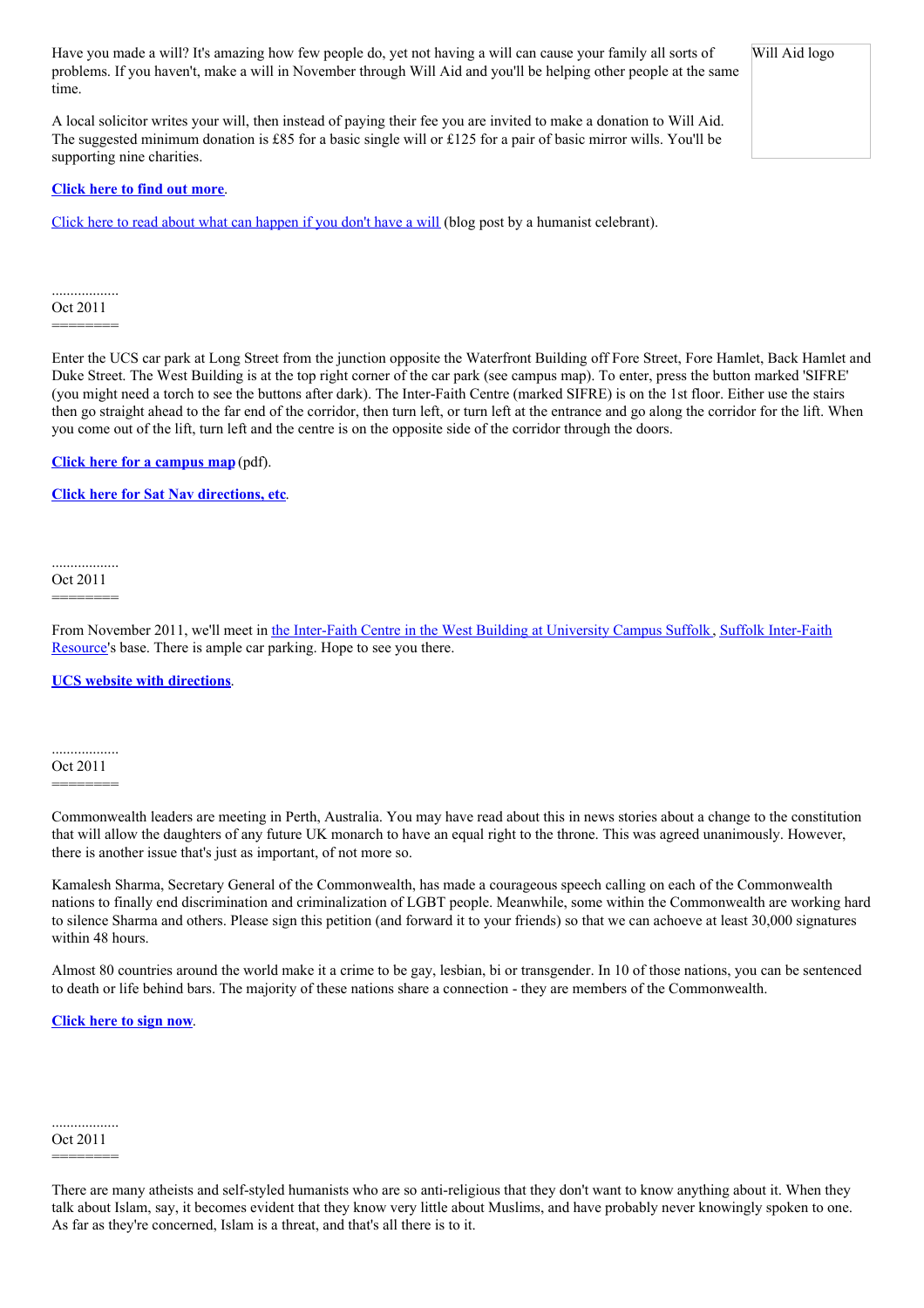When it comes to our quality of life, what matters is how people behave, not what they believe. This applies to atheists and humanists too, some of whom could do with lessons in manners. There are times when this sort of attitude leads atheists to do very silly things, like Richard Dawkins' response to the Haitian earthquake. To demonstrate that humanists are caring people, he set up a separate fund from all the well-established disaster relief funds. A lot of atheists won't donate to the Disasters Emergency Committee [\(DEC](http://www.dec.org.uk/)) because some of the organisations involved have a religious ethos and they imagine that the money might be used for proselytising, instead of food, shelter and welfare. Dawkins' fund, which was promoted by the **[BHA](http://www.humanism.org.uk)**, was channelled through [PayPal](https://www.paypal.com), an American money transfer system, which meant that British donors couldn't take advantage of the [Gift](http://www.hmrc.gov.uk/individuals/giving/gift-aid.htm) Aid scheme, so their donations were worth less than they would have been through DEC. This was inexcusable, considering that there are **British disaster relief [charities](http://www.dec.org.uk/member-charities)** without a religious ethos, and that donors could have gone direct to any of them. Humanists are supposed to be rational people, but this wasn't very rational.

I support charities that are neutral in religious terms, including Action Aid and the Red Cross; they help anyone and they employ people of all faiths and none. Religion is irrelevant, when it comes to helping people. That's what [secularism](http://www.suffolkhands.org.uk/node/530) is all about. I'm happy to belong to an Inter-Faith [organisation](http://www.sifre.co.uk/) that works harmoniously because everyone is on an equal footing; no preaching or proselytising is allowed. The ethos is a friendly and respectful one. It's interesting to learn about what other people believe, and why, even if I sometimes find it hard to understand a religious view of the world. Many atheists seem to imagine that religious people have all been indoctrinated as children, or that they've been bullied into believing, which isn't true.

Today I read about why "religious literacy" is important in some charitable organisations in the development sector, "even in secular organisations" like Oxfam (**see [Oxfam](http://www.oxfamblogs.org/fp2p/?p=7348) blogs**). One reason is given as,

Resilience to shocks: whether it's the global financial crisis, or the first few chaotic hours and days after the Haitian earthquake, poor people turn to their churches and mosques for help in an emergency. If we are serious about promoting disaster risk reduction before catastrophe hits, we need to be talking to the institutions that are most relevant to poor people.

You can't expect to change people's beliefs to satisfy your own sense of what's right or wrong; that's as bad as religious proselytising. Religion's here to stay, at least for the foreseeable future, and while religious people may believe things that we don't, it's arrogant to think that they're inferior because of it. This is a form of snobbery. See the people, not the labels, and recognise that altruism is a human characteristic, not a religious or atheist one.

If you disagree, why not comment?

#### .................. Oct 2011

========

| By the end of today, the world's population is expected to reach 7 billion. It has almost<br>doubled since the late '60s and is expected to reach 10 billion within the century. This is<br>potentially catastrophic for several reasons; the effect on the environment of human<br>activity; the demand for dwindling resources, including food and water, and the<br>impossibility of ensuring a decent quality of life for everyone.                                                                                                        | Full |
|------------------------------------------------------------------------------------------------------------------------------------------------------------------------------------------------------------------------------------------------------------------------------------------------------------------------------------------------------------------------------------------------------------------------------------------------------------------------------------------------------------------------------------------------|------|
| How can we prevent the population from continuing to increase, and reverse the trend?<br>There are already more people than the Earth can support sustainably. What can we do?                                                                                                                                                                                                                                                                                                                                                                 |      |
| The organisation <b>Population Matters</b> has four campaigns, on family planning, gender<br>and social justice, UK reproductive health, and educating people to have smaller families.<br>Their patron Sir David Attenborough's view is that there is no major problem facing our<br>planet that would not be easier to solve if there were fewer people and no problem that<br>does not become harder — and ultimately impossible to solve — with ever more. Click<br>here to see or hear his speech to the Royal Society of Arts last year. |      |
|                                                                                                                                                                                                                                                                                                                                                                                                                                                                                                                                                |      |

.................. Oct 2011

========

As car ownership increases worldwide, many people might imagine that biofuels are the answer to pollution. However, many create greater greenhouse gas emissions than the oil-based fuels they're meant to replace and the companies that produce them have few scruples about taking land off poor people to produce them. See this report from Action Aid of one such land grab, and sign their petition.

**How a biofuels land grab has [desroyed](http://www.actionaid.org/2011/10/how-biofuels-landgrab-has-destroyed-life-african-village) an African village**.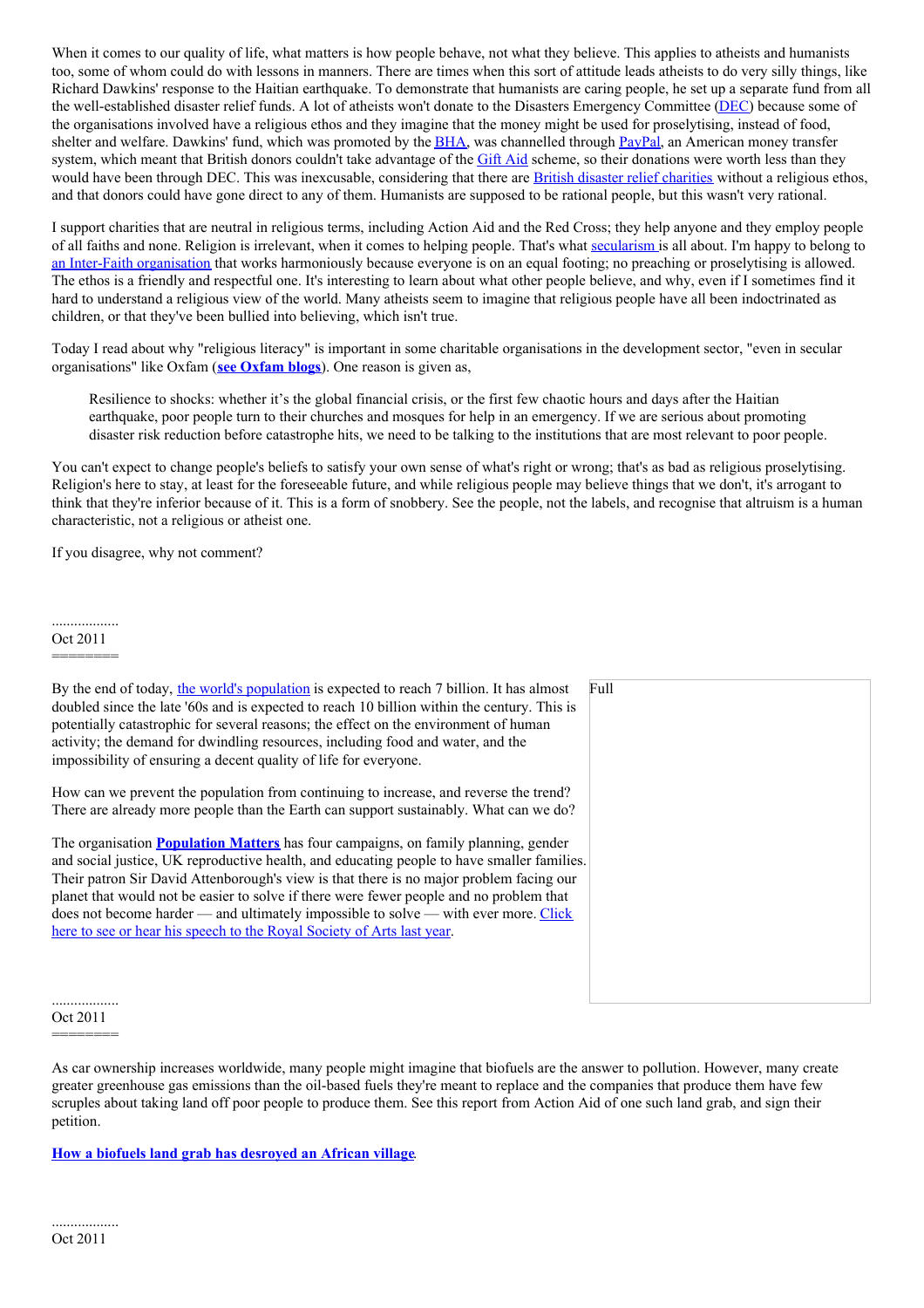Have you voted in New Humanist magazine's annual Bad Faith Award poll? This year's nominees are Michelle Bachmann, Rick Perry, Anjem Choudary, Nadine Dorries, Tom [MacMaster](http://blog.newhumanist.org.uk/2011/10/bad-faith-awards-2011-place-your-vote.html) and Melanie Phillips. Click here to cast your vote by 28 November. Hard to choose, isn't it?

.................. Nov 2011 ========

Click here for a map [showing](http://www.ipswich.gov.uk/downloads/IBC_carparks_planner_map.pdf) Ipswich car parks (pdf).

.................. Nov 2011 ========

Ipswich Celebration

Mayor [Councillor](http://www.ipswich.gov.uk/site/scripts/documents_info.php?categoryID=1001&documentID=528) John Le Grys (who's an agnostic) has chosen the theme of social inclusion for this years's Celebration of Community that will launch Inter-Faith Week 2011. He's being helped by Suffolk Inter-Faith Resource (SIFRE).

It will take place in the Council Chamber at the Town Hall, where humanist celebrant Margaret Nelson will act as MC and one of our members will sing with the multi-faith choir. Everyone is welcome.

You are invited to bring small tins of food as gifts to the [Umbrella](http://www.suffolkchamber.co.uk/membership/members_directory/ipswich_umbrella_trust) Trust for distribution to needy people.

**Click here for a [poster](http://www.suffolkhands.org.uk/files/1/celebration%20november%202011.pdf)** (A4 pdf).

.................. Nov 2011 ========

| Here's our latest newsletter - click here to download it (pdf).                                                                                                                                                                                                                                                                                                                               |          | SH&S News Nov 2011 |
|-----------------------------------------------------------------------------------------------------------------------------------------------------------------------------------------------------------------------------------------------------------------------------------------------------------------------------------------------------------------------------------------------|----------|--------------------|
| It contains detailed maps and directions to our new meetings venue at University Campus<br>Suffolk, so keep it for future reference if you're planning to come.                                                                                                                                                                                                                               |          |                    |
| There's also a blog post from Ghana, details of the Mayor of Ipswich's Celebration of<br>Community, and our programme for the next few months.                                                                                                                                                                                                                                                |          |                    |
| Nov 2011                                                                                                                                                                                                                                                                                                                                                                                      |          |                    |
| It's Operation Christmas Child time again, when well-meaning<br>people are encouraging their children to fill shoe boxes with gifts<br>for needy children overseas. But Operation Christmas Child, run by<br>the evangelical American organisation Samaritan's Purse, has a<br>destructive agenda. Please don't support them. Click here to read<br>about "Mad Missionaries and Toxic Gifts". | OCC logo |                    |
| The BHA has some suggestions for alternatives to Samaritan's                                                                                                                                                                                                                                                                                                                                  |          |                    |

Purse - click here to see their [website](http://www.humanism.org.uk/humanism/humanism-today/humanists-doing/charities/samaritans-purse).

There is a [Campaign](http://www.inminds.com/occ.html) against Operation Christmas Child, that describes OCC as "Racist & Poisonous":

What most people don't know is that the organisation behind it - Samaritans Purse - is run by that well known islamophobe Franklin Graham - who calls Islam "a very wicked and evil religion". It's the same group that rode with Israeli army convoys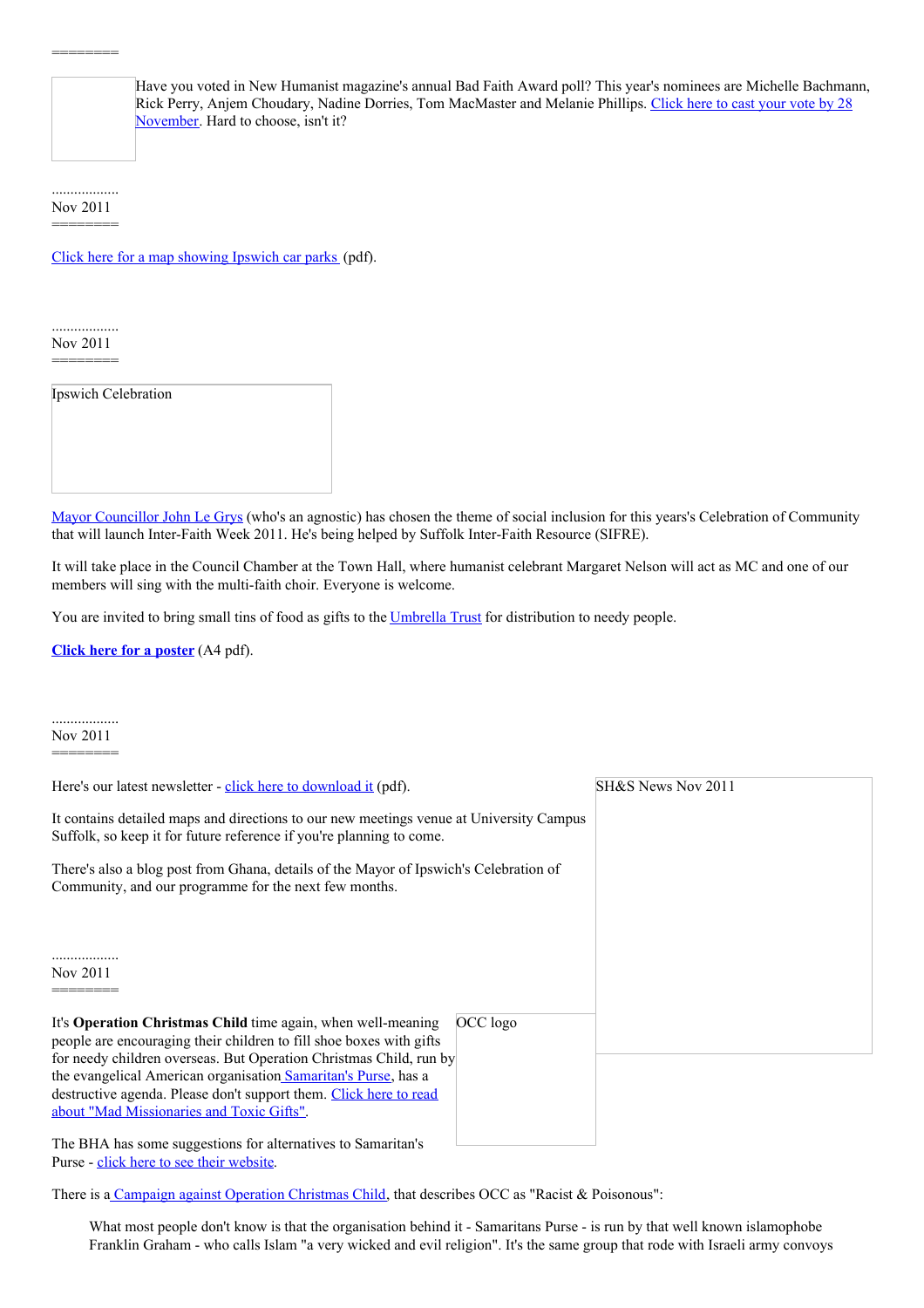into Lebanon during Israel 's 1982 invasion, and again followed US troops in to Iraq to claim Muslims for Christ.

In 1990 they sent 30,000 arabic bibles for US troops to hand out to the defeated Iraqis - literally at gun point. In Afghanistan their 2003 report proudly declared that with help from the Canadian military; they got "MUSLIM children in the capital city of Kabul to celebrate Christmas for the first time".

Their stated aim is the "advancement of the Christian faith through... the relief of poverty". Christian leaders in the UK have condemned this version of Christianity as "racist" and "poisonous".

Their poison isn't just directed at Muslims, they refer to Hindus as being "bound by Satan's power" and were caught preying on Catholic earthquake victims in El Salvador in 2001- refusing them temporary homes provided by US AID unless they first attend a half hour evangelising "prayer" session. Afterwards Frankilin Graham gloated that in one village they converted 150 Catholics.

You can be sure that Samaritan's Purse has an equally bigoted view of atheists.

Click here for an example of [Samaritan's](https://sites.google.com/site/occalert/evangelisingbooklet) Purse literature that's delivered to children.

**Continued > > >**

## **Update, 10/11/2011**

Posting several anti-OCC tweets on Twitter has drawn two kinds of responses; some from Christians, who seem to think that I'm against OCC just because I'm an atheist, and some from parents who've discovered that the shoe boxes aren't such a great idea, and won't be sending any.

This is one of the tweets from a keen supporter of OCC:

| Tweet from OCC supporter |  |  |
|--------------------------|--|--|
|                          |  |  |
|                          |  |  |
|                          |  |  |
|                          |  |  |
|                          |  |  |
|                          |  |  |
|                          |  |  |
|                          |  |  |
|                          |  |  |
|                          |  |  |
|                          |  |  |
|                          |  |  |
|                          |  |  |
|                          |  |  |
|                          |  |  |
|                          |  |  |

Well, at least he's honest!

Another tweeter replied with a link to her blog, Salt and [Caramel](http://saltandcaramel.com/2011/11/02/christmas-shoe-boxes-what-is-the-point/), where she made some very good points about the waste of money involved with sending shoe boxes around the world. She wrote,

According to the website, there are 8 million shoe boxes distributed every year. 8m x  $\epsilon$ 5 makes  $\epsilon$ 40m . . . An estimated 2 million children die every year from illnesses that could be prevented by an set of vaccines that cost £2.50. The same £2.50 that it costs to send a box around the world.

Thinking about this today, and the claim made that some children had "celebrated Christmas for the first time" after receiving their shoe box, it struck me that in many parts of the world, no one celebrates Christmas, which is the Christians' name for a Northern Hemisphere winter solstice festival that dates back thousands of years, and which they only adopted about 1600 years ago. The "tradition" of giving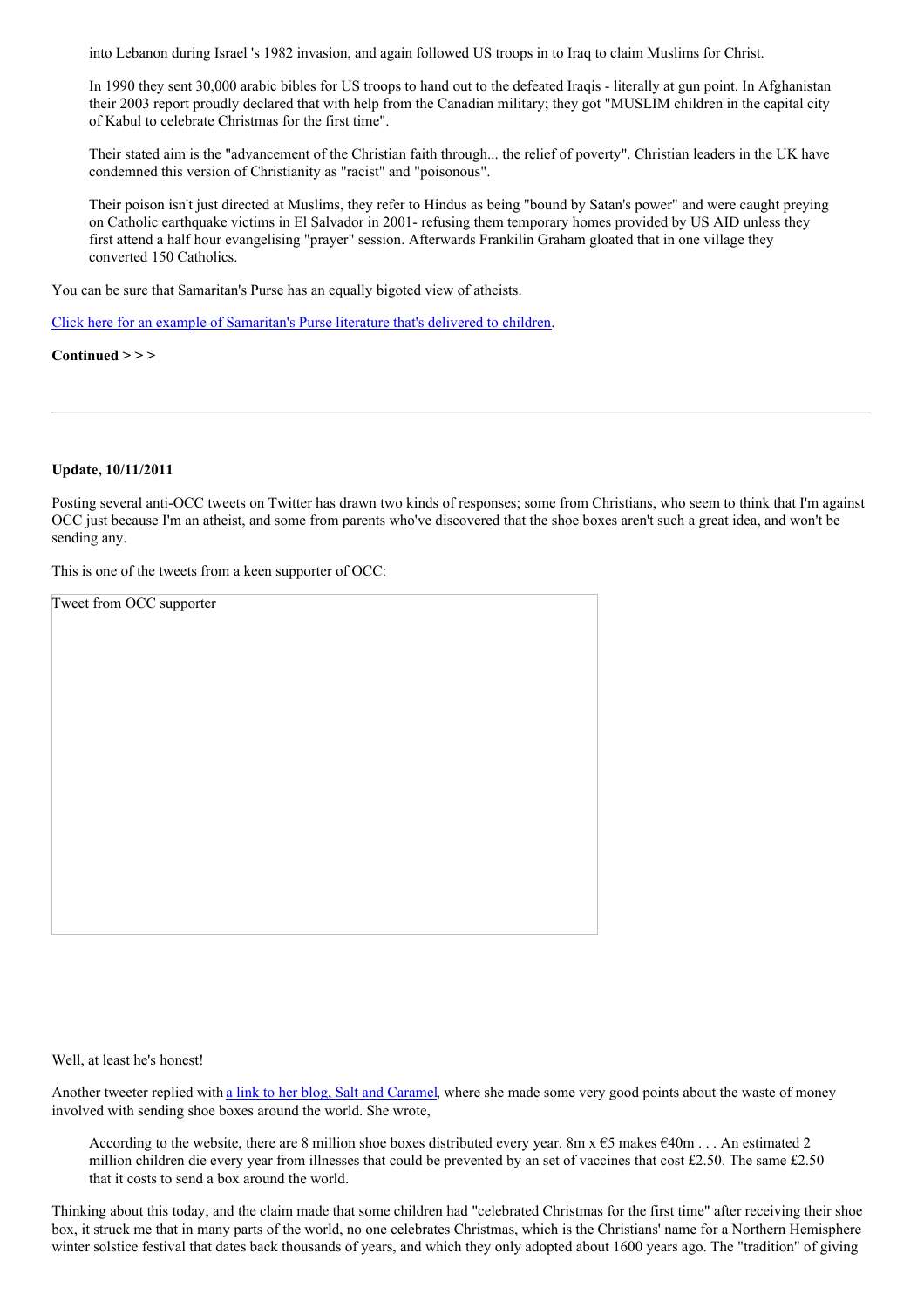presents is much later; it started in Queen Victoria's reign. So all the kids who've never celebrated Christmas won't miss what they've never known, and would probably much prefer something useful, like a mosquito net, a set of schoolbooks (without Bible stories), or a flock of chickens.

.................. Nov 2011 ========

Today is Armistice Day. This is an extract from a recent humanist funeral ceremony; a poem chosen by a daughter for her father, who'd served in North Africa and Italy.

George Fraser Gallie wrote a number of poems whilst serving in Italy and North Africa with the Royal Engineers around 1943, when he was twenty-one. They've recently been discovered amongst his papers by his son. This is one –

# **Rocca San Giovanni**

It is quiet here now, the valley is silent. Only the birds and the stream have their noise, The twittering, bubbling sweet sounds of nature. Apart from this – silence which nothing destroys.

The smell is a faint one of morning and pine trees, Of bracken and water, of woodland and stream, The sight is of rushes, of mill house and lime trees. The feel is of peacefulness sweet as a dream.

But at one time this valley, this valley of heaven, Became a most torturous valley of hell. For the fighting was bitter, the Hun held on grimly, Regardless of losses, and many men fell.

For the British came north and the silence was shattered, By rifle – machine gun – trench mortar – grenade. The Messerschmitt diving brought sickening terror, The valley vibrated with Death's serenade.

But the British advanced and the valley was taken, The fighting moved northward as Gerry moved back, And the only remains to give proof of the fighting, Are freshly dug graves at the side of the track.

Again it is peaceful, the valley is silent, Only the birds and the stream have their noise, The twittering, bubbling sounds of nature. Apart from this – silence which nothing destroys.

Most people are unaware that there is a UK Armed Forces Humanist Association. Click here for their [website](http://www.armedforceshumanists.org.uk/).

.................. Nov 2011 ========

Dead Interesting

From comments that have been made recently in online discussions and at meetings, it seems that some members and supporters don't fully understand how the ceremonies that we provide relate to humanism in general. Someone wrote, "They're just about making money". This is my blog about death and funerals. It might help anyone who doesn't understand why we do what we do, and it isn't about making money; our fees have to cover all our expenses, as we're not salaried like clergy.

Poppy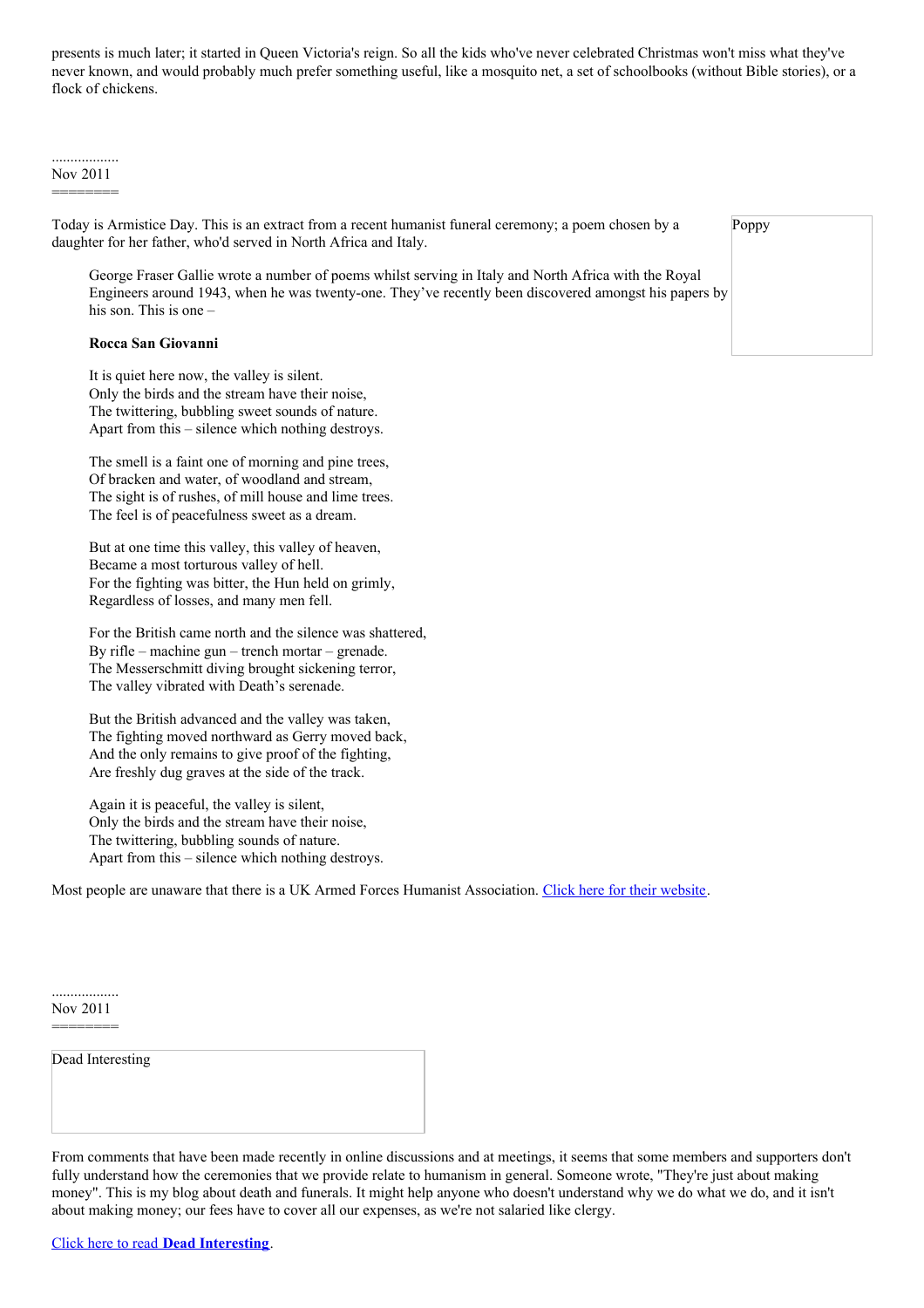Recommend watching full screen.

Earth | Time Lapse View from Space, Fly Over | [NASA,](http://vimeo.com/32001208) ISS from [Michael](http://vimeo.com/michaelkoenig) König on [Vimeo](http://vimeo.com).

.................. Nov 2011

========

Did you know that New Humanist magazine has an online newsletter? [Click](http://newhumanist.org.uk/newsletter) here to sign up. The latest edition features articles about 'Atheist' still being a dirty word in US politics, an atheist soldier's thoughts on attending religious memorials to the fallen, the myth of Christian Europe, and a podcast. You can follow them on Twitter at @NewHumanist.

.................. Nov 2011 ========

We've had emails from parents whose children want to join the Guides or Scouts, but have been shocked to find that they're expected to make a promise to "love God". Letters and emails to the association have failed, so far, to achieve any sort of compromise. Now, after persistent campaigning by the National Secular Society and the British Humanist Association, Girl [Guides](http://www.girlguiding.org.uk/home.aspx) may no longer have to pledge to "love God" as part of their Guide promise. Presumably, this would apply to Scouts too. An increasing number of parents have complained that the current pledge discriminates against children who don't have a religious faith. If they make the promise, they have to lie. Some have opted for the alternative organization, the [Woodcraft](http://www.woodcraft.org.uk/) Folk (which ignores religion) if there's a branch in their area.

Today's [Telegraph](http://www.telegraph.co.uk/news/religion/8902478/Girl-Guides-considers-dropping-God-from-members-promise.html) reports,

... the association is considering reviewing the wording of its affirmation for new members, to remove religious references.

The move comes after parents complained it was unfair to exclude children who had not received a Christian upbringing.

The Telegraph has quoted The [Christian](http://www.christian.org.uk/) Institute, which typically sees nothing wrong in foisting religion on children, whether they believe or not:

"It would be terribly sad," said Mike Judge, spokesman for The Christian Institute.

"The Girl Guides has always embraced all people but has its roots in Christian values, which is what has made it so popular and successful.

"It will be very difficult for it to maintain its values if it removes the ethics from where those ideas spring from. It would change the character of the Guides for the worse.

"Sadly, I think this is symptomatic of a much wider problem in Britain, which stems from a culture of embarrassment about being Christian."

It's not about "embarrassment", Mr Judge, it's about respecting a child's right to his or her own opinions and beliefs, and about respecting their family's values when they owe nothing to Christianity. Even in 2011, there are still ignorant people who imagine that non-believers are amoral.

Click here to read about the NSS & BHA [campaign](http://www.secularism.org.uk/scoutschallengedoverdiscriminati.html).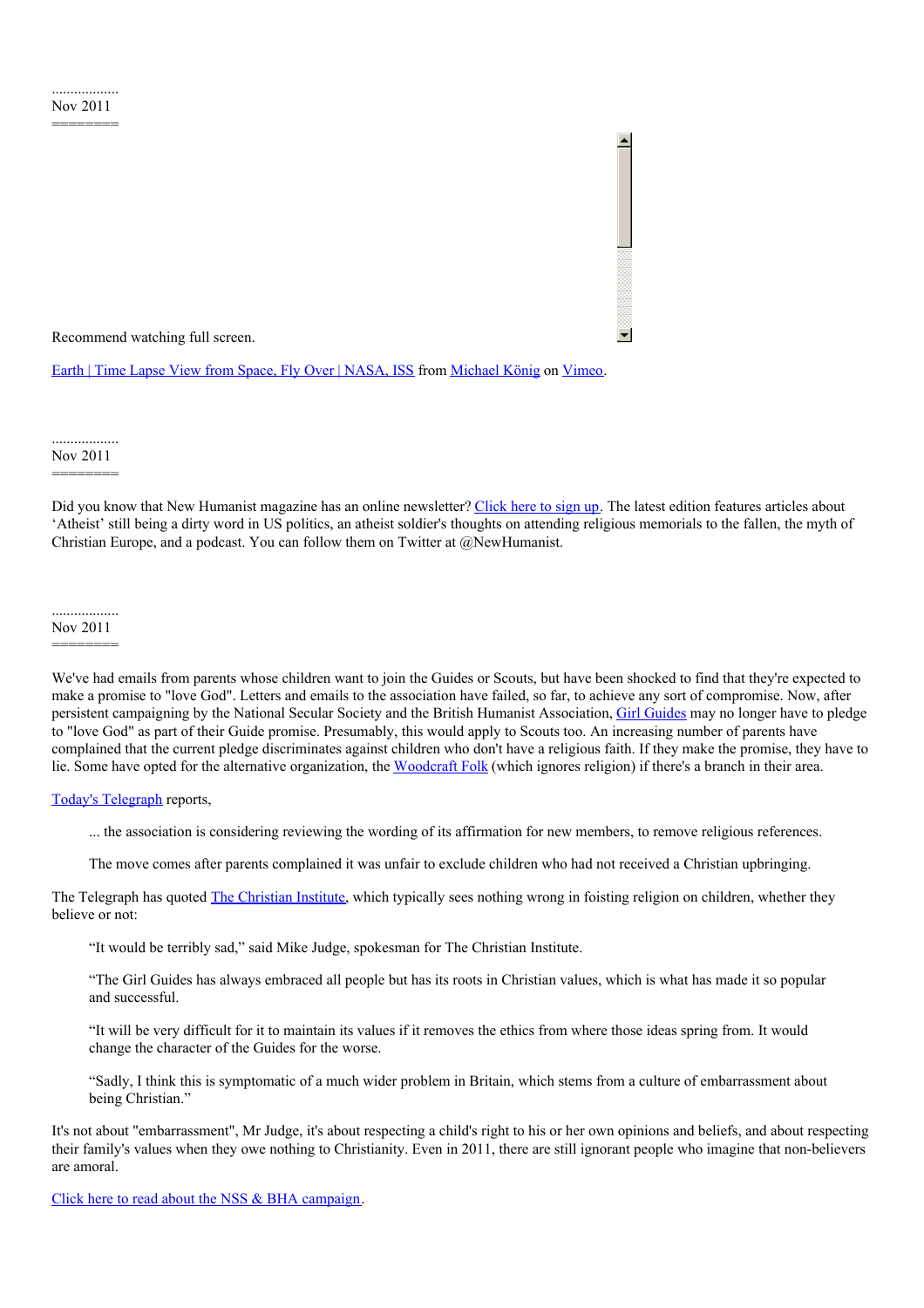========

This is a letter in this week's **[National](http://www.secularism.org.uk/) Secular Society** e-news:

We have a 4 year old son who has just started attending our local non-denominational community School. Last week, along with the rest of his year-group he was presented with an illustrated children's Bible.

We were given the option to opt-out of this but did not exercise this because we didn't want our son to feel excluded and trusted the school that the book would be age-appropriate. It was not and our son ended up in tears over the violent illustrations of the crucifixion.

Many other parents were unhappy and we personally are complaining to the school. We have subsequently found out that he Bible's distribution and funding was carried out by a Charity – Bibles for [Children](http://www.biblesforchildren.org.uk/). According to their website they are active in hundreds of primary schools across the country (there is a list in their annual report). We would like to warn other members with children who may be targeted by these people and who might want to take action against these people either on principle or in order to prevent their kids being exposed to images of graphic violence.

| Children's colouring book crucifixion | This is an illustration of the crucifixion that can be downloaded from an American site<br>on the Internet, for children to colour in. As it's in cartoon form, some young children<br>may not be deeply affected by it. But is it appropriate to give children pictures of<br>people being tortured to colour? Or to give them illustrations of the same subject? |
|---------------------------------------|--------------------------------------------------------------------------------------------------------------------------------------------------------------------------------------------------------------------------------------------------------------------------------------------------------------------------------------------------------------------|
|                                       | We don't have any examples of the illustrations from The Children's Bible, but if your<br>children are given one of these Bibles, please let us know. We'd like to see one.                                                                                                                                                                                        |
|                                       | Dec 2011                                                                                                                                                                                                                                                                                                                                                           |

Some of the stuff you could have found for yourselves, if you'd wanted to (that's what Google is for), but I saved you the bother, OK?

Sam Scott Perry was on Channel 4's [4thought.tv](http://www.4thought.tv/themes/should-creationism-be-taught-in-schools), where he opined that men and dinosaurs were alive at the same time, and that Creationism should be taught in schools. Whoever taught Sam didn't do a very good job. His science isn't up to much.

Distrust is the central [motivating](http://www.sciencedaily.com/releases/2011/11/111130100220.htm) factor behind why religious people dislike atheists, according to a new study led by University of British Columbia psychologists. They must imagine that all atheists are up to no good. There *are* untrustworthy atheists and there are religious people I'd trust no further than I could throw them (if it wasn't for my bad back), but there's no more reason to mistrust one than the other.

Comedian Kate Smurthwaite would probably confirm all the religionists' suspicions. She was on the BBC's Sunday morning programme, The Big Questions, a while ago, where she upset the religious members of the audience by suggesting that they were idiots.

On Twitter, Kate says she's now known as "that atheist [bitchslap](https://twitter.com/#!/Cruella1) woman" .

The National [Secular](http://www.secularism.org.uk/secularcharter.html) Society agreed a Secular Charter at its recent AGM that sets out some campaigning principles. They begin, "There shall be no established state religion".

When Gene Roddenberry, creator of Star Trek, was asked to write the opening monologue to the new series in 1966, it took several goes to get it right. Eventually, he came up with "Space: the final [frontier...](http://www.lettersofnote.com/2011/12/space-final-frontier.html)" Roddenberry was a Humanist - to find out more, use the search box (right).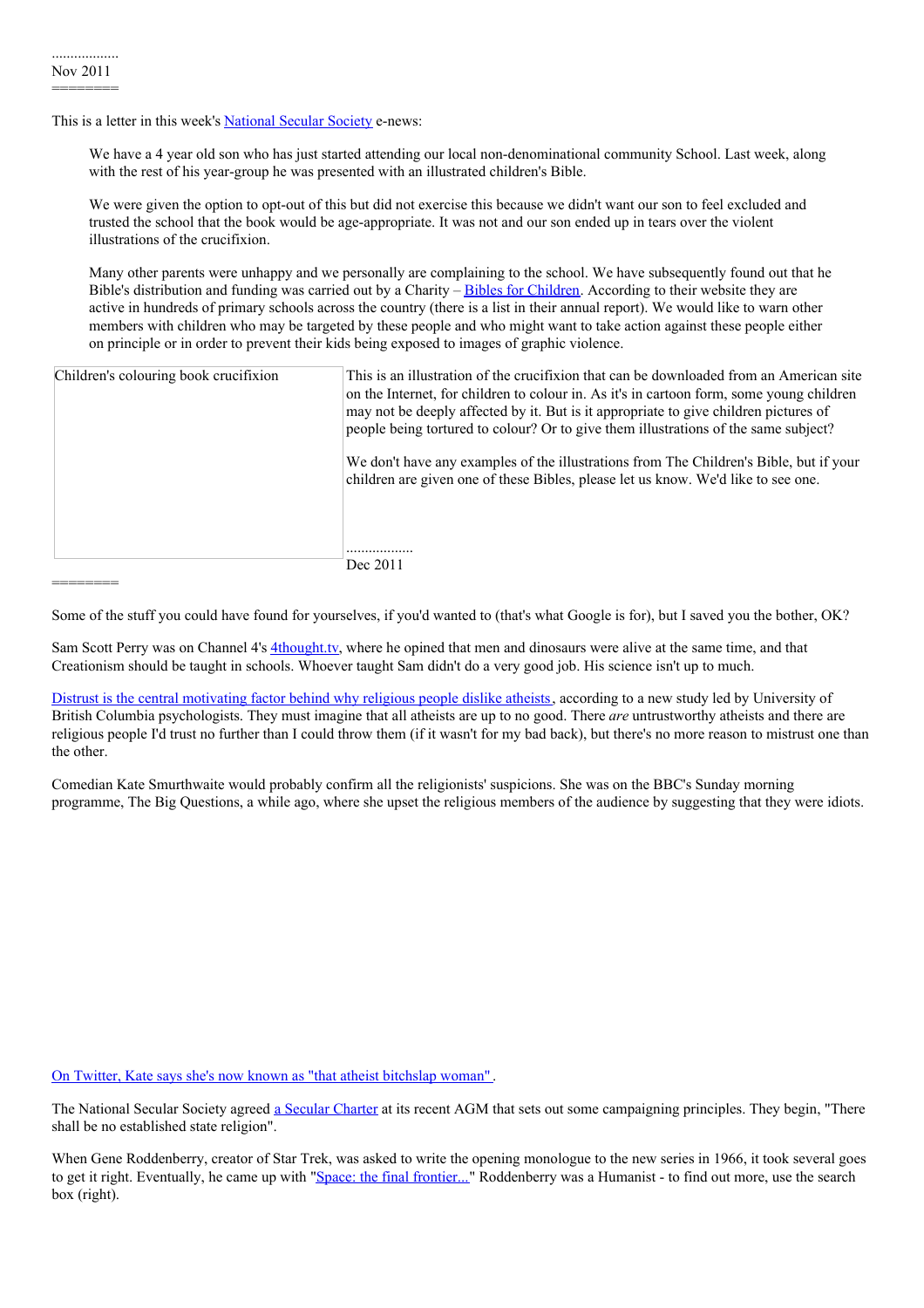This week's National Secular Society [e-newsletter](http://www.secularism.org.uk/newsline.html) quotes Irish writer Jennifer Johnston saying, "Personally I think that religion should be abolished and I think when you look around we're doing not too bad a job of it in this country at the moment. It's all just moving and about time, too." This was in an interview with the Irish [Independent](http://www.independent.ie/entertainment/books/religion-should-be-abolished-2946336.html). Johnston's attitude is understandable, when you read about her own and her family's experience of Catholicism, but abolishing religion isn't the answer. I remember being shocked when, some time ago, I heard one of the British Humanist [Association](http://www.humanism.org.uk/home)'s leading activists say more or less the same thing - and he was serious. It's an attitude that persists in online atheist forums. Calling for the abolishment or banning of religion isn't a rational response to the problems that it causes. It was tried by the Soviets and by the Chinese during the Cultural Revolution, but they only succeeded in driving it underground. There have always been extremists, religious and atheist, and they've always caused destruction.

The answer is [secularism](http://www.suffolkhands.org.uk/secularism), or an end to religion in civil affairs and no religious instruction in schools. Children might learn*about* religion but not to *be* religious. Teach children to think, not to believe. Most organised monotheistic religion is about power. Remove that power, and you remove most of the damage it causes.

"A good [teacher](http://www.teachingthinking.net/) makes you think, even when you don't want to." (Tom, aged 10)

Teach people to think, and maybe they won't make foolish statements like, "Ban religion!"

.................. Dec 2011 ========

We've been visited by a creationist. Feel free to join the debate on whether there were dinosaurs in Noah's Ark, and if scientists made up the theory of evolution.

See the comments on Jesus and a baby [dinosaur](http://www.suffolkhands.org.uk/node/1168).

.................. Dec 2011 ========

With reference to our discussion about the ark (see previous post), and thanks to Tony [Sidaway](https://plus.google.com/u/0/103133177397090504113/about).

.................. Dec 2011

========

Every year the local UN Association organises an inter-faith Celebration of the [Universal](http://www.un.org/en/documents/udhr/index.shtml) Charter of Human Rights. This year's theme is the family, based on Article 16:

(1) Men and women of full age, without any limitation due to race, nationality or religion, have the right to marry and to found a family. They are entitled to equal rights as to marriage, during marriage and at its dissolution.

(2) Marriage shall be entered into only with the free and full consent of the intending spouses.

(3) The family is the natural and fundamental group unit of society and is entitled to protection by society and the State.

Representatives of various organisations that are members of Suffolk Inter-Faith Resource will make a contribution, and all are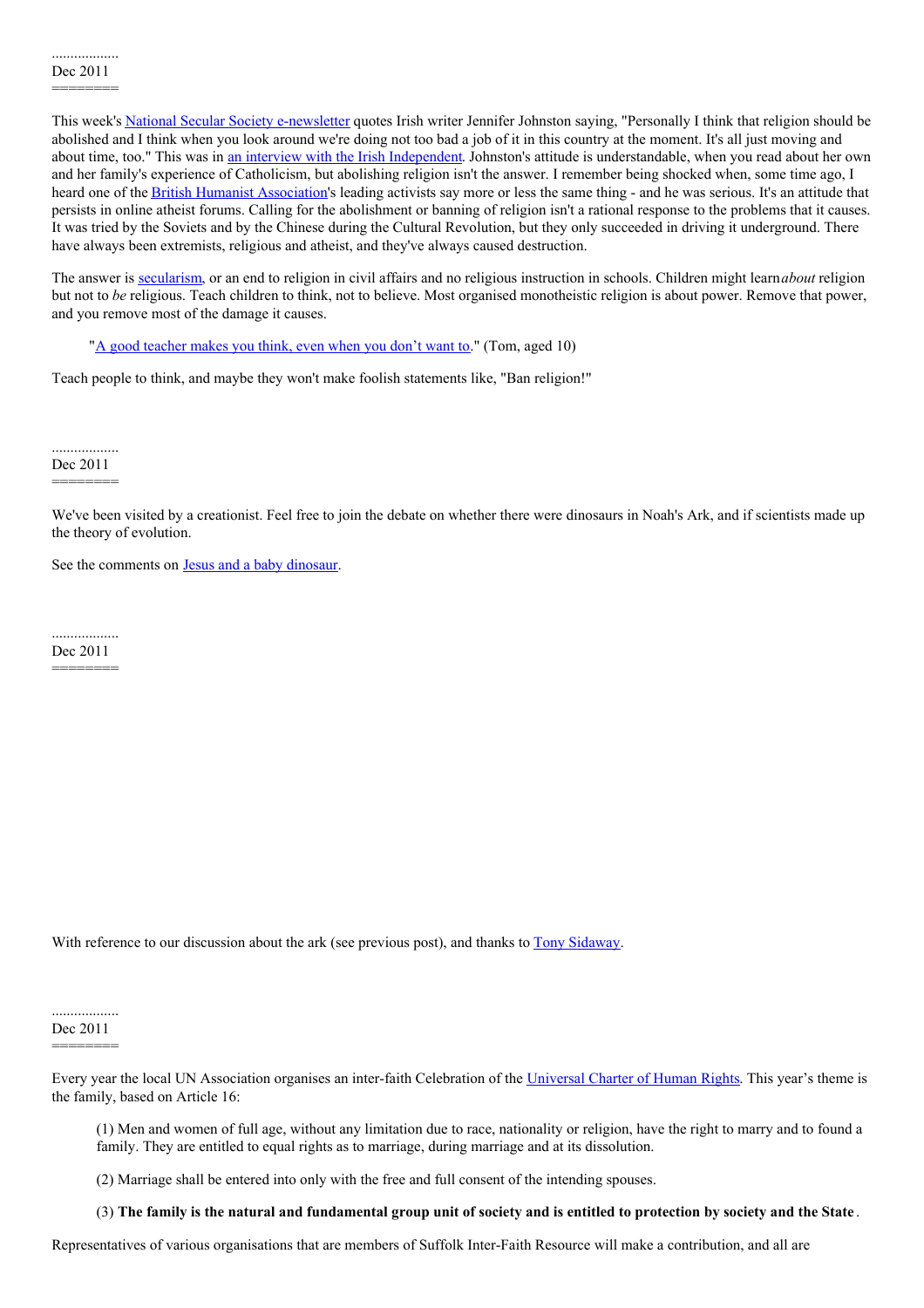welcome. There will be a speaker from a humanist perspective.

We will be in the Church of Jesus Christ of Latter-Day Saints, 42 Sidegate Lane (opposite Northgate School), Ipswich, IP4 4HX. Don't let the venue put you off  $-$  it's not catching!

The celebration last about an hour and is followed by refreshments.

As the theme for this year's celebration is the family it has been decided to include the local charity 'Families in Need' known also as FIND. FIND helps anyone living within 25 miles radius of Ipswich who is deprived of a minimum standard of living, be they single, families, lone parents, children, elderly, sick or disabled. Referrals may come from: Social Services; General and Psychiatric Hospitals; The Homeless Family Unit; Victim Support; Salvation Army; Asylum & Refugee Support Agencies; Women's Aid; The Probation Service; YMCA & YWCA; Ipswich Community Resource Centre; Family Centres; Health Centres; and other charities. For more information please see [FIND](http://ipswich.waterfrontaction.co.uk/Families_In_Need_FIND.html). To help FIND please will you consider bringing a gift for FIND to the Human Rights Celebration on Saturday.

The items they most need are toilet rolls, washing powder/liquid (not washing up liquid), baby food and powdered milk.

.................. Dec 2011 ========

The popular format where everyone comes with suggestions for topics for discussion, then write them on bits of paper, and the pieces of paper go in a hat, is back. Is there something you want to talk about? As usual, guests are welcome and there'll be refreshments. Note that we'll be in our new venue at University Campus Suffolk.

Click here for printable maps and [directions](http://www.suffolkhands.org.uk/files/1/SH&S%20at%20UCS%20-%20maps%20and%20directions.pdf) (pdf).

.................. Dec 2011 ========

We'll be playing Diversity, a non-competitive educational game devised by Suffolk Inter-Faith Resource that teaches you about the different faiths and beliefs practiced in the county, including humanism. Long term members may remember playing it a few years ago, but you can always learn more. The game tends to prompt lots of discussion, so no one ever seems to finish it.

Click here for more [about](http://www.eefa.net/diversity.htm) the game .

Click here to see it being played by a group of 6th form [students](http://www.suffolkhands.org.uk/interfaith).

nuclear families. Many families aren't like this.

.................. Dec 2011

========

| The local United Nations Association group organises an annual inter-faith Celebration of Human Rights in<br>Ipswich. This year the event was on the 10 December and the theme was 'The Family', based on Article 16:3 of<br>the Universal Declaration of Human Rights: "The family is the natural and fundamental group unit of society<br>and is entitled to protection by society and the State." This was my contribution (MN). | UN logo |
|-------------------------------------------------------------------------------------------------------------------------------------------------------------------------------------------------------------------------------------------------------------------------------------------------------------------------------------------------------------------------------------------------------------------------------------|---------|
| What do we mean by "the family"? I imagine that when the UN declaration was drafted immediately<br>after the Second World War, it might have been generally assumed that a family consisted of two<br>heterosexual parents, some children, and grandparents, aunts, uncles and cousins. British families have                                                                                                                       |         |

been described as having 2.4 children, because that was supposed to be the average number of children in  $\Box$ 

A few days ago, [research](http://www.bbc.co.uk/news/education-16049533) from The Centre for the Modern Family was released. They'd interviewed 3,000 people. Fewer than a fifth of them thought they were part of a traditional family. Eight in ten said their families didn't conform to the stereotype of two married parents with two or more children. The report indicates that family structures have become more diverse. A quarter of couples are childless and a fifth of the population lives alone, and more of us are likely to view families with single parents, same-sex parents or unmarried parents as "proper" families. Some families include people who aren't related to one another, such as step-families or adopted families.

So ideas about what is "natural and fundamental" have changed, though not everyone will like this. Some families are treated more favourably than others by the state, depending on where they live. We're fortunate to live in a developed country with welfare benefits and resources to care for children who don't have families, though the system is far from perfect. In many developing countries, things are different. Many children orphaned by AIDS in Africa, for example, are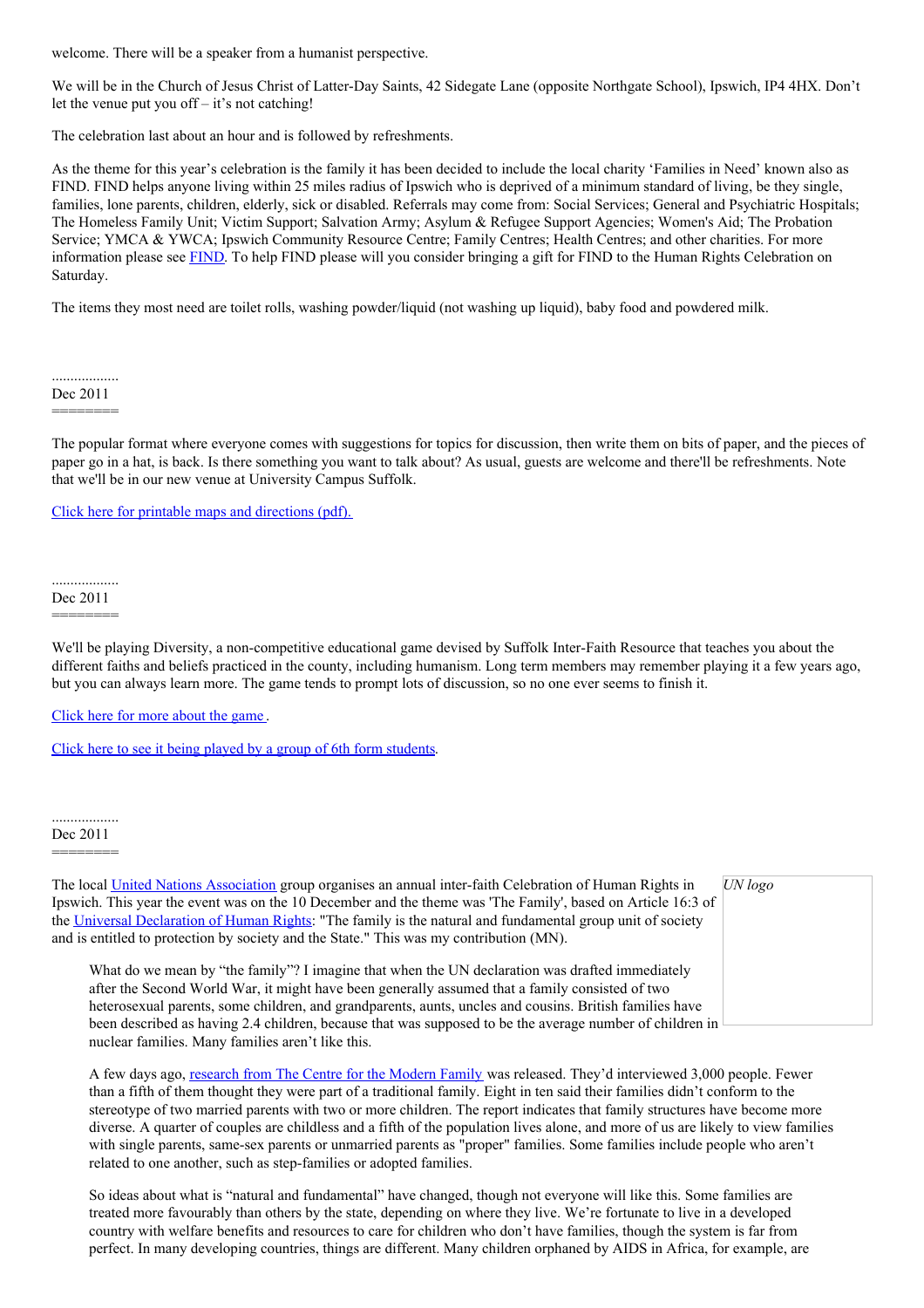raised by ageing grandparents or older siblings, and in many parts of the world, groups of orphans could be described as families, since they care for each other without parents.

Protecting a family may not necessarily be the best way to protect the members of a family. Most child abuse occurs within families, perpetrated by older relatives or close family friends, and domestic violence is far too common. Families can be dangerous and dysfunctional, and even if they aren't, you may not like your relatives very much. Some are best kept for weddings and funerals and otherwise ignored, and some are tolerated with ambivalence. In Dodie Smith's play 'Dear Octopus', a family is defined as "That dear octopus from whose tentacles we never quite escape, nor in our innermost hearts never quite wish to." I doubt that she was aware that octopus mothers are devoted mothers who sacrifice themselves to ensure the survival of their offspring.

So, families can be useful, in that they provide a convenient way to identify social and economic units, but do they all deserve protection? I wonder if Article 16 should be revised.

The UN Declaration doesn't cover two most fundamental human needs, besides food, shelter, freedom from want and persecution, and all the other things listed in the articles. Humans need love, if they are to thrive and grow into useful members of society, and they need laughter. Families where love and laughter are a normal part of day to day life are the best sort of families. The UN can't do anything about love and laughter, but maybe it might encourage a more pragmatic attitude towards families among political and religious leaders, recognising that there are many that don't conform to old stereotypes. If a family is good for the people in it, it's good for all of us.

The event was attended by the Mayor of Ipswich, Councillor John Le Grys, and the Mayoress.

The contributors:

The welcome was from Bishop Paulo Pereira of The Church of Jesus Christ of Latter-day Saints and the closing words were from Charles Croydon from the United Nations Association, Ipswich and District branch.

The other speakers were a Hindu follower of Sri Chinmoy, someone from the [Lucis](http://www.lucistrust.org/) Trust, a Seventh-Day Adventist, a Soka Gakkai Buddhist, a Pagan, a Bahá'í, a Unitarian Christian, a member of the local Amnesty group and Maureen Reynel (Chair of FIND).

Music was by the Pentreath family string trio and Filipe Esteves on the piano.

There was a collection of household items for **FIND** [\(Families](http://www.networkipswich.org.uk/Mobile/default.aspx?article_id=135757) in Need), to be distributed in the local area.

One of our hosts (the Mormons) gave me a copy of 'A [Proclamation](http://www.suffolkhands.org.uk/files/1/Mormons%20on%20the%20family%20001.jpg) to the World' on the family. No comment!

.................. Dec 2011

========

Interesting piece in the New York Times by Eric Weiner, on [Americans](http://www.nytimes.com/2011/12/11/opinion/sunday/americans-and-god.html) and organised religion.

For a nation of talkers and self-confessors, we are terrible when it comes to talking about God. The discourse has been coopted by the True Believers, on one hand, and Angry Atheists on the other. What about the rest of us?

The rest of us, it turns out, constitute the nation's fastest-growing religious demographic. We are the Nones, the roughly 12 percent of people who say they have no religious affiliation at all. The percentage is even higher among young people; at least a quarter are Nones.

In my experience, even more British people are Nones too, and can you blame them? Angry atheism is as off-putting to many people as in your face religion. What's wrong with keeping your beliefs private? It would make a change.

.................. Dec 2011 ========

If you haven't seem these sites, they're worth exploring:

The [Secular](http://www.infidels.org/) Web has pages and pages of food for thought. Thay say:

The Secular Web is owned and operated by Internet Infidels, Inc., a nonprofit educational organization dedicated to defending and promoting a naturalistic worldview on the Internet. Naturalism is the "hypothesis that the natural world is a closed system" in the sense that "nothing that is not a part of the natural world affects it." As such, "naturalism implies that there are no supernatural entities," such as gods, angels, demons, ghosts, or other spirits, "or at least none that actually exercises its power to affect the natural world." And without miraculous interventions into nature from a spiritual realm, neither prayer nor magick are more effective than a placebo.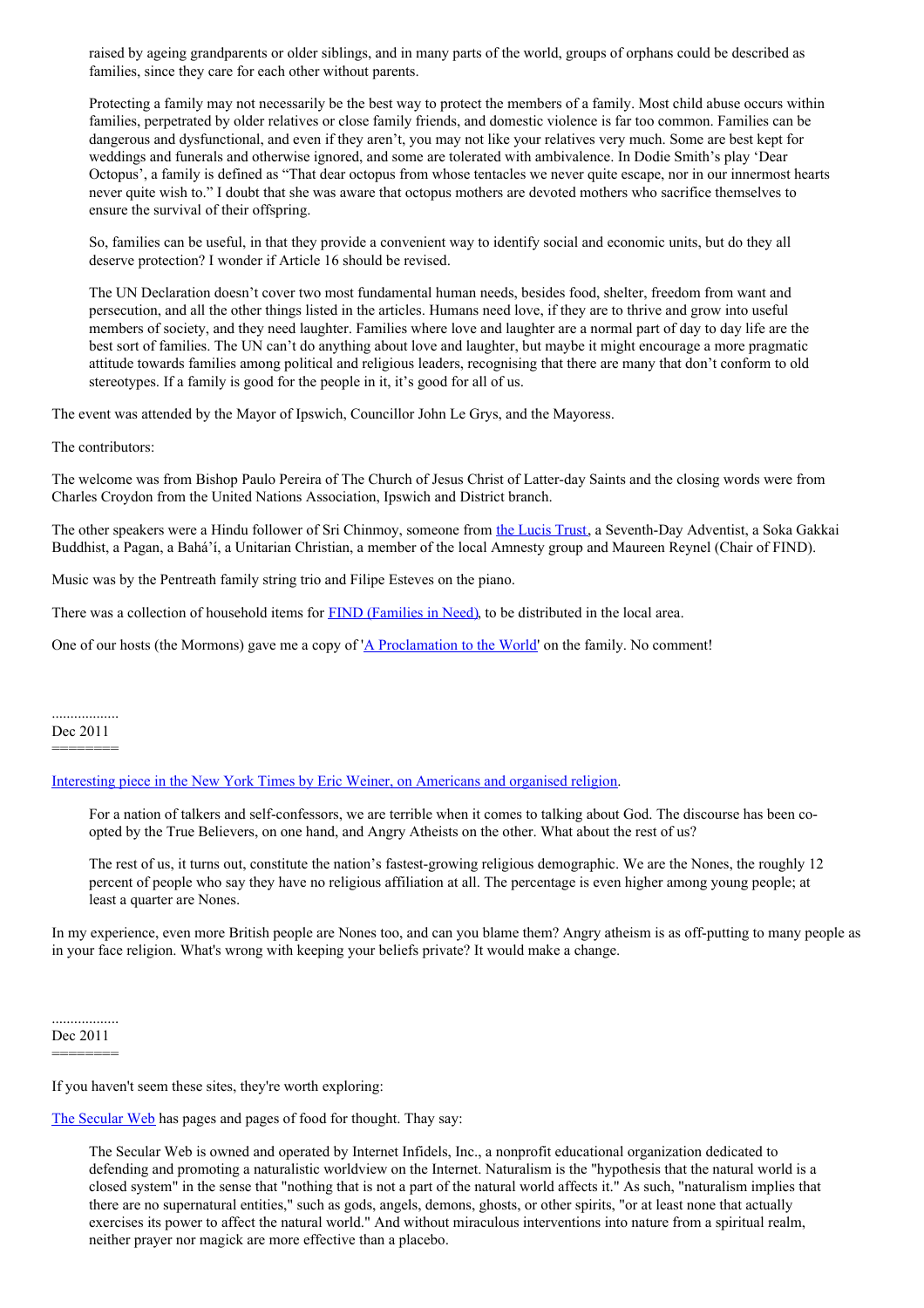[Butterflies](http://www.butterfliesandwheels.org/) and Wheels is edited by Ophelia Benson.

Butterflies and Wheels was established in 2002 and has (not surprisingly) evolved since then. At the beginning it focused mainly on various kinds of pseudoscience and epistemic relativism, aka postmodernism. The latter prompted an increasing focus on moral or cultural relativism and a defense of universalism and human rights. This in turn led to concern with the chief opponent of universalism and human rights, which is religion. This then led to interest in the backlash against overt atheism.

Keep thinking. If nothing else, it'll help to keep Alzheimer's at bay.

#### .................. Dec 2011

========

The Internet has been flooded with obituaries to Christopher Hitchens today, since the news of his death. One of the so-called 'New Atheists', his book, God is Not Great: How Religion Poisons [Everything](http://www.amazon.co.uk/God-Not-Great-Religion-Everything/dp/1843545748/ref=tmm_pap_title_0), upset lots of religious people and delighted many fellow atheists. True, he was exceptioanally gifted with the written and spoken word (there are some [examples](http://www.guardian.co.uk/books/2011/dec/16/christopher-hitchens-quotes-bons-mots) in the Guardian), and wrote lots of thought-provoking copy for [Vanity](http://www.vanityfair.com/contributors/christopher-hitchens) Fair, among other publications, but I wasn't a fan, especially because he thought that invading Iraq was a good idea, regardless of the **[consequences](http://www.guardian.co.uk/world/2008/mar/19/iraq)** - who were mostly civilian.

If an easy target like Christianity could be destroyed solely with words, Christopher could have done it. However, the main effect of his witty attacks on religion was to delight other atheists, not to persuade believers of the error of their ways. It's untrue that "religion poisons everything". That's far too simplistic and ignores the many examples of good things that religious people have done. Philanthropists like [Elizabeth](http://news.bbc.co.uk/1/hi/uk/1998863.stm) Fry, a Quaker, achieved social reform long before the introduction of the Welfare State, for example, and religious people still do good without evangelising or proselytising.

Mary Warnock, [interviewed](http://newhumanist.org.uk/2378/no-nonsense-laurie-taylor-interviews-mary-warnock) by Laurie Taylor in New Humanist, said,

I find Dawkins' simple-minded view of religion very difficult to take. It pays no proper attention to the history and tradition of religion. It says that religions have done nothing but harm but that is manifestly not true. He omits all the good things, the education, the cathedrals, the music. All that's disregarded.

Maybe Hitchens wasn't simple-minded, but he was guilty of the same error. Babies and bathwater?

.................. Dec 2011

========

Last week, during a celebration of the 400th [anniversary](http://www.guardian.co.uk/world/2011/dec/16/cameron-king-james-bible-anniversary) of the King James Bible in Oxford, David Cameron said "the Bible has helped to give Britain a set of values and morals which make Britain what it is today," and that a "return to Christian values" could counter the country's "moral collapse". Admitting that he's a "committed but vaguely practising Church of England Christian" might explain Cameron's ignorance of what the Bible actually says. For example:

When the LORD thy God shall bring thee into the land whither thou goest to possess it, and hath cast out many nations before thee, the Hittites, and the Girgashites, and the Amorites, and the Canaanites, and the Perizzites, and the Hivites, and the Jebusites, seven nations greater and mightier than thou;

And when the LORD thy God shall deliver them before thee; thou shalt smite them, *and* utterly destroy them; thou shalt make no covenant with them, nor shew mercy unto them:

Neither shalt thou make marriages with them; thy daughter thou shalt not give unto his son, nor his daughter shalt thou take unto thy son.

For they will turn away thy son from following me, that they may serve other gods: so will the anger of the LORD be kindled against you, and destroy thee suddenly.

(Deuteronomy 7:1-4)

As for Christian values:

But whosoever shall deny me before men, him will I also deny before my Father which is in heaven.

Think not that I am come to send peace on earth: I came not to send peace, but a sword.

Deuteronomy 22:28-29